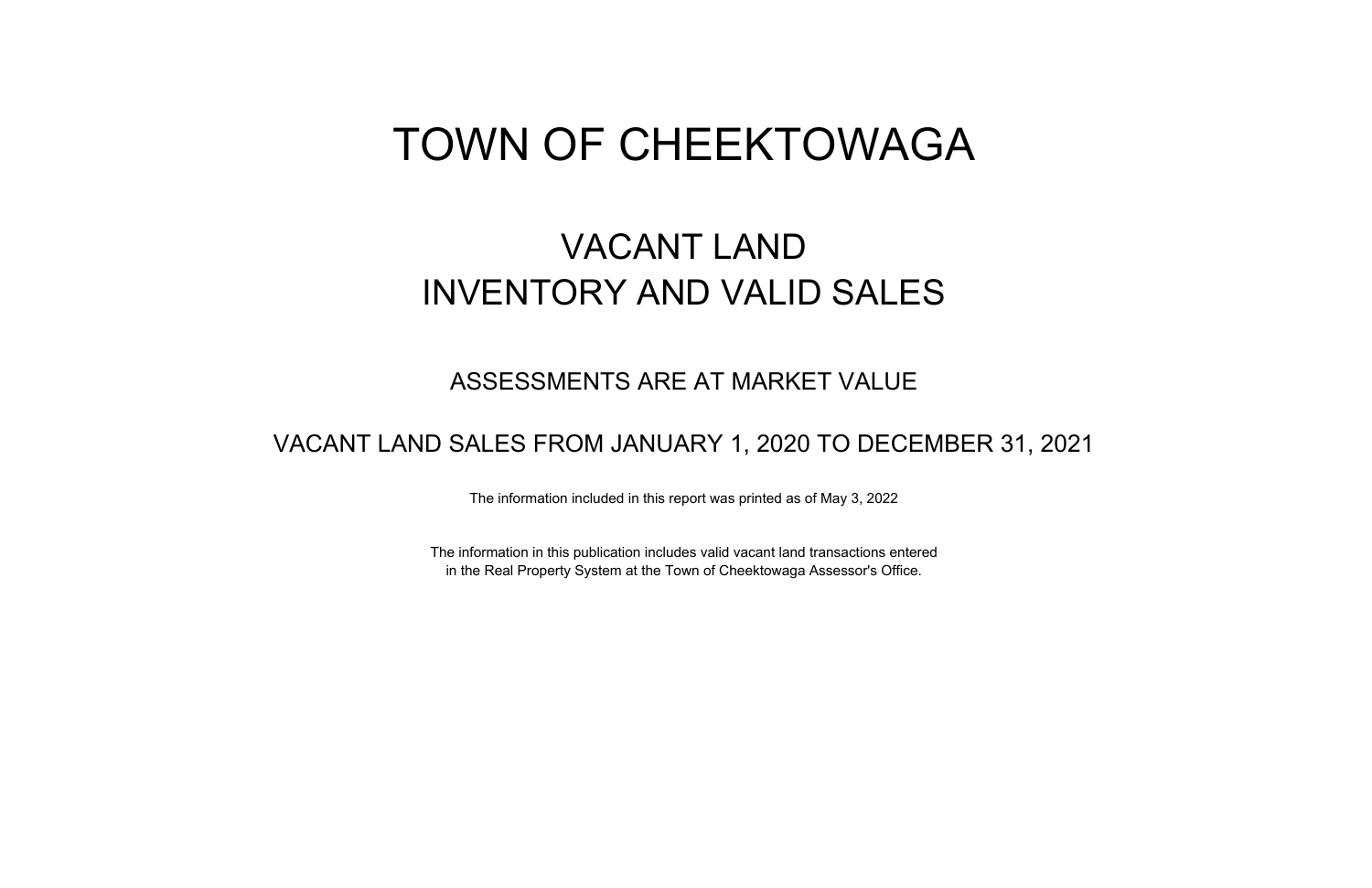| <b>SBL Number</b>                | $=$      | Legal Identification of parcel, Section, Block, and Lot |
|----------------------------------|----------|---------------------------------------------------------|
| Location                         | $\equiv$ | Street Number and Street Name for each parcel.          |
| <b>NBHD Code</b>                 | $\equiv$ | <b>Neighborhood Code</b>                                |
| <b>Prop Class</b>                | $\equiv$ | Property Class Code (see next page for descriptions).   |
| <b>Tentative 2022 Assessment</b> | $\equiv$ | The current land assessment on the parcel.              |
| <b>Sale Date</b>                 | $=$      | The transfer date of the parcel.                        |
| <b>Sale Price</b>                | $=$      | The selling price of the parcel.                        |
| <b>Front Footage</b>             | $=$      | The front footage of the lot for the parcel.            |
| Depth                            | $\equiv$ | The depth of the lot for the parcel.                    |
| Acres                            | Ξ        | Lot size of the parcel.                                 |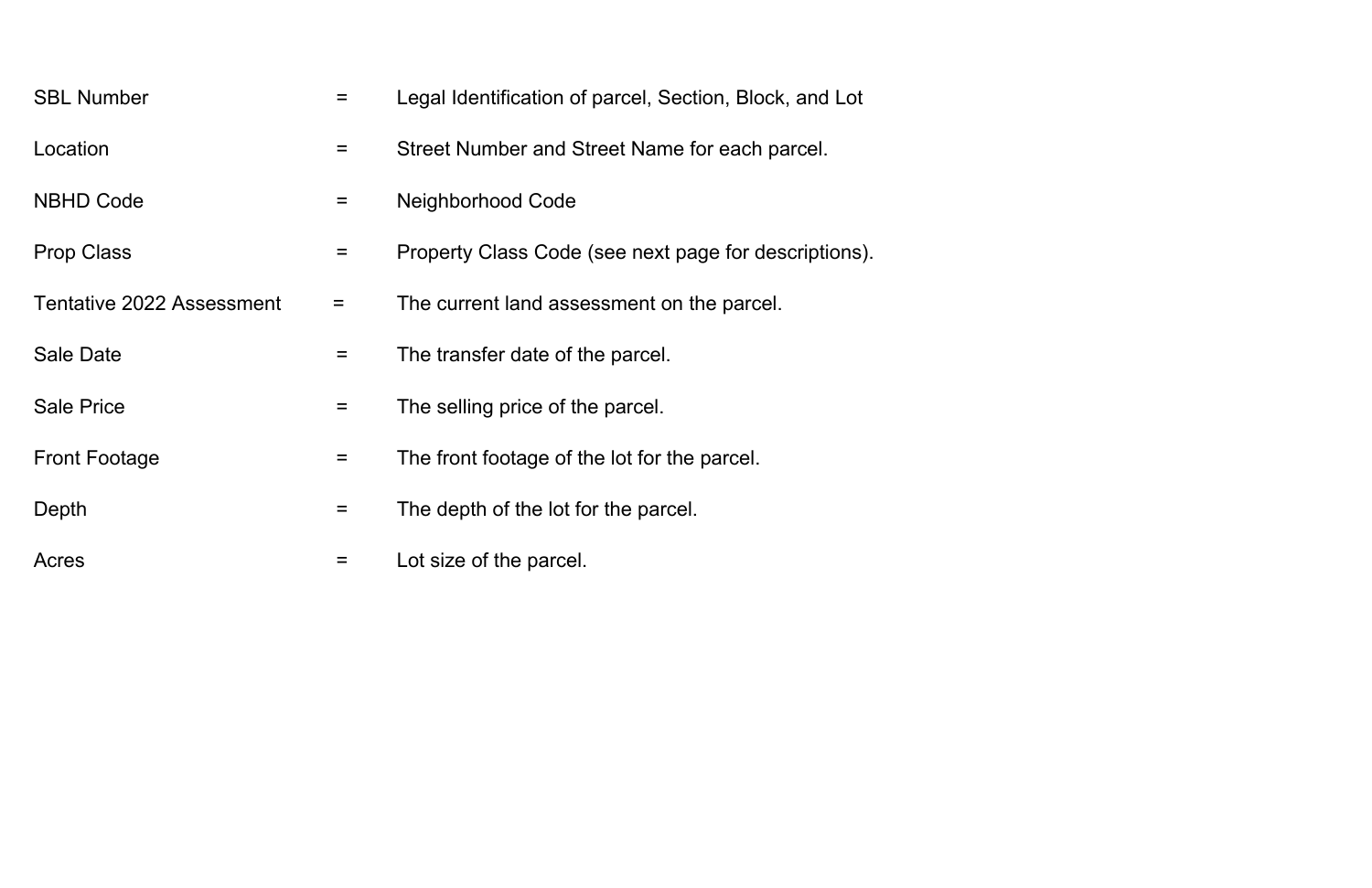### Property Class Code Descriptions

- 311 = Residential Vacant Land
- 312 = Residential Land Including a small improvement
- 314 = Rural Vacant lots with 10 Acres or Less
- 315 = Underwater Vacant Land
- 320 = Rural
- 321 = Abandoned Agricultural Land
- 322 = Residential Vacant Land with Over 10 Acres
- 323 = Other Rural Vacant Lands
- 330 = Commercial Vacant Land
- 331 = Commercial Vacant Land with minor improvements
- 340 = Industrial Vacant Land
- 341 = Industrial Vacant Land with minor improvements
- 380 = Public Utility Vacant Land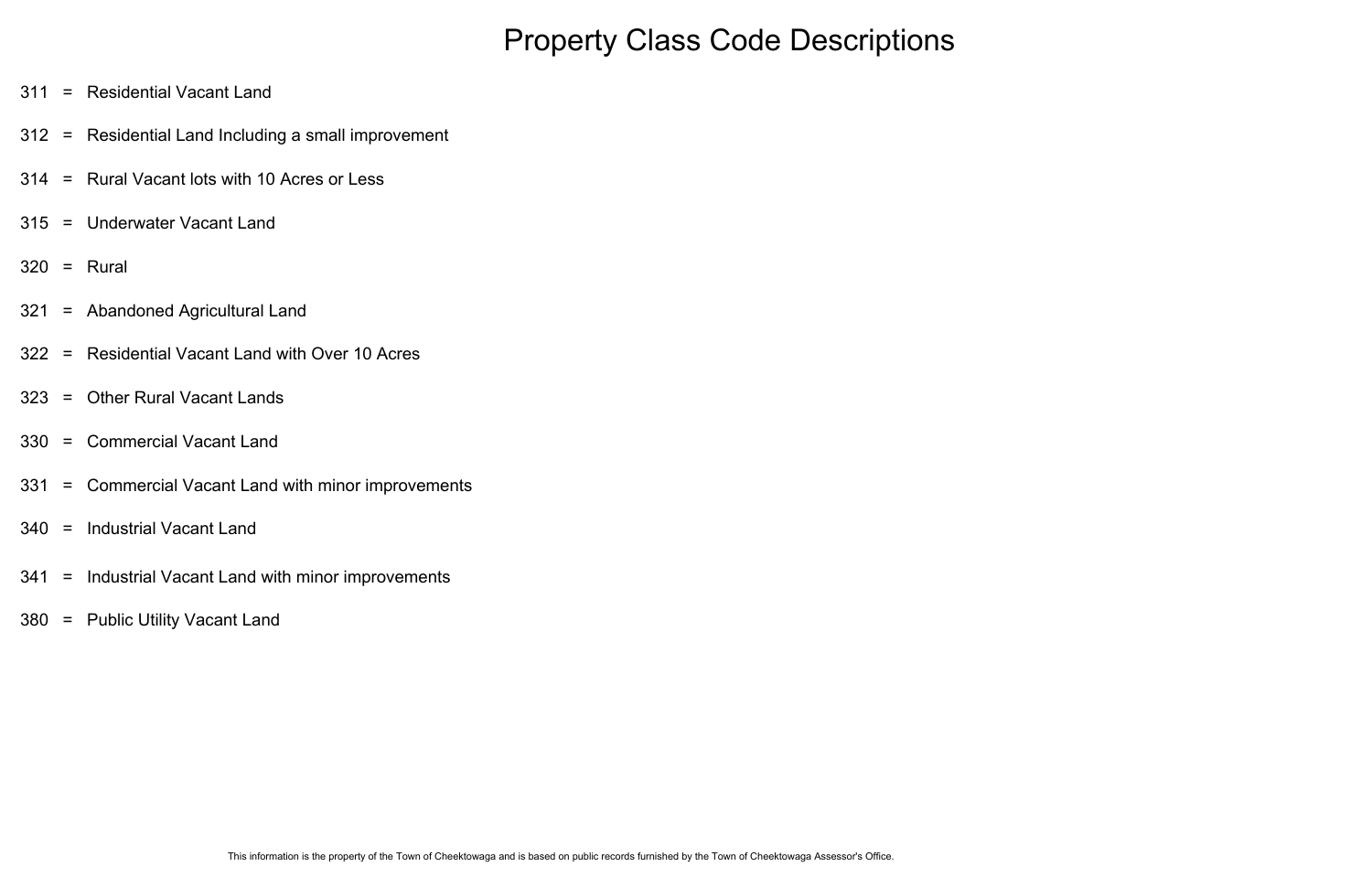| <b>Sbl Number</b> |      | <b>Location</b> | <b>NBHD</b><br>Code | <b>Property</b><br><b>Class</b> | <b>Sale Date</b> | <b>Sale Price</b> | <b>Tentative 2022</b><br><b>Assessment</b> | <b>Land Size</b> |
|-------------------|------|-----------------|---------------------|---------------------------------|------------------|-------------------|--------------------------------------------|------------------|
|                   |      |                 |                     |                                 |                  |                   |                                            |                  |
| 104.09-3-6        |      | 1st St          | 206                 | 311                             |                  |                   | \$19,100                                   | 0.27 ac.         |
| 104.09-3-23       |      | 1st St          | 206                 | 312                             |                  |                   | \$22,400                                   | 0.28 ac.         |
| 103.68-5-30       |      | A St            | 206                 | 311                             |                  |                   | \$6,300                                    | $0.09$ ac.       |
| 103.76-3-26       |      | A St            | 206                 | 311                             |                  |                   | \$6,300                                    | $0.09$ ac.       |
| 103.76-3-28       |      | A St            | 206                 | 311                             |                  |                   | \$6,300                                    | $0.09$ ac.       |
| 91.16-4-16        |      | Aberdeen St     | 129                 | 311                             |                  |                   | \$8,500                                    | $0.10$ ac.       |
| 91.16-4-20        |      | Aberdeen St     | 129                 | 312                             |                  |                   | \$22,300                                   | $0.10$ ac.       |
| 103.19-1-17       |      | Adelaide        | 206                 | 311                             |                  |                   | \$600                                      | 0.07 ac.         |
| 103.19-1-18       |      | Adelaide        | 206                 | 311                             |                  |                   | \$600                                      | $0.07$ ac.       |
| 92.02-2-3         |      | Aero Dr         | 129                 | 311                             |                  |                   | \$6,600                                    | 0.38 ac.         |
| 81.03-2-12        |      | Aero Dr         | 127                 | 330                             |                  |                   | \$2,600                                    | 1.71 ac.         |
| 81.03-2-14        |      | Aero Dr         | 127                 | 330                             |                  |                   | \$200                                      | $0.02$ ac.       |
| 81.03-2-9         |      | Aero Dr         | 127                 | 330                             |                  |                   | \$1,700                                    | 1.15 ac.         |
| 81.03-3-10        |      | Aero Dr         | 127                 | 330                             |                  |                   | \$44,600                                   | $0.51$ ac.       |
| 81.03-3-12.1      |      | Aero Dr         | 127                 | 330                             |                  |                   | \$4,000                                    | 0.99 ac.         |
| 81.03-3-13        |      | Aero Dr         | 127                 | 330                             |                  |                   | \$100                                      | $0.01$ ac.       |
| 81.04-1-15.1/A    |      | Aero Dr         | 127                 | 330                             |                  |                   | \$9,400                                    | 6.24 ac.         |
| 81.04-1-18        |      | Aero Dr         | 127                 | 330                             |                  |                   | \$3,000                                    | 2.00 ac.         |
| 81.04-1-19.1      |      | Aero Dr         | 127                 | 330                             |                  |                   | \$15,800                                   | 11.53 ac.        |
| 81.04-1-24        |      | Aero Dr         | 127                 | 330                             |                  |                   | \$97,000                                   | 26.17 ac.        |
| 81.04-1-27        |      | Aero Dr         | 127                 | 330                             |                  |                   | \$23,300                                   | 26.60 ac.        |
| 81.04-1-31        |      | Aero Dr         | 127                 | 330                             |                  |                   | \$77,000                                   | 63.70 ac.        |
| 81.04-1-32        |      | Aero Dr         | 127                 | 330                             |                  |                   | \$175,000                                  | 7.80 ac.         |
| 81.04-1-5         |      | Aero Dr         | 127                 | 330                             |                  |                   | \$900                                      | $0.09$ ac.       |
| 81.04-2-9.1       |      | Aero Dr         | 127                 | 330                             |                  |                   | \$9,900                                    | 6.62 ac.         |
| 82.03-4-6         |      | Aero Dr         | 127                 | 330                             |                  |                   | \$5,200                                    | 21.70 ac.        |
| 82.03-4-9.11      |      | Aero Dr         | 127                 | 330                             |                  |                   | \$2,300                                    | 6.15 ac.         |
| 82.03-4-9.12      |      | Aero Dr         | 127                 | 330                             |                  |                   | \$600                                      | 1.60 ac.         |
| 81.04-1-14        | 720  | Aero Dr         | 127                 | 330                             |                  |                   | \$44,600                                   | $0.51$ ac.       |
| 81.04-1-26        | 1000 | Aero Dr         | 127                 | 330                             |                  |                   | \$24,600                                   | 29.12 ac.        |
| 82.03-4-9.2       | 1101 | Aero Dr         | 127                 | 330                             |                  |                   | \$400                                      | $1.03$ ac.       |
| 81.03-3-11.2      |      | Aero Dr         | 507                 | 331                             |                  |                   | \$640,000                                  | 12.50 ac.        |
| 81.03-3-12.2      |      | Aero Dr         | 507                 | 331                             |                  |                   | \$225,000                                  | 9.22 ac.         |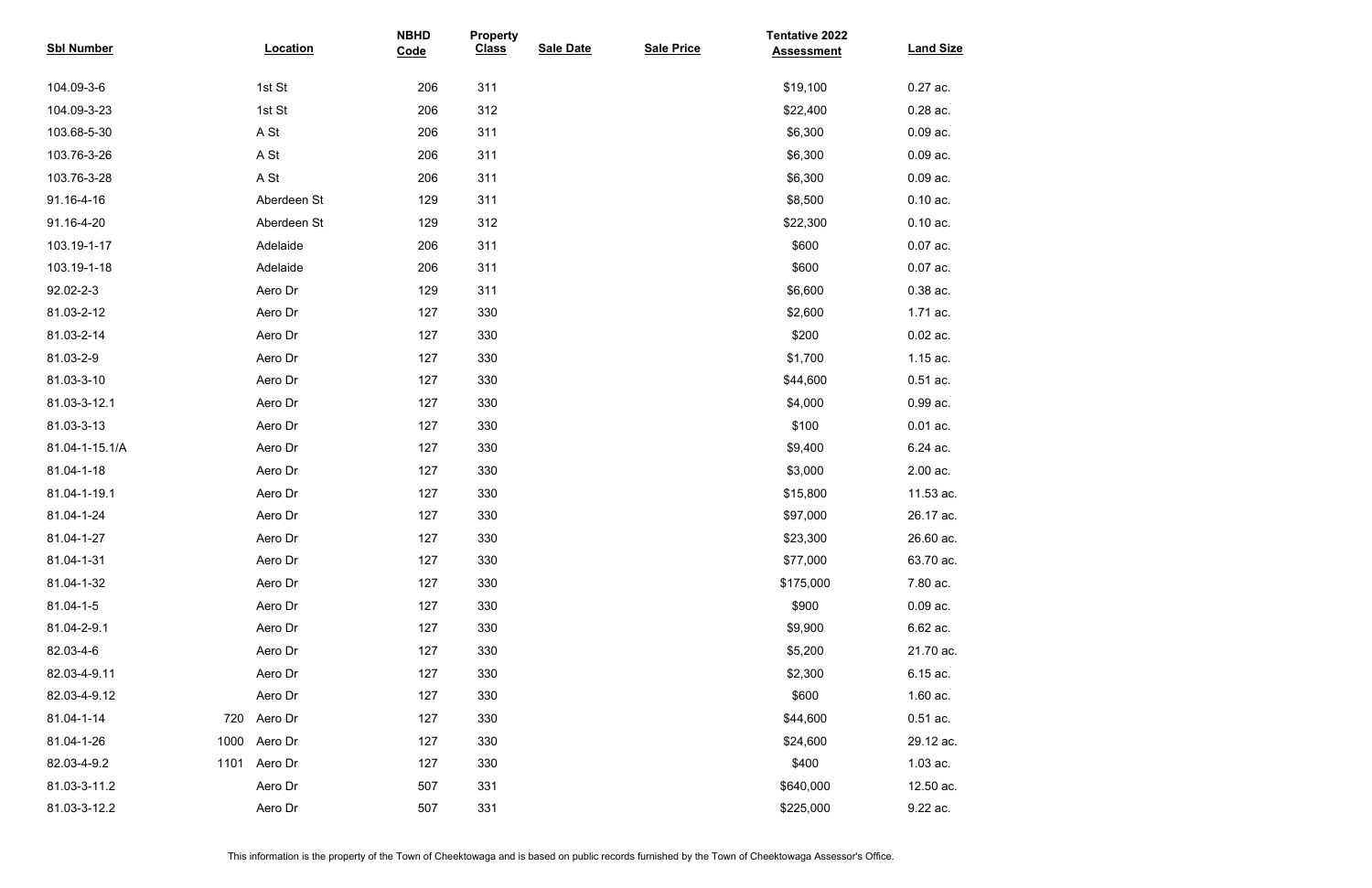| <b>Sbl Number</b> |     | <b>Location</b>     | <b>NBHD</b><br>Code | <b>Property</b><br><b>Class</b> | <b>Sale Date</b> | <b>Sale Price</b> | <b>Tentative 2022</b><br><b>Assessment</b> | <b>Land Size</b> |
|-------------------|-----|---------------------|---------------------|---------------------------------|------------------|-------------------|--------------------------------------------|------------------|
| 81.03-3-9         |     | Aero Dr             | 507                 | 331                             |                  |                   | \$48,600                                   | $0.46$ ac.       |
| 81.04-1-17.2      |     | Aero Dr             | 507                 | 331                             |                  |                   | \$100,000                                  | 1.33 ac.         |
| 81.04-1-3         |     | Aero Dr             | 507                 | 331                             |                  |                   | \$265,000                                  | 4.17 ac.         |
| 81.04-1-12.11     | 650 | Aero Dr             | 507                 | 331                             |                  |                   | \$290,000                                  | 5.08 ac.         |
| 92.02-2-30        | 100 | Airborne Pkwy       | 127                 | 330                             |                  |                   | \$940,000                                  | 2.65 ac.         |
| 92.15-3-24.1      |     | <b>Airport Rd</b>   | 129                 | 311                             |                  |                   | \$46,000                                   | 0.27 ac.         |
| 92.15-3-24.2      |     | <b>Airport Rd</b>   | 129                 | 311                             |                  |                   | \$61,100                                   | $0.43$ ac.       |
| 92.15-3-28.1      |     | <b>Airport Rd</b>   | 129                 | 311                             |                  |                   | \$19,800                                   | 1.46 ac.         |
| 92.19-7-24        |     | Airport Dr          | 127                 | 330                             |                  |                   | \$1,200                                    | 0.47 ac.         |
| 92.15-3-21        |     | <b>Airport Rd</b>   | 507                 | 331                             |                  |                   | \$185,000                                  | 2.38 ac.         |
| 101.60-7-13       |     | Alexander Ave       | 129                 | 311                             |                  |                   | \$8,500                                    | $0.08$ ac.       |
| 79.20-10-41       |     | Allendale Rd        | 129                 | 311                             |                  |                   | \$2,400                                    | $0.02$ ac.       |
| 101.28-13-8       | 27  | Alpine PI           | 129                 | 311                             |                  |                   | \$8,100                                    | $0.08$ ac.       |
| 101.28-12-20      | 40  | Alpine Pl           | 129                 | 311                             |                  |                   | \$7,600                                    | $0.07$ ac.       |
| 102.04-1-4.11     |     | Anderson Rd         | 127                 | 330                             |                  |                   | \$12,400                                   | 1.24 ac.         |
| 91.18-9-20        |     | Andres PI           | 129                 | 311                             |                  |                   | \$5,000                                    | $0.04$ ac.       |
| 91.18-9-4.111     |     | Andres PI           | 129                 | 311                             |                  |                   | \$12,900                                   | $0.12$ ac.       |
| 101.28-2-4        | 18  | <b>Andrews Ave</b>  | 129                 | 311                             |                  |                   | \$8,500                                    | $0.07$ ac.       |
| 90.84-2-24        | 62  | <b>Andrews Ave</b>  | 129                 | 311                             |                  |                   | \$21,100                                   | 0.23 ac.         |
| 90.84-2-22        | 68  | <b>Andrews Ave</b>  | 129                 | 311                             |                  |                   | \$11,500                                   | $0.15$ ac.       |
| 103.05-10-7       |     | Angela Ln           | 129                 | 311                             |                  |                   | \$14,100                                   | 0.11 ac.         |
| 103.05-9-40       |     | Angela Ln           | 129                 | 311                             |                  |                   | \$14,500                                   | $0.12$ ac.       |
| 103.05-9-41       |     | Angela Ln           | 129                 | 311                             |                  |                   | \$14,100                                   | $0.11$ ac.       |
| 91.16-2-38        |     | <b>Anthony Ave</b>  | 129                 | 311                             |                  |                   | \$16,100                                   | $0.20$ ac.       |
| 113.12-3-9.12     |     | Appletree Ct        | 127                 | 330                             |                  |                   | \$390,000                                  | 3.68 ac.         |
| 113.70-4-6        |     | Aris Ave            | 129                 | 311                             |                  |                   | \$7,000                                    | $0.08$ ac.       |
| 113.70-4-7        |     | Aris Ave            | 129                 | 311                             |                  |                   | \$4,900                                    | $0.05$ ac.       |
| 91.16-3-21        |     | Arthur St           | 129                 | 312                             |                  |                   | \$31,200                                   | $0.21$ ac.       |
| 91.16-3-7.1       |     | Arthur St           | 507                 | 331                             |                  |                   | \$490,000                                  | 2.85 ac.         |
| 102.08-3-26.1     |     | Arthur Musarra Pkwy | 129                 | 311                             |                  |                   | \$100                                      | $0.05$ ac.       |
| 102.08-3-40       |     | Arthur Musarra Pkwy | 129                 | 311                             |                  |                   | \$100                                      | $0.04$ ac.       |
| 112.27-1-56.1     |     | <b>Atlantic Ave</b> | 301                 | 311                             |                  |                   | \$12,500                                   | $0.08$ ac.       |
| 112.28-1-23       |     | <b>Atlantic Ave</b> | 301                 | 311                             |                  |                   | \$6,300                                    | $0.08$ ac.       |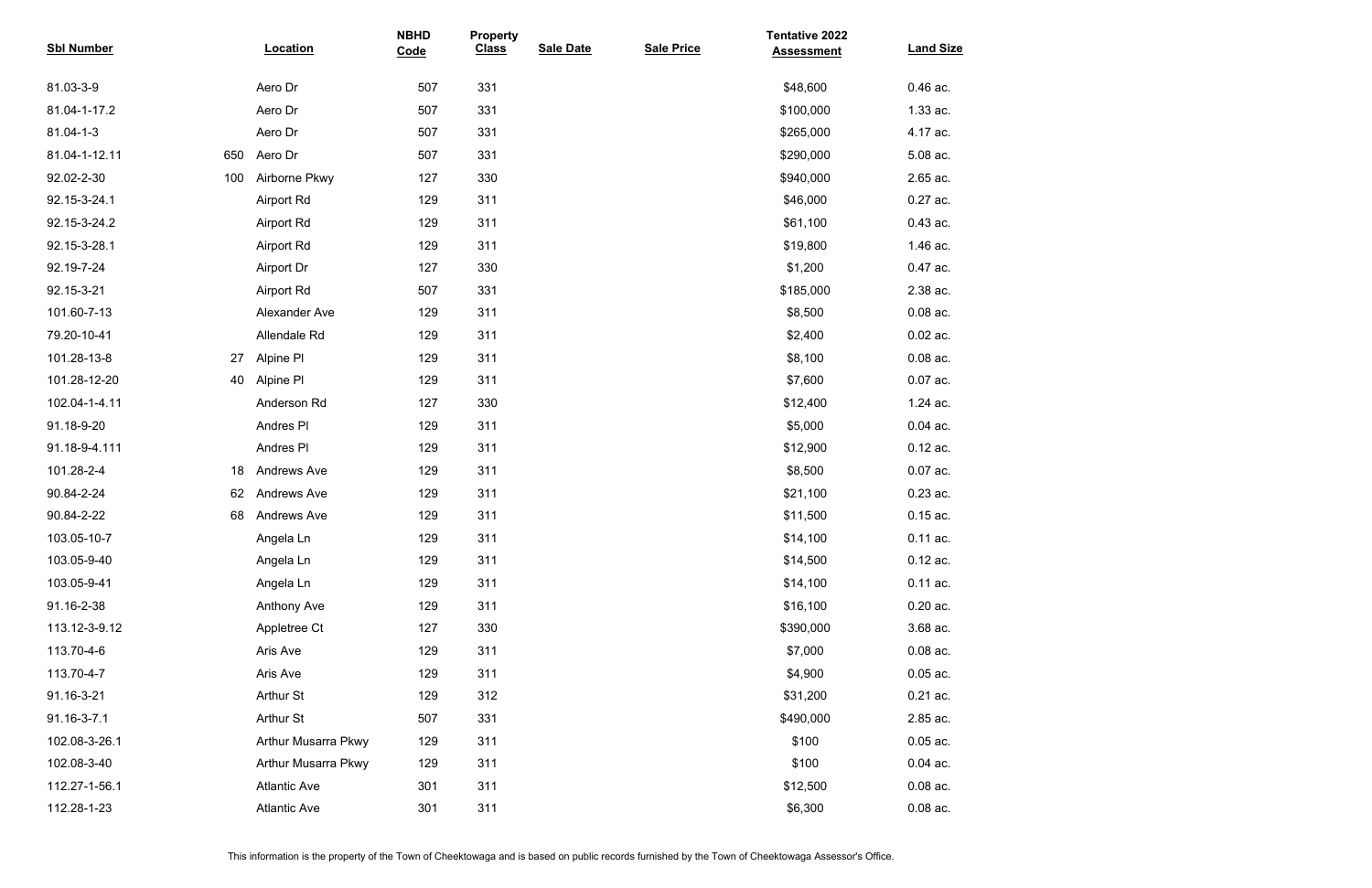| <b>Sbl Number</b> |     | <b>Location</b>     | <b>NBHD</b><br>Code | <b>Property</b><br><b>Class</b> | <b>Sale Date</b> | <b>Sale Price</b> | <b>Tentative 2022</b><br><b>Assessment</b> | <b>Land Size</b> |
|-------------------|-----|---------------------|---------------------|---------------------------------|------------------|-------------------|--------------------------------------------|------------------|
| 112.51-2-18       |     | <b>Atlantic Ave</b> | 301                 | 311                             |                  |                   | \$12,900                                   | $0.20$ ac.       |
| 112.51-2-8        |     | <b>Atlantic Ave</b> | 301                 | 311                             |                  |                   | \$6,000                                    | $0.61$ ac.       |
| 90.84-1-4         | 15  | Atwood PI           | 129                 | 311                             |                  |                   | \$8,100                                    | $0.07$ ac.       |
| 80.17-15-16.11    |     | Aurora Dr           | 129                 | 311                             |                  |                   | \$900                                      | $0.01$ ac.       |
| 101.36-2-6        |     | Avery PI            | 129                 | 311                             |                  |                   | \$7,600                                    | $0.07$ ac.       |
| 103.68-7-1.1      |     | <b>B</b> St         | 206                 | 311                             |                  |                   | \$44,500                                   | 2.40 ac.         |
| 103.76-2-18       |     | <b>B</b> St         | 206                 | 311                             |                  |                   | \$800                                      | 0.37 ac.         |
| 103.76-2-19.1     |     | <b>B</b> St         | 206                 | 311                             |                  |                   | \$800                                      | 0.42 ac.         |
| 103.76-2-20.11    |     | <b>B</b> St         | 206                 | 311                             |                  |                   | \$400                                      | $0.14$ ac.       |
| 103.76-2-16       |     | <b>B</b> St         | 507                 | 331                             |                  |                   | \$16,400                                   | $0.19$ ac.       |
| 91.07-6-28        |     | Balbach Dr          | 129                 | 311                             |                  |                   | \$10,900                                   | $0.10$ ac.       |
| 91.07-7-2.12      |     | <b>Balbach Dr</b>   | 129                 | 311                             |                  |                   | \$5,600                                    | $0.08$ ac.       |
| 91.08-12-15       |     | Balbach Dr          | 129                 | 311                             |                  |                   | \$29,300                                   | $0.56$ ac.       |
| 91.08-12-20.2     |     | Balbach Dr          | 129                 | 311                             |                  |                   | \$10,300                                   | $0.09$ ac.       |
| 79.20-13-12       |     | <b>Bame Ave</b>     | 129                 | 311                             |                  |                   | \$2,600                                    | $0.06$ ac.       |
| 79.20-13-13       |     | <b>Bame Ave</b>     | 129                 | 311                             |                  |                   | \$300                                      | 18.00 x 8.72     |
| 114.19-1-86       |     | Barbados Dr         | 129                 | 311                             |                  |                   | \$26,300                                   | 0.28 ac.         |
| 101.28-1-2.1      | 38  | Barbara PI          | 129                 | 311                             |                  |                   | \$17,000                                   | 0.22 ac.         |
| 90.84-1-14        | 54  | Barbara Pl          | 129                 | 311                             |                  |                   | \$3,800                                    | $0.09$ ac.       |
| 90.84-1-9         | 74  | Barbara Pl          | 129                 | 311                             |                  |                   | \$8,900                                    | $0.09$ ac.       |
| 90.84-2-37        | 51  | Barbara PI          | 129                 | 312                             |                  |                   | \$34,500                                   | $0.14$ ac.       |
| 92.17-5-31        |     | <b>Barone Cir</b>   | 129                 | 311                             |                  |                   | \$19,100                                   | 0.22 ac.         |
| 92.17-5-32        | 763 | <b>Barone Cir</b>   | 129                 | 311                             |                  |                   | \$17,500                                   | 0.17 ac.         |
| 114.19-7-38.1     |     | Baywood Dr          | 129                 | 311                             |                  |                   | \$10,100                                   | $0.39$ ac.       |
| 114.19-7-38.2     |     | Baywood Dr          | 129                 | 311                             |                  |                   | \$3,300                                    | $0.19$ ac.       |
| 114.19-7-39       |     | Baywood Dr          | 129                 | 311                             |                  |                   | \$3,300                                    | $0.21$ ac.       |
| 80.19-7-19        |     | Beach Rd            | 129                 | 311                             |                  |                   | \$11,900                                   | $0.15$ ac.       |
| 91.15-10-1        |     | Beach Rd            | 129                 | 311                             |                  |                   | \$13,900                                   | $0.15$ ac.       |
| 91.15-10-33       |     | Beach Rd            | 129                 | 311                             |                  |                   | \$15,400                                   | $0.19$ ac.       |
| 91.15-6-1         |     | Beach Rd            | 129                 | 311                             |                  |                   | \$6,600                                    | 2.13 ac.         |
| 104.17-1-24       |     | <b>Bellevue Ave</b> | 206                 | 311                             |                  |                   | \$17,500                                   | 0.29 ac.         |
| 104.17-1-29       |     | <b>Bellevue Ave</b> | 206                 | 311                             |                  |                   | \$17,800                                   | 0.31 ac.         |
| 104.69-5-14       |     | <b>Bellevue Ave</b> | 206                 | 311                             |                  |                   | \$14,900                                   | $0.23$ ac.       |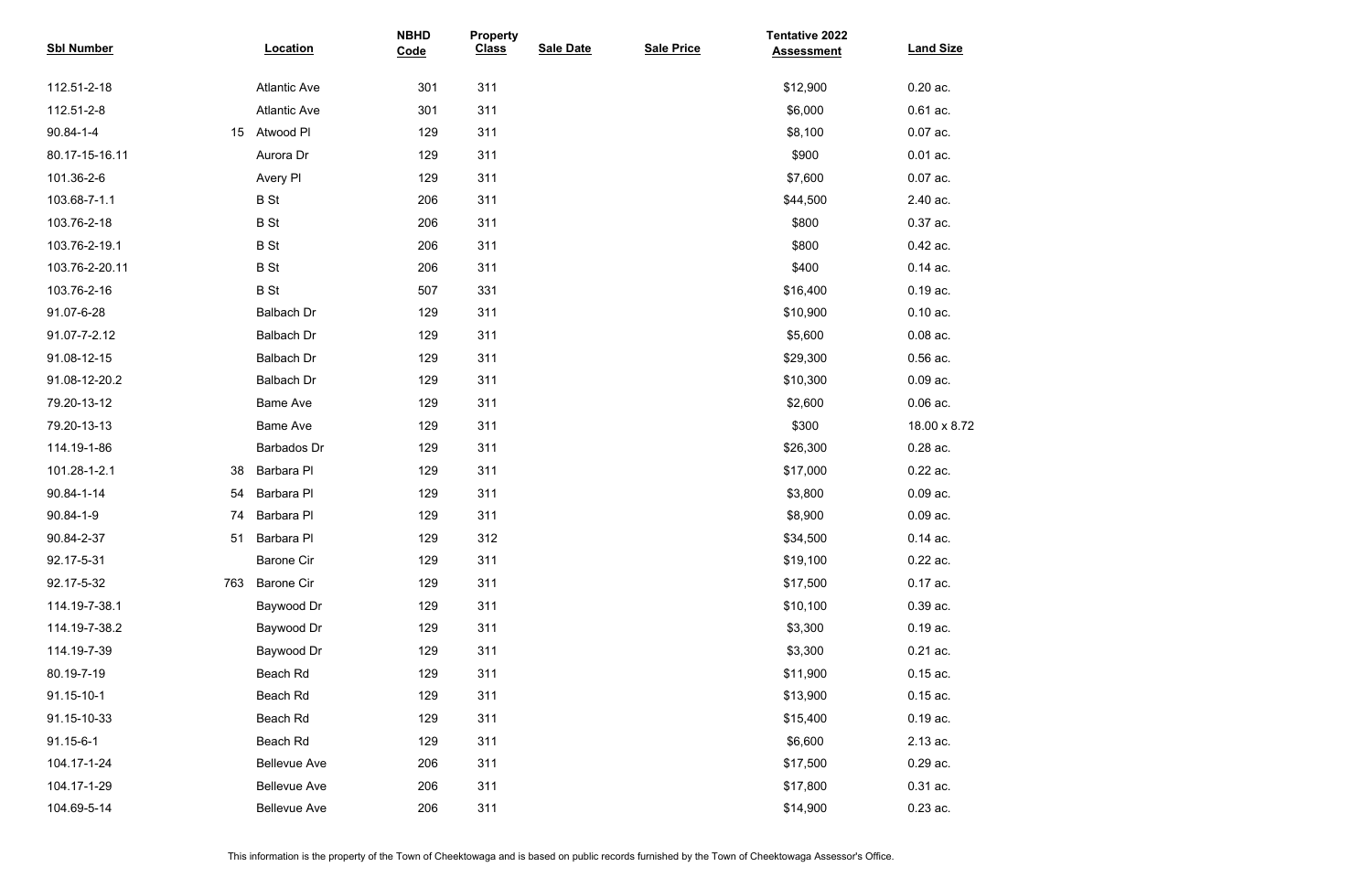| <b>Sbl Number</b> |     | <b>Location</b>     | <b>NBHD</b><br>Code | <b>Property</b><br><b>Class</b> | <b>Sale Date</b> | <b>Sale Price</b> | <b>Tentative 2022</b><br><b>Assessment</b> | <b>Land Size</b> |
|-------------------|-----|---------------------|---------------------|---------------------------------|------------------|-------------------|--------------------------------------------|------------------|
| 114.09-5-4        |     | <b>Bellevue Ave</b> | 129                 | 311                             |                  |                   | \$8,100                                    | 0.11 ac.         |
| 114.09-5-8.11     |     | <b>Bellevue Ave</b> | 129                 | 311                             |                  |                   | \$300                                      | $0.06$ ac.       |
| 114.10-1-1.11     |     | <b>Bellevue Ave</b> | 129                 | 311                             |                  |                   | \$2,000                                    | 1.63 ac.         |
| 114.10-1-1.311    |     | <b>Bellevue Ave</b> | 129                 | 311                             |                  |                   | \$29,900                                   | 0.64 ac.         |
| 114.10-1-1.41     |     | <b>Bellevue Ave</b> | 129                 | 311                             |                  |                   | \$188,900                                  | 13.46 ac.        |
| 115.05-11-15.1    |     | <b>Bellevue Ave</b> | 206                 | 311                             |                  |                   | \$6,300                                    | $0.13$ ac.       |
| 115.05-11-16.1    |     | <b>Bellevue Ave</b> | 206                 | 311                             |                  |                   | \$19,000                                   | $0.21$ ac.       |
| 115.05-12-19      |     | <b>Bellevue Ave</b> | 507                 | 331                             |                  |                   | \$12,000                                   | $0.08$ ac.       |
| 103.10-7-14.2     |     | Benbro Dr           | 127                 | 330                             |                  |                   | \$700                                      | $0.07$ ac.       |
| 103.10-7-19       |     | Benbro Dr           | 127                 | 330                             |                  |                   | \$115,000                                  | 1.00 ac.         |
| 114.09-3-7        |     | <b>Bennett Rd</b>   | 129                 | 311                             |                  |                   | \$36,100                                   | $0.54$ ac.       |
| 114.09-3-9        |     | <b>Bennett Rd</b>   | 129                 | 311                             |                  |                   | \$1,400                                    | $0.18$ ac.       |
| 114.13-1-1        |     | <b>Bennett Rd</b>   | 129                 | 311                             |                  |                   | \$10,000                                   | 16.10 ac.        |
| 114.09-4-4.1      | 281 | <b>Bennett Rd</b>   | 129                 | 311                             |                  |                   | \$18,500                                   | $0.43$ ac.       |
| 114.09-4-2.13     |     | <b>Bennett Rd</b>   | 127                 | 330                             |                  |                   | \$230,000                                  | 2.35 ac.         |
| 114.09-4-2.12     | 233 | <b>Bennett Rd</b>   | 507                 | 331                             |                  |                   | \$47,300                                   | 0.38 ac.         |
| 103.05-4-33       |     | Bernice Dr          | 129                 | 311                             |                  |                   | \$14,100                                   | $0.11$ ac.       |
| 103.05-8-7        |     | <b>Bernice Dr</b>   | 129                 | 311                             |                  |                   | \$3,300                                    | 0.24 ac.         |
| 91.18-3-12        |     | Beryl Dr            | 129                 | 311                             |                  |                   | \$7,500                                    | $0.08$ ac.       |
| 91.18-3-8         |     | Beryl Dr            | 129                 | 311                             |                  |                   | \$9,300                                    | $0.16$ ac.       |
| 91.18-3-9.1       |     | Beryl Dr            | 129                 | 311                             |                  |                   | \$26,600                                   | 0.47 ac.         |
| 91.18-4-6.1       |     | Beryl Dr            | 129                 | 311                             |                  |                   | \$12,900                                   | 0.22 ac.         |
| 91.15-2-27        |     | Beryl Dr            | 127                 | 330                             |                  |                   | \$16,400                                   | 0.82 ac.         |
| 103.05-11-37      |     | Betty Lou Ln        | 129                 | 311                             |                  |                   | \$5,000                                    | 0.11 ac.         |
| 103.05-11-7       |     | Betty Lou Ln        | 129                 | 311                             |                  |                   | \$11,300                                   | $0.23$ ac.       |
| 103.05-12-7       |     | Betty Lou Ln        | 129                 | 311                             |                  |                   | \$14,100                                   | 0.11 ac.         |
| 103.05-12-8       |     | Betty Lou Ln        | 129                 | 311                             |                  |                   | \$23,100                                   | $0.23$ ac.       |
| 103.84-3-26       |     | <b>Bigelow PI</b>   | 206                 | 311                             |                  |                   | \$17,500                                   | 0.26 ac.         |
| 103.84-3-27       |     | <b>Bigelow PI</b>   | 206                 | 311                             |                  |                   | \$11,100                                   | $0.13$ ac.       |
| 103.84-3-28       |     | <b>Bigelow PI</b>   | 206                 | 311                             |                  |                   | \$2,900                                    | $0.03$ ac.       |
| 103.84-3-33       |     | <b>Bigelow PI</b>   | 206                 | 311                             |                  |                   | \$6,500                                    | $0.08$ ac.       |
| 103.84-3-15.111   |     | <b>Bigelow PI</b>   | 507                 | 330                             |                  |                   | \$47,700                                   | 0.76 ac.         |
| 125.07-10-10      | 64  | Birchwood Dr        | 129                 | 311                             |                  |                   | \$16,400                                   | $0.18$ ac.       |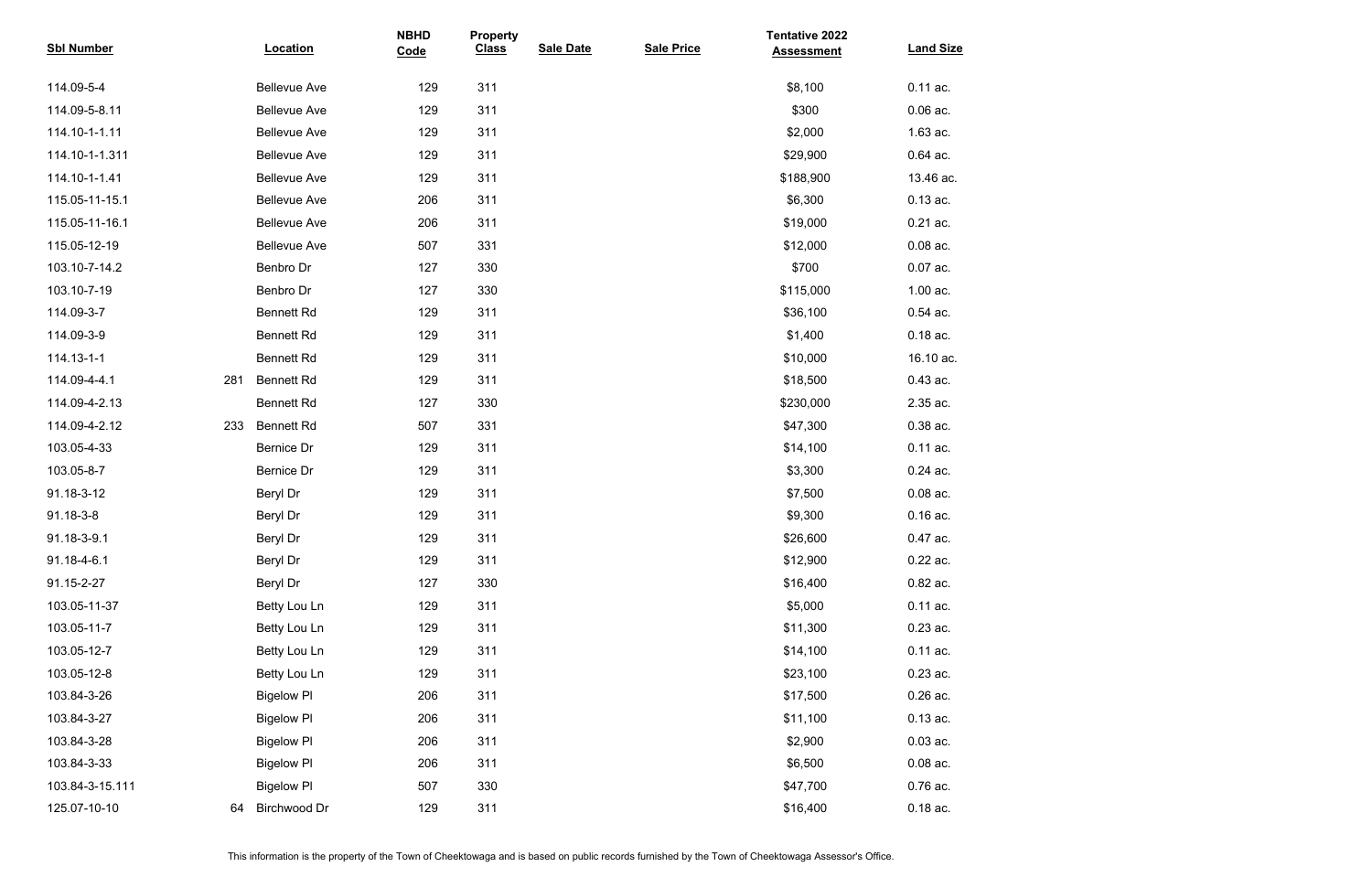| <b>Sbl Number</b> |      | Location           | <b>NBHD</b><br>Code | <b>Property</b><br><b>Class</b> | <b>Sale Date</b> | <b>Sale Price</b> | <b>Tentative 2022</b><br><b>Assessment</b> | <b>Land Size</b> |
|-------------------|------|--------------------|---------------------|---------------------------------|------------------|-------------------|--------------------------------------------|------------------|
| 112.68-2-23       |      | <b>Bismarck St</b> | 129                 | 311                             |                  |                   | \$4,000                                    | $0.14$ ac.       |
| 113.01-1-17.112   |      | <b>Bison Pkwy</b>  | 507                 | 331                             |                  |                   | \$98,000                                   | 1.47 ac.         |
| 103.12-16-2       |      | <b>Bissell Ave</b> | 206                 | 311                             |                  |                   | \$13,900                                   | 0.17 ac.         |
| 103.12-2-5        |      | <b>Bissell Ave</b> | 206                 | 311                             |                  |                   | \$12,300                                   | $0.14$ ac.       |
| 103.12-3-18       |      | <b>Bissell Ave</b> | 206                 | 311                             |                  |                   | \$2,000                                    | $0.26$ ac.       |
| 103.12-3-12.21    |      | <b>Bissell Ave</b> | 206                 | 312                             |                  |                   | \$14,000                                   | $0.16$ ac.       |
| 103.12-16-24.1    |      | <b>Bissell Ave</b> | 507                 | 331                             |                  |                   | \$30,300                                   | $0.19$ ac.       |
| 113.30-2-16       |      | <b>Blick St</b>    | 301                 | 311                             |                  |                   | \$6,000                                    | $0.08$ ac.       |
| 102.77-2-7        |      | <b>Boll St</b>     | 301                 | 311                             |                  |                   | \$5,900                                    | $0.07$ ac.       |
| 102.77-3-23       |      | <b>Boll St</b>     | 301                 | 311                             |                  |                   | \$6,300                                    | $0.08$ ac.       |
| 113.29-2-19       |      | <b>Boll St</b>     | 301                 | 311                             |                  |                   | \$6,300                                    | $0.08$ ac.       |
| 102.77-3-22       |      | <b>Boll St</b>     | 301                 | 312                             |                  |                   | \$27,900                                   | $0.12$ ac.       |
| 114.08-7-28.11    |      | Borden Rd          | 206                 | 311                             |                  |                   | \$17,100                                   | 0.38 ac.         |
| 114.08-7-32       |      | Borden Rd          | 206                 | 311                             |                  |                   | \$8,300                                    | $0.21$ ac.       |
| 114.12-1-44       |      | Borden Rd          | 129                 | 311                             |                  |                   | \$20,100                                   | $0.51$ ac.       |
| 114.16-7-11       |      | Borden Rd          | 129                 | 311                             |                  |                   | \$29,900                                   | $0.26$ ac.       |
| 125.08-1-27.1     |      | Borden Rd          | 129                 | 311                             |                  |                   | \$400                                      | $0.01$ ac.       |
| 125.08-8-27.111   |      | Borden Rd          | 129                 | 311                             |                  |                   | \$14,100                                   | 1.84 ac.         |
| 125.08-8-27.114   |      | Borden Rd          | 129                 | 311                             |                  |                   | \$9,500                                    | 0.23 ac.         |
| 125.08-8-30.1     |      | Borden Rd          | 129                 | 311                             |                  |                   | \$16,000                                   | 3.20 ac.         |
| 125.08-8-33       |      | Borden Rd          | 129                 | 311                             |                  |                   | \$27,300                                   | 2.90 ac.         |
| 125.08-8-34.1     |      | Borden Rd          | 129                 | 311                             |                  |                   | \$4,400                                    | 2.58 ac.         |
| 125.12-10-13.13   |      | Borden Rd          | 129                 | 311                             |                  |                   | \$4,300                                    | 0.27 ac.         |
| 125.12-5-18.11    |      | Borden Rd          | 129                 | 311                             |                  |                   | \$3,600                                    | $0.04$ ac.       |
| 125.16-1-2.11     |      | Borden Rd          | 129                 | 311                             |                  |                   | \$20,100                                   | 3.55 ac.         |
| 125.16-1-3.112    |      | Borden Rd          | 129                 | 311                             |                  |                   | \$14,400                                   | 5.52 ac.         |
| 125.16-1-3.121    |      | Borden Rd          | 129                 | 311                             |                  |                   | \$30,500                                   | 1.31 ac.         |
| 125.16-1-3.122    |      | Borden Rd          | 129                 | 311                             |                  |                   | \$6,300                                    | $0.86$ ac.       |
| 114.08-8-7        | 151  | Borden Rd          | 206                 | 311                             |                  |                   | \$10,600                                   | $0.17$ ac.       |
| 125.12-13-15      | 420  | Borden Rd          | 129                 | 311                             |                  |                   | \$25,400                                   | $0.33$ ac.       |
| 125.08-9-12.1     | 614  | Borden Rd          | 129                 | 311                             |                  |                   | \$46,400                                   | 1.45 ac.         |
| 114.16-7-13       | 1032 | Borden Rd          | 129                 | 311                             |                  |                   | \$42,400                                   | $0.50$ ac.       |
| 114.12-1-2.1      | 1350 | Borden Rd          | 129                 | 311                             |                  |                   | \$39,500                                   | $0.90$ ac.       |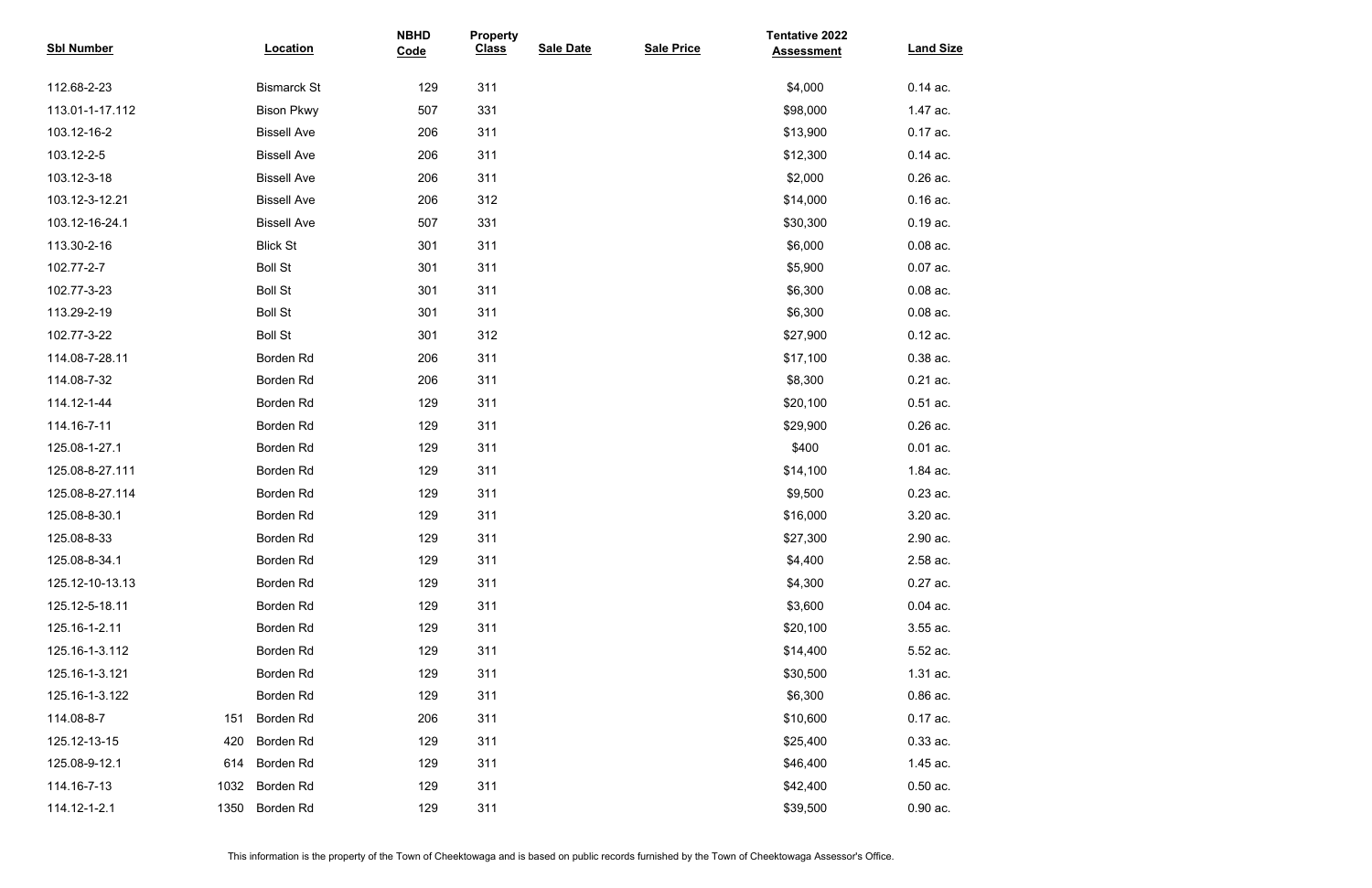| <b>Sbl Number</b> |      | Location            | <b>NBHD</b><br>Code | <b>Property</b><br><b>Class</b> | <b>Sale Date</b> | <b>Sale Price</b> | <b>Tentative 2022</b><br><b>Assessment</b> | <b>Land Size</b>   |
|-------------------|------|---------------------|---------------------|---------------------------------|------------------|-------------------|--------------------------------------------|--------------------|
| 125.12-10-19      | 439  | Borden Rd           | 127                 | 330                             |                  |                   | \$54,000                                   | 0.32 ac.           |
| 125.12-10-20      | 449  | Borden Rd           | 127                 | 330                             |                  |                   | \$52,000                                   | 0.32 ac.           |
| 104.09-4-4        |      | <b>Bostwick PI</b>  | 206                 | 311                             |                  |                   | \$14,400                                   | 0.17 ac.           |
| 104.09-4-5        |      | <b>Bostwick PI</b>  | 206                 | 311                             |                  |                   | \$14,400                                   | 0.17 ac.           |
| 124.02-3-17.12    |      | Boxwood Ln          | 127                 | 330                             |                  |                   | \$26,200                                   | 0.29 ac.           |
| 125.11-1-2.2      |      | <b>Brentwood Dr</b> | 129                 | 311                             |                  |                   | \$19,800                                   | 1.56 ac.           |
| 125.11-1-23       |      | <b>Brentwood Dr</b> | 129                 | 311                             |                  |                   | \$22,600                                   | $0.30$ ac.         |
| 125.11-5-19       |      | <b>Brentwood Dr</b> | 129                 | 311                             |                  |                   | \$22,600                                   | $0.30$ ac.         |
| 113.71-2-8        |      | <b>Bright St</b>    | 129                 | 311                             |                  |                   | \$8,100                                    | $0.10$ ac.         |
| 113.71-3-2        |      | <b>Bright St</b>    | 129                 | 311                             |                  |                   | \$7,300                                    | $0.08$ ac.         |
| 102.16-5-16       |      | <b>Broadway St</b>  | 129                 | 311                             |                  |                   | \$4,900                                    | $0.05$ ac.         |
| 102.18-3-2        |      | <b>Broadway St</b>  | 129                 | 311                             |                  |                   | \$8,100                                    | $0.09$ ac.         |
| 103.76-6-13       |      | <b>Broadway St</b>  | 206                 | 311                             |                  |                   | \$23,100                                   | 0.47 ac.           |
| 104.17-1-4.1      |      | <b>Broadway St</b>  | 206                 | 311                             |                  |                   | \$5,600                                    | 2.11 ac.           |
| 102.77-5-3        | 2331 | <b>Broadway St</b>  | 301                 | 311                             |                  |                   | \$8,000                                    | $0.09$ ac.         |
| 102.04-3-24.1     | 3117 | <b>Broadway St</b>  | 129                 | 311                             |                  |                   | \$141,100                                  | 9.90 ac.           |
| 102.77-2-4        |      | <b>Broadway St</b>  | 301                 | 312                             |                  |                   | \$15,700                                   | 0.07 ac.           |
| 103.17-1-4        | 3443 | <b>Broadway St</b>  | 129                 | 312                             |                  |                   | \$41,000                                   | 4.00 ac.           |
| 103.15-1-17.1     |      | <b>Broadway St</b>  | 206                 | 323                             |                  |                   | \$22,100                                   | $0.00 \times 0.00$ |
| 102.04-3-16       |      | <b>Broadway St</b>  | 127                 | 330                             |                  |                   | \$9,000                                    | 6.01 ac.           |
| 102.04-3-21       |      | <b>Broadway St</b>  | 127                 | 330                             |                  |                   | \$91,000                                   | 5.30 ac.           |
| 102.04-3-25.22    |      | <b>Broadway St</b>  | 127                 | 330                             |                  |                   | \$21,700                                   | 6.64 ac.           |
| 103.13-1-25.2     |      | <b>Broadway St</b>  | 127                 | 330                             |                  |                   | \$5,600                                    | 0.07 ac.           |
| 103.13-1-6        |      | <b>Broadway St</b>  | 127                 | 330                             |                  |                   | \$40,100                                   | 0.59 ac.           |
| 103.14-2-15       |      | <b>Broadway St</b>  | 127                 | 330                             |                  |                   | \$31,800                                   | 0.44 ac.           |
| 103.14-4-8.1      |      | <b>Broadway St</b>  | 507                 | 330                             |                  |                   | \$15,000                                   | $0.10$ ac.         |
| 103.15-1-19       |      | <b>Broadway St</b>  | 507                 | 330                             |                  |                   | \$200,000                                  | 23.52 ac.          |
| 103.15-1-23       |      | <b>Broadway St</b>  | 507                 | 330                             |                  |                   | \$48,800                                   | $0.58$ ac.         |
| 103.16-1-10.2     |      | <b>Broadway St</b>  | 507                 | 330                             |                  |                   | \$100                                      | $0.08$ ac.         |
| 103.16-1-5.1      |      | <b>Broadway St</b>  | 507                 | 330                             |                  |                   | \$58,000                                   | 19.90 ac.          |
| 103.17-1-33       |      | <b>Broadway St</b>  | 127                 | 330                             |                  |                   | \$1,300                                    | $0.13$ ac.         |
| 103.19-1-16       |      | <b>Broadway St</b>  | 507                 | 330                             |                  |                   | \$86,000                                   | 14.00 ac.          |
| 103.19-1-7.1      |      | <b>Broadway St</b>  | 507                 | 330                             |                  |                   | \$4,900                                    | 0.49 ac.           |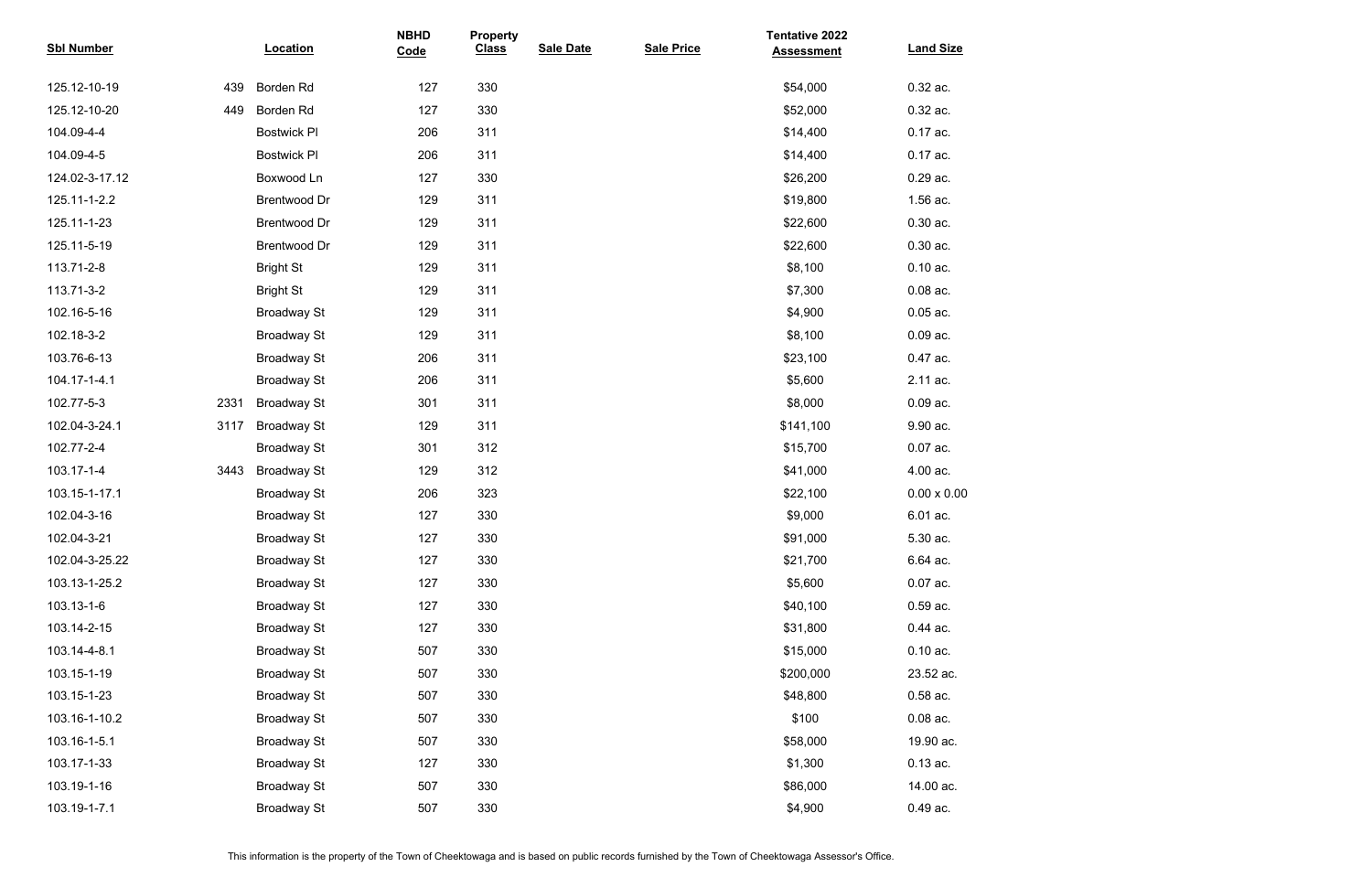| <b>Sbl Number</b>  |      | Location             | <b>NBHD</b><br>Code | <b>Property</b><br><b>Class</b> | <b>Sale Date</b> | <b>Sale Price</b> | <b>Tentative 2022</b><br><b>Assessment</b> | <b>Land Size</b> |
|--------------------|------|----------------------|---------------------|---------------------------------|------------------|-------------------|--------------------------------------------|------------------|
| 103.19-1-9         |      | <b>Broadway St</b>   | 507                 | 330                             |                  |                   | \$9,900                                    | 0.99 ac.         |
| 103.19-2-6         |      | <b>Broadway St</b>   | 127                 | 330                             |                  |                   | \$10,800                                   | 2.71 ac.         |
| 103.20-1-11.1      |      | <b>Broadway St</b>   | 507                 | 330                             |                  |                   | \$205,000                                  | 1.35 ac.         |
| 103.20-1-5         |      | <b>Broadway St</b>   | 507                 | 330                             |                  |                   | \$1,000                                    | $0.10$ ac.       |
| 104.17-1-12.112    |      | <b>Broadway St</b>   | 507                 | 330                             |                  |                   | \$300                                      | $0.11$ ac.       |
| 101.84-4-1         | 2195 | <b>Broadway St</b>   | 507                 | 330                             |                  |                   | \$6,300                                    | 0.07 ac.         |
| 103.13-1-7         | 3544 | <b>Broadway St</b>   | 127                 | 330                             |                  |                   | \$175,000                                  | 1.08 ac.         |
| 103.17-1-17        | 3691 | <b>Broadway St</b>   | 127                 | 330                             |                  |                   | \$53,000                                   | 0.97 ac.         |
| 103.17-1-18        | 3693 | <b>Broadway St</b>   | 127                 | 330                             |                  |                   | \$53,000                                   | 1.00 ac.         |
| 103.19-1-2         | 4113 | <b>Broadway St</b>   | 507                 | 330                             |                  |                   | \$13,500                                   | 0.37 ac.         |
| 103.19-1-13.1      | 4309 | <b>Broadway St</b>   | 507                 | 330                             |                  |                   | \$62,000                                   | 21.00 ac.        |
| 101.84-3-1         |      | <b>Broadway St</b>   | 507                 | 331                             |                  |                   | \$23,300                                   | 0.19 ac.         |
| 102.04-3-25.112    |      | <b>Broadway St</b>   | 507                 | 331                             |                  |                   | \$73,000                                   | 0.69 ac.         |
| 102.16-5-6         |      | <b>Broadway St</b>   | 507                 | 331                             |                  |                   | \$3,600                                    | $0.03$ ac.       |
| 102.78-2-2         |      | <b>Broadway St</b>   | 507                 | 331                             |                  |                   | \$16,500                                   | $0.20$ ac.       |
| 103.14-2-14.1      |      | <b>Broadway St</b>   | 507                 | 331                             |                  |                   | \$11,600                                   | 1.20 ac.         |
| 103.16-1-12.1      |      | <b>Broadway St</b>   | 507                 | 331                             |                  |                   | \$50,000                                   | 0.30 ac.         |
| 103.17-1-12.2      |      | <b>Broadway St</b>   | 507                 | 331                             |                  |                   | \$235,000                                  | 4.04 ac.         |
| 103.19-1-12        |      | <b>Broadway St</b>   | 507                 | 331                             |                  |                   | \$56,000                                   | $0.53$ ac.       |
| 103.20-1-14.1      |      | <b>Broadway St</b>   | 507                 | 331                             |                  |                   | \$30,900                                   | 0.52 ac.         |
| 104.17-1-4.2       |      | <b>Broadway St</b>   | 507                 | 331                             |                  |                   | \$31,500                                   | 2.59 ac.         |
| 102.03-3-10.1      | 2821 | <b>Broadway St</b>   | 507                 | 331                             |                  |                   | \$455,000                                  | 7.00 ac.         |
| 102.04-3-30        | 3225 | <b>Broadway St</b>   | 507                 | 331                             |                  |                   | \$19,300                                   | $0.15$ ac.       |
| 102.16-5-11        | 3412 | <b>Broadway St</b>   | 507                 | 331                             |                  |                   | \$115,000                                  | $0.66$ ac.       |
| 103.14-3-7         | 3881 | <b>Broadway St</b>   | 507                 | 331                             |                  |                   | \$48,600                                   | 0.28 ac.         |
| 103.20-1-6         | 4447 | <b>Broadway St</b>   | 507                 | 331                             |                  |                   | \$327,000                                  | 23.86 ac.        |
| 104.69-1-14        | 4688 | <b>Broadway St</b>   | 507                 | 331                             |                  |                   | \$21,700                                   | $0.11$ ac.       |
| 104.17-1-12.111    | 4801 | <b>Broadway St</b>   | 507                 | 331                             |                  |                   | \$190,000                                  | 1.25 ac.         |
| 103.16-1-8.31      | 4200 | <b>Broadway St</b>   | 506                 | 340                             |                  |                   | \$76,000                                   | 24.84 ac.        |
| 103.15-1-11        | 4250 | <b>Broadway St</b>   | 506                 | 340                             |                  |                   | \$53,000                                   | 15.11 ac.        |
| 103.19-1-10.1      | 4293 | <b>Broadway St</b>   | 506                 | 340                             |                  |                   | \$375,000                                  | 24.96 ac.        |
| 103.15-1-15        |      | <b>Broadway St</b>   | 507                 | 380                             |                  |                   | \$9,700                                    | 0.97 ac.         |
| 113.15-3-3.111/G10 |      | <b>Brookfield Ln</b> | 129                 | 312                             |                  |                   | \$5,000                                    | $0.01$ ac.       |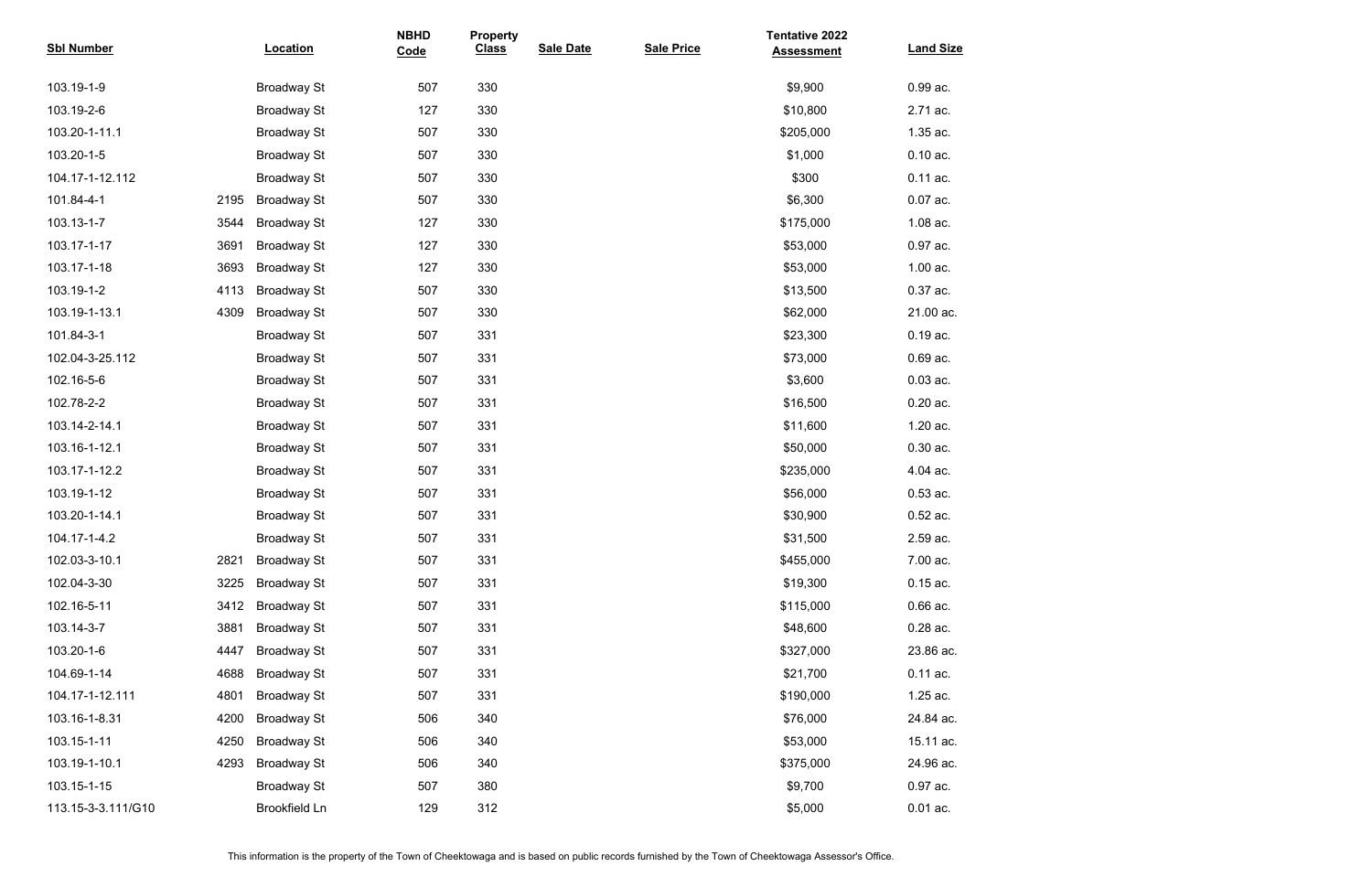| <b>Sbl Number</b>  |     | Location                  | <b>NBHD</b><br>Code | <b>Property</b><br><b>Class</b> | <b>Sale Date</b> | <b>Sale Price</b> | <b>Tentative 2022</b><br><b>Assessment</b> | <b>Land Size</b>   |
|--------------------|-----|---------------------------|---------------------|---------------------------------|------------------|-------------------|--------------------------------------------|--------------------|
| 113.15-3-3.111/G10 |     | <b>Brookfield Ln</b>      | 129                 | 312                             |                  |                   | \$5,000                                    | $0.01$ ac.         |
| 113.15-3-3.111/G10 |     | <b>Brookfield Ln</b>      | 129                 | 312                             |                  |                   | \$5,000                                    | $0.01$ ac.         |
| 113.15-3-3.111/G10 |     | <b>Brookfield Ln</b>      | 129                 | 312                             |                  |                   | \$5,000                                    | $0.01$ ac.         |
| 113.15-3-3.111/G10 |     | <b>Brookfield Ln</b>      | 129                 | 312                             |                  |                   | \$5,000                                    | $0.01$ ac.         |
| 113.15-3-3.111/G10 |     | <b>Brookfield Ln</b>      | 129                 | 312                             |                  |                   | \$5,000                                    | $0.01$ ac.         |
| 113.15-3-3.111/G10 |     | <b>Brookfield Ln</b>      | 129                 | 312                             |                  |                   | \$5,000                                    | $0.01$ ac.         |
| 113.15-3-3.111/G10 |     | <b>Brookfield Ln</b>      | 129                 | 312                             |                  |                   | \$5,000                                    | $0.01$ ac.         |
| 113.15-3-3.111/G10 |     | <b>Brookfield Ln</b>      | 129                 | 312                             |                  |                   | \$5,000                                    | $0.01$ ac.         |
| 113.15-3-3.111/G11 |     | <b>Brookfield Ln</b>      | 129                 | 312                             |                  |                   | \$10,000                                   | $0.01$ ac.         |
| 113.15-3-3.111/G11 |     | <b>Brookfield Ln</b>      | 129                 | 312                             |                  |                   | \$5,000                                    | $0.01$ ac.         |
| 113.15-3-3.111/G11 |     | <b>Brookfield Ln</b>      | 129                 | 312                             |                  |                   | \$5,000                                    | $0.01$ ac.         |
| 113.15-3-3.111/G20 |     | <b>Brookfield Ln</b>      | 129                 | 312                             |                  |                   | \$5,000                                    | $1.00 \times 1.00$ |
| 113.15-3-3.111/G20 |     | <b>Brookfield Ln</b>      | 129                 | 312                             |                  |                   | \$5,000                                    | $0.01$ ac.         |
| 113.15-3-3.111/G20 |     | <b>Brookfield Ln</b>      | 129                 | 312                             |                  |                   | \$5,000                                    | $0.01$ ac.         |
| 113.15-3-3.111/G20 |     | <b>Brookfield Ln</b>      | 129                 | 312                             |                  |                   | \$5,000                                    | $0.01$ ac.         |
| 113.15-3-3.111/G20 |     | <b>Brookfield Ln</b>      | 129                 | 312                             |                  |                   | \$5,000                                    | $0.01$ ac.         |
| 113.15-3-3.111/G20 |     | <b>Brookfield Ln</b>      | 129                 | 312                             |                  |                   | \$5,000                                    | $0.01$ ac.         |
| 113.15-3-3.111/G20 |     | <b>Brookfield Ln</b>      | 129                 | 312                             |                  |                   | \$5,000                                    | $0.01$ ac.         |
| 113.15-3-3.111/G20 |     | <b>Brookfield Ln</b>      | 129                 | 312                             |                  |                   | \$5,000                                    | $0.01$ ac.         |
| 113.15-3-3.111/G20 |     | <b>Brookfield Ln</b>      | 129                 | 312                             |                  |                   | \$5,000                                    | $0.01$ ac.         |
| 113.15-3-3.111/G21 |     | <b>Brookfield Ln</b>      | 129                 | 312                             |                  |                   | \$5,000                                    | $0.01$ ac.         |
| 113.20-2-20        |     | <b>Brown Ave</b>          | 129                 | 311                             |                  |                   | \$2,000                                    | $0.03$ ac.         |
| 113.20-2-8         |     | <b>Brown Ave</b>          | 129                 | 311                             |                  |                   | \$15,900                                   | $0.09$ ac.         |
| 104.17-1-2.211     |     | <b>Bryant St</b>          | 206                 | 311                             |                  |                   | \$3,200                                    | 3.20 ac.           |
| 103.84-3-4         | 200 | <b>Bryant St</b>          | 206                 | 311                             |                  |                   | \$1,000                                    | $0.03$ ac.         |
| 103.12-4-28        |     | <b>Buchanan Ave</b>       | 206                 | 311                             |                  |                   | \$15,600                                   | $0.21$ ac.         |
| 103.12-2-15        |     | <b>Buchanan St</b>        | 206                 | 311                             |                  |                   | \$15,500                                   | $0.21$ ac.         |
| 103.12-18-31.1     |     | <b>Buchanan Ave</b>       | 206                 | 312                             |                  |                   | \$14,000                                   | 3.97 ac.           |
| 92.13-4-32         | 123 | <b>Buell Ave</b>          | 507                 | 331                             |                  |                   | \$69,000                                   | 0.38 ac.           |
| 103.07-5-31        | 517 | <b>Buffalo Depew Blvd</b> | 206                 | 312                             |                  |                   | \$25,000                                   | $0.10$ ac.         |
| 79.20-12-25        | 121 | <b>Burke Dr</b>           | 129                 | 311                             |                  |                   | \$800                                      | $0.06$ ac.         |
| 103.12-1-11        |     | <b>Burkhardt Ave</b>      | 206                 | 311                             |                  |                   | \$11,500                                   | $0.25$ ac.         |
| 103.11-1-12        |     | <b>Burkhardt Ave</b>      | 507                 | 330                             |                  |                   | \$48,700                                   | 1.76 ac.           |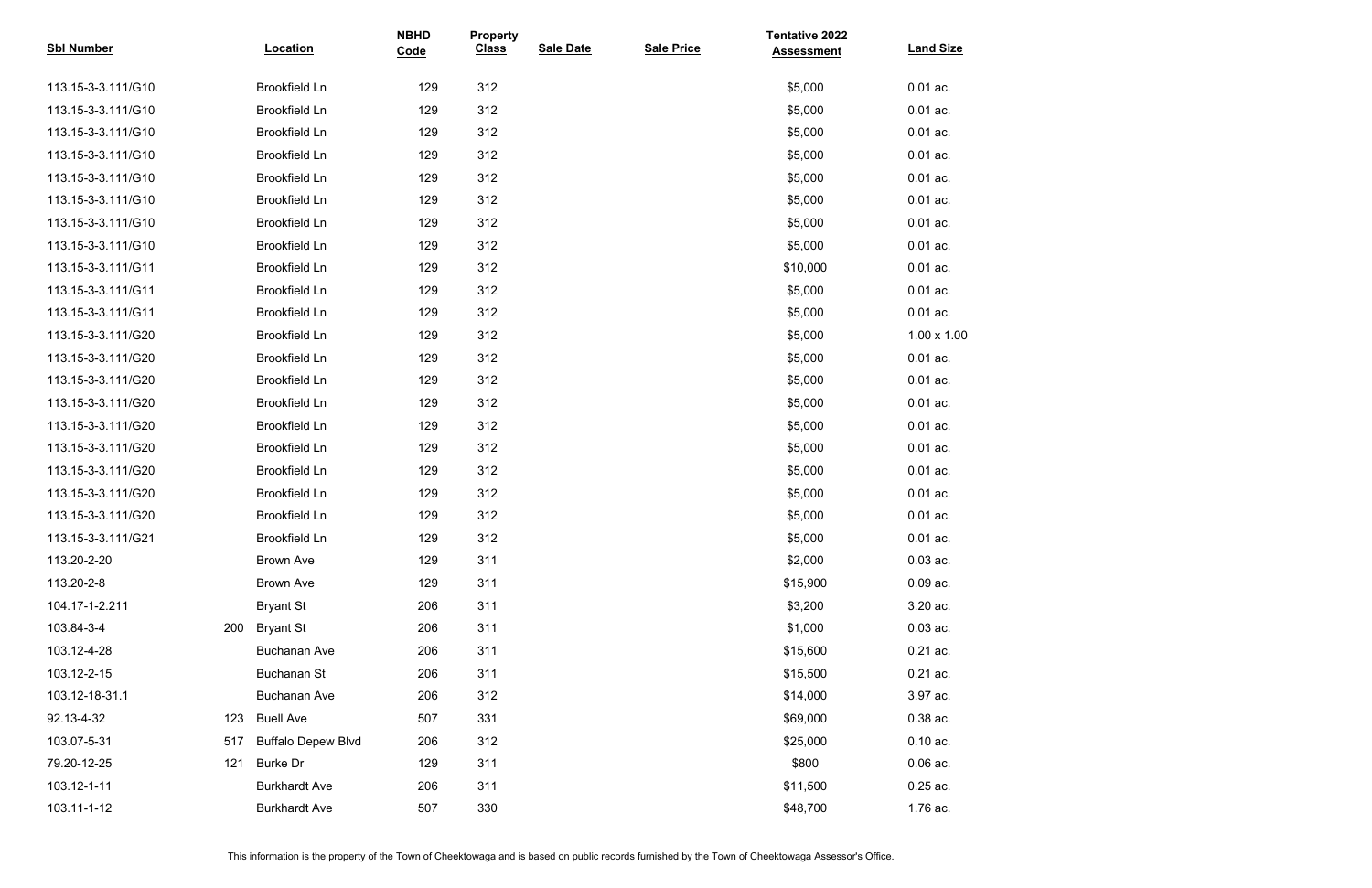| <b>Sbl Number</b> |    | <b>Location</b>      | <b>NBHD</b><br>Code | <b>Property</b><br><b>Class</b> | <b>Sale Date</b> | <b>Sale Price</b> | <b>Tentative 2022</b><br><b>Assessment</b> | <b>Land Size</b> |
|-------------------|----|----------------------|---------------------|---------------------------------|------------------|-------------------|--------------------------------------------|------------------|
| 103.11-1-15.1     |    | <b>Burkhardt Ave</b> | 507                 | 330                             |                  |                   | \$7,100                                    | $0.09$ ac.       |
| 103.11-1-15.2     |    | <b>Burkhardt Ave</b> | 507                 | 330                             |                  |                   | \$15,800                                   | 0.19 ac.         |
| 103.11-1-16       |    | <b>Burkhardt Ave</b> | 507                 | 330                             |                  |                   | \$22,500                                   | $0.28$ ac.       |
| 103.11-1-19       |    | <b>Burkhardt Ave</b> | 507                 | 330                             |                  |                   | \$9,000                                    | $0.10$ ac.       |
| 103.12-18-1       |    | <b>Burkhardt Ave</b> | 507                 | 330                             |                  |                   | \$27,200                                   | 0.47 ac.         |
| 103.12-18-18      |    | <b>Burkhardt Ave</b> | 507                 | 330                             |                  |                   | \$8,100                                    | $0.09$ ac.       |
| 103.12-18-19      |    | <b>Burkhardt Ave</b> | 507                 | 330                             |                  |                   | \$22,500                                   | 0.28 ac.         |
| 103.12-18-2       |    | <b>Burkhardt Ave</b> | 507                 | 330                             |                  |                   | \$8,100                                    | $0.09$ ac.       |
| 103.12-18-20      |    | <b>Burkhardt Ave</b> | 507                 | 330                             |                  |                   | \$22,500                                   | 0.28 ac.         |
| 103.12-18-3       |    | <b>Burkhardt Ave</b> | 507                 | 330                             |                  |                   | \$9,000                                    | $0.10$ ac.       |
| 103.12-18-7       |    | <b>Burkhardt Ave</b> | 507                 | 330                             |                  |                   | \$9,000                                    | $0.10$ ac.       |
| 103.12-18-8       |    | <b>Burkhardt Ave</b> | 507                 | 330                             |                  |                   | \$8,100                                    | $0.09$ ac.       |
| 103.11-1-13       |    | <b>Burkhardt Ave</b> | 507                 | 331                             |                  |                   | \$22,500                                   | 0.28 ac.         |
| 103.12-18-10      |    | <b>Burkhardt Ave</b> | 507                 | 331                             |                  |                   | \$8,100                                    | $0.09$ ac.       |
| 103.12-18-11      |    | <b>Burkhardt Ave</b> | 507                 | 331                             |                  |                   | \$8,100                                    | $0.09$ ac.       |
| 103.12-18-12      |    | <b>Burkhardt Ave</b> | 507                 | 331                             |                  |                   | \$8,100                                    | $0.09$ ac.       |
| 103.12-18-5       |    | <b>Burkhardt Ave</b> | 507                 | 331                             |                  |                   | \$22,500                                   | 0.28 ac.         |
| 103.12-18-6       |    | <b>Burkhardt Ave</b> | 507                 | 331                             |                  |                   | \$22,500                                   | 0.28 ac.         |
| 103.12-18-9       |    | <b>Burkhardt Ave</b> | 507                 | 331                             |                  |                   | \$8,100                                    | $0.09$ ac.       |
| 103.12-18-17      | 45 | <b>Burkhardt Ave</b> | 507                 | 331                             |                  |                   | \$33,000                                   | 0.28 ac.         |
| 112.67-8-1        |    | Cambria St           | 127                 | 330                             |                  |                   | \$200                                      | $0.01$ ac.       |
| 115.05-3-11       |    | Cameron              | 129                 | 311                             |                  |                   | \$11,800                                   | $0.23$ ac.       |
| 115.05-3-7        |    | Cameron              | 129                 | 311                             |                  |                   | \$12,100                                   | $0.26$ ac.       |
| 115.05-3-8        |    | Cameron              | 129                 | 311                             |                  |                   | \$12,100                                   | 0.26 ac.         |
| 115.05-3-9        |    | Cameron              | 129                 | 311                             |                  |                   | \$3,900                                    | $0.06$ ac.       |
| 115.05-4-12       |    | Cameron              | 129                 | 311                             |                  |                   | \$12,300                                   | 0.27 ac.         |
| 115.05-4-13       |    | Cameron              | 129                 | 311                             |                  |                   | \$12,100                                   | 0.26 ac.         |
| 115.05-4-14       |    | Cameron              | 129                 | 311                             |                  |                   | \$12,100                                   | $0.26$ ac.       |
| 115.05-4-15       |    | Cameron              | 129                 | 311                             |                  |                   | \$12,100                                   | 0.26 ac.         |
| 115.05-4-16       |    | Cameron              | 129                 | 311                             |                  |                   | \$3,400                                    | $0.26$ ac.       |
| 115.05-8-1        |    | Cameron              | 129                 | 311                             |                  |                   | \$2,300                                    | 0.28 ac.         |
| 115.05-8-10       |    | Cameron              | 129                 | 311                             |                  |                   | \$2,300                                    | 0.33 ac.         |
| 115.05-8-9        |    | Cameron              | 129                 | 311                             |                  |                   | \$2,300                                    | $0.31$ ac.       |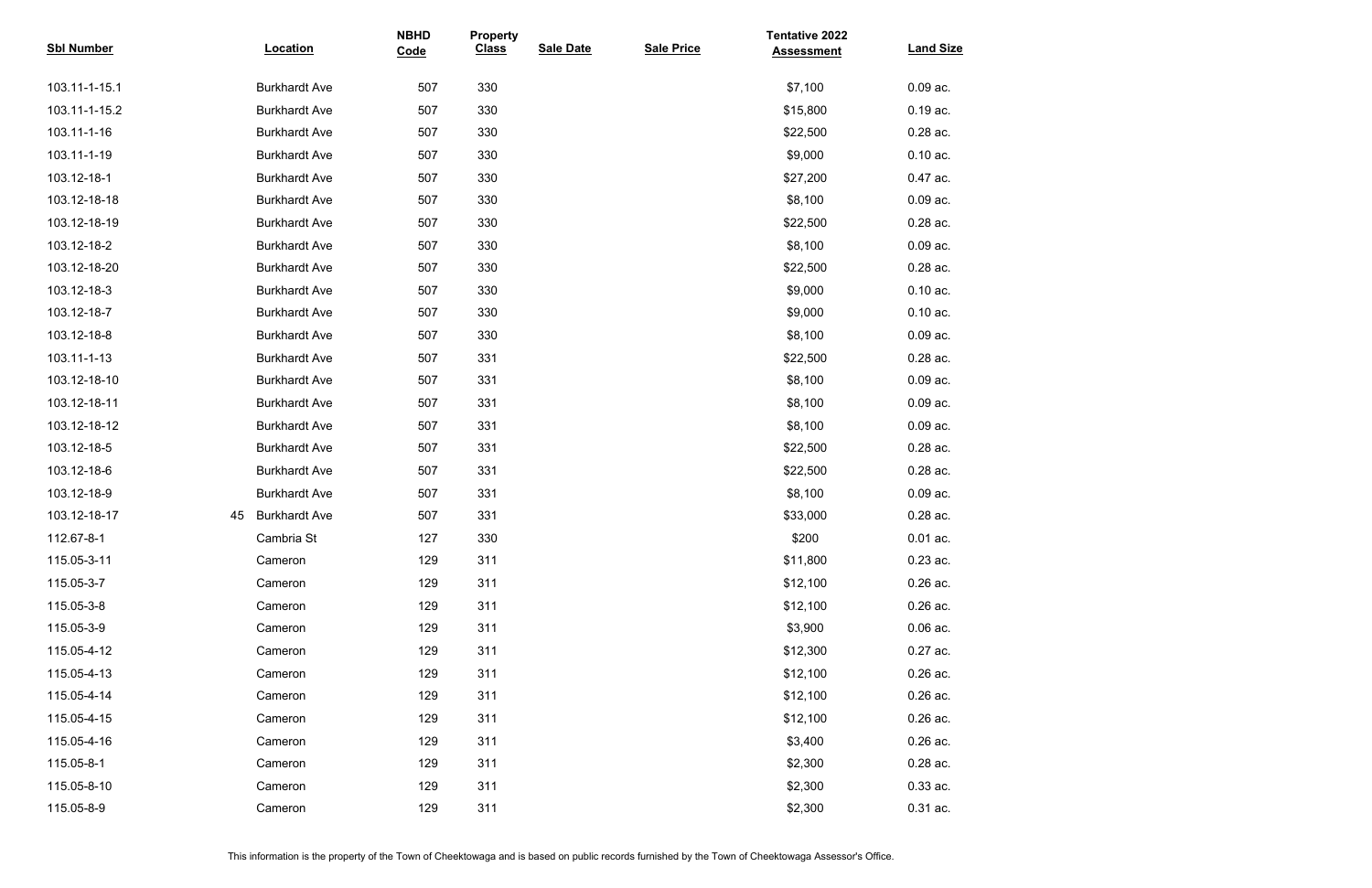| <b>Sbl Number</b>  | <b>Location</b> | <b>NBHD</b><br>Code | <b>Property</b><br><b>Class</b> | <b>Sale Date</b> | <b>Sale Price</b> | <b>Tentative 2022</b><br><b>Assessment</b> | <b>Land Size</b> |
|--------------------|-----------------|---------------------|---------------------------------|------------------|-------------------|--------------------------------------------|------------------|
| 115.05-9-2         | Cameron         | 129                 | 311                             |                  |                   | \$12,300                                   | 0.27 ac.         |
| 115.05-9-4         | Cameron         | 129                 | 311                             |                  |                   | \$12,900                                   | 0.31 ac.         |
| 115.05-10-2.1      | Canton St       | 206                 | 311                             |                  |                   | \$21,400                                   | 0.76 ac.         |
| 115.05-10-23       | Canton St       | 206                 | 311                             |                  |                   | \$4,400                                    | $0.15$ ac.       |
| 115.05-10-24       | Canton St       | 206                 | 311                             |                  |                   | \$4,400                                    | $0.15$ ac.       |
| 115.05-10-25       | Canton St       | 206                 | 311                             |                  |                   | \$2,300                                    | $0.08$ ac.       |
| 115.05-10-3.1      | Canton St       | 206                 | 311                             |                  |                   | \$3,000                                    | $0.10$ ac.       |
| 115.05-10-32.1     | Canton St       | 206                 | 311                             |                  |                   | \$15,900                                   | 1.07 ac.         |
| 115.05-10-36       | Canton St       | 206                 | 311                             |                  |                   | \$9,100                                    | 0.31 ac.         |
| 115.05-10-4.1      | Canton St       | 206                 | 311                             |                  |                   | \$20,400                                   | 0.69 ac.         |
| 92.15-5-10         | Carl            | 129                 | 311                             |                  |                   | \$1,500                                    | $0.10$ ac.       |
| 92.15-5-11         | Carl            | 129                 | 311                             |                  |                   | \$1,000                                    | $0.10$ ac.       |
| 92.15-5-12.1       | Carl            | 129                 | 311                             |                  |                   | \$1,000                                    | $0.20$ ac.       |
| 92.15-5-14.11      | Carl            | 129                 | 311                             |                  |                   | \$2,000                                    | $0.12$ ac.       |
| 92.15-5-16         | Carl            | 129                 | 311                             |                  |                   | \$2,000                                    | $0.10$ ac.       |
| 92.15-5-17         | Carl            | 129                 | 311                             |                  |                   | \$2,000                                    | $0.10$ ac.       |
| 92.15-5-18         | Carl            | 129                 | 311                             |                  |                   | \$2,000                                    | $0.10$ ac.       |
| 92.15-5-19.11      | Carl            | 129                 | 311                             |                  |                   | \$11,900                                   | $0.10$ ac.       |
| 92.15-5-19.12      | Carl            | 129                 | 311                             |                  |                   | \$2,000                                    | $0.10$ ac.       |
| 92.15-5-2.1        | Carl            | 129                 | 311                             |                  |                   | \$2,000                                    | 0.49 ac.         |
| 92.15-5-26         | Carl            | 129                 | 311                             |                  |                   | \$2,000                                    | $0.10$ ac.       |
| 92.15-5-29         | Carl            | 129                 | 311                             |                  |                   | \$2,000                                    | $0.10$ ac.       |
| 92.15-5-30         | Carl            | 129                 | 311                             |                  |                   | \$2,000                                    | $0.10$ ac.       |
| 90.76-5-13         | Carol Dr        | 129                 | 311                             |                  |                   | \$4,000                                    | $0.04$ ac.       |
| 90.76-6-16         | Carol Dr        | 129                 | 311                             |                  |                   | \$9,900                                    | $0.09$ ac.       |
| 90.76-5-2<br>86    | Carol Dr        | 129                 | 311                             |                  |                   | \$8,900                                    | $0.07$ ac.       |
| 90.68-5-3.1<br>118 | Carol Dr        | 129                 | 311                             |                  |                   | \$14,500                                   | 0.17 ac.         |
| 90.76-6-17<br>15   | Carol Dr        | 127                 | 330                             |                  |                   | \$8,100                                    | $0.09$ ac.       |
| 113.62-5-10        | Cass Ave        | 129                 | 311                             |                  |                   | \$11,500                                   | $0.13$ ac.       |
| 104.17-1-62        | Cayuga Blvd     | 206                 | 311                             |                  |                   | \$12,500                                   | $0.83$ ac.       |
| 92.05-2-17         | Cayuga Rd       | 129                 | 311                             |                  |                   | \$14,500                                   | 0.17 ac.         |
| 92.09-1-16         | Cayuga Rd       | 129                 | 311                             |                  |                   | \$12,900                                   | 0.28 ac.         |
| 92.09-1-23         | Cayuga Rd       | 129                 | 311                             |                  |                   | \$14,800                                   | 0.17 ac.         |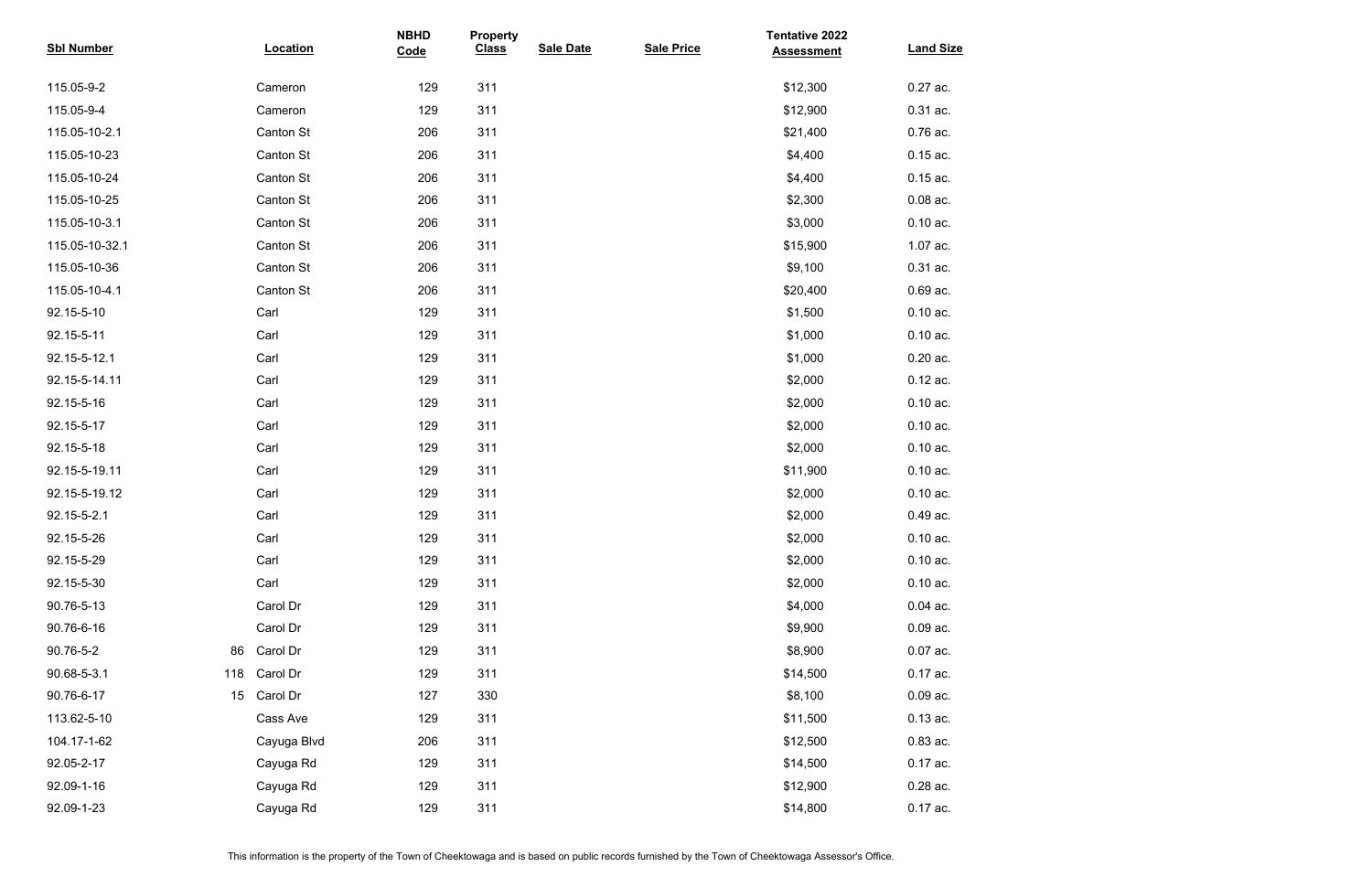| <b>Sbl Number</b> |     | <b>Location</b> | <b>NBHD</b><br>Code | <b>Property</b><br><b>Class</b> | <b>Sale Date</b> | <b>Sale Price</b> | <b>Tentative 2022</b><br><b>Assessment</b> | <b>Land Size</b> |
|-------------------|-----|-----------------|---------------------|---------------------------------|------------------|-------------------|--------------------------------------------|------------------|
| 92.09-2-39        |     | Cayuga Rd       | 129                 | 311                             |                  |                   | \$15,500                                   | 0.28 ac.         |
| 104.17-1-20       |     | Cayuga St       | 206                 | 311                             |                  |                   | \$5,600                                    | $0.06$ ac.       |
| 81.17-2-27.112    |     | Cayuga Rd       | 127                 | 330                             |                  |                   | \$73,000                                   | 11.82 ac.        |
| 81.17-2-88.1      |     | Cayuga Rd       | 127                 | 330                             |                  |                   | \$100                                      | $0.05$ ac.       |
| 92.05-2-20        |     | Cayuga Rd       | 127                 | 330                             |                  |                   | \$11,500                                   | $0.12$ ac.       |
| 92.05-2-21.2      |     | Cayuga Rd       | 127                 | 330                             |                  |                   | \$2,600                                    | $0.13$ ac.       |
| 92.09-6-15        | 68  | Cayuga Rd       | 127                 | 330                             |                  |                   | \$25,200                                   | $0.16$ ac.       |
| 92.09-6-14        | 74  | Cayuga Rd       | 127                 | 330                             |                  |                   | \$25,200                                   | $0.16$ ac.       |
| 92.09-1-22.1      | 274 | Cayuga Rd       | 127                 | 330                             |                  |                   | \$170,000                                  | 1.05 ac.         |
| 92.05-2-25.1      | 280 | Cayuga Rd       | 127                 | 330                             |                  |                   | \$110,000                                  | 0.67 ac.         |
| 92.05-2-24        | 300 | Cayuga Rd       | 127                 | 330                             |                  |                   | \$117,100                                  | $0.80$ ac.       |
| 81.03-1-1         |     | Cayuga Rd       | 507                 | 331                             |                  |                   | \$1,400,000                                | 4.22 ac.         |
| 81.03-1-2         |     | Cayuga Rd       | 507                 | 331                             |                  |                   | \$220,000                                  | 2.78 ac.         |
| $92.01 - 1 - 1.1$ |     | Cayuga Rd       | 507                 | 331                             |                  |                   | \$1,300,000                                | 14.50 ac.        |
| 92.01-1-2.1/l     |     | Cayuga Rd       | 507                 | 331                             |                  |                   | \$5,350,000                                | 23.50 ac.        |
| 92.13-1-6         |     | Cayuga Rd       | 507                 | 331                             |                  |                   | \$120,000                                  | 2.35 ac.         |
| 113.15-3-20.1     |     | Cayuga Creek Rd | 129                 | 311                             |                  |                   | \$2,000                                    | $0.60$ ac.       |
| 113.19-1-1.12     |     | Cayuga Creek Rd | 129                 | 311                             |                  |                   | \$19,800                                   | 0.23 ac.         |
| 113.19-1-8        |     | Cayuga Creek Rd | 129                 | 311                             |                  |                   | \$29,900                                   | 1.30 ac.         |
| 113.19-2-6.11     |     | Cayuga Creek Rd | 129                 | 311                             |                  |                   | \$29,400                                   | 4.38 ac.         |
| 113.19-2-8        |     | Cayuga Creek Rd | 129                 | 311                             |                  |                   | \$37,300                                   | 1.55 ac.         |
| 113.73-3-24       |     | Cayuga Creek Rd | 129                 | 311                             |                  |                   | \$3,400                                    | 0.11 ac.         |
| 113.79-2-19       |     | Cayuga Creek Rd | 129                 | 311                             |                  |                   | \$34,100                                   | 1.02 ac.         |
| 113.79-2-5        |     | Cayuga Creek Rd | 129                 | 311                             |                  |                   | \$4,300                                    | $0.16$ ac.       |
| 113.79-2-6        |     | Cayuga Creek Rd | 129                 | 311                             |                  |                   | \$3,900                                    | $0.06$ ac.       |
| 113.79-2-7        |     | Cayuga Creek Rd | 129                 | 311                             |                  |                   | \$3,600                                    | 0.11 ac.         |
| 113.79-2-8        |     | Cayuga Creek Rd | 129                 | 311                             |                  |                   | \$11,100                                   | $0.10$ ac.       |
| 124.00-5-17       |     | Cayuga Creek Rd | 129                 | 311                             |                  |                   | \$3,000                                    | 1.30 ac.         |
| 124.00-5-2.1      |     | Cayuga Creek Rd | 129                 | 311                             |                  |                   | \$5,000                                    | 1.97 ac.         |
| 124.22-3-6        |     | Cayuga Creek Rd | 129                 | 311                             |                  |                   | \$11,100                                   | $0.13$ ac.       |
| 124.22-4-1        |     | Cayuga Creek Rd | 129                 | 311                             |                  |                   | \$26,900                                   | 1.00 ac.         |
| 124.22-4-9        |     | Cayuga Creek Rd | 129                 | 311                             |                  |                   | \$15,900                                   | $0.16$ ac.       |
| 124.22-3-4        | 50  | Cayuga Creek Rd | 129                 | 311                             |                  |                   | \$12,300                                   | $0.18$ ac.       |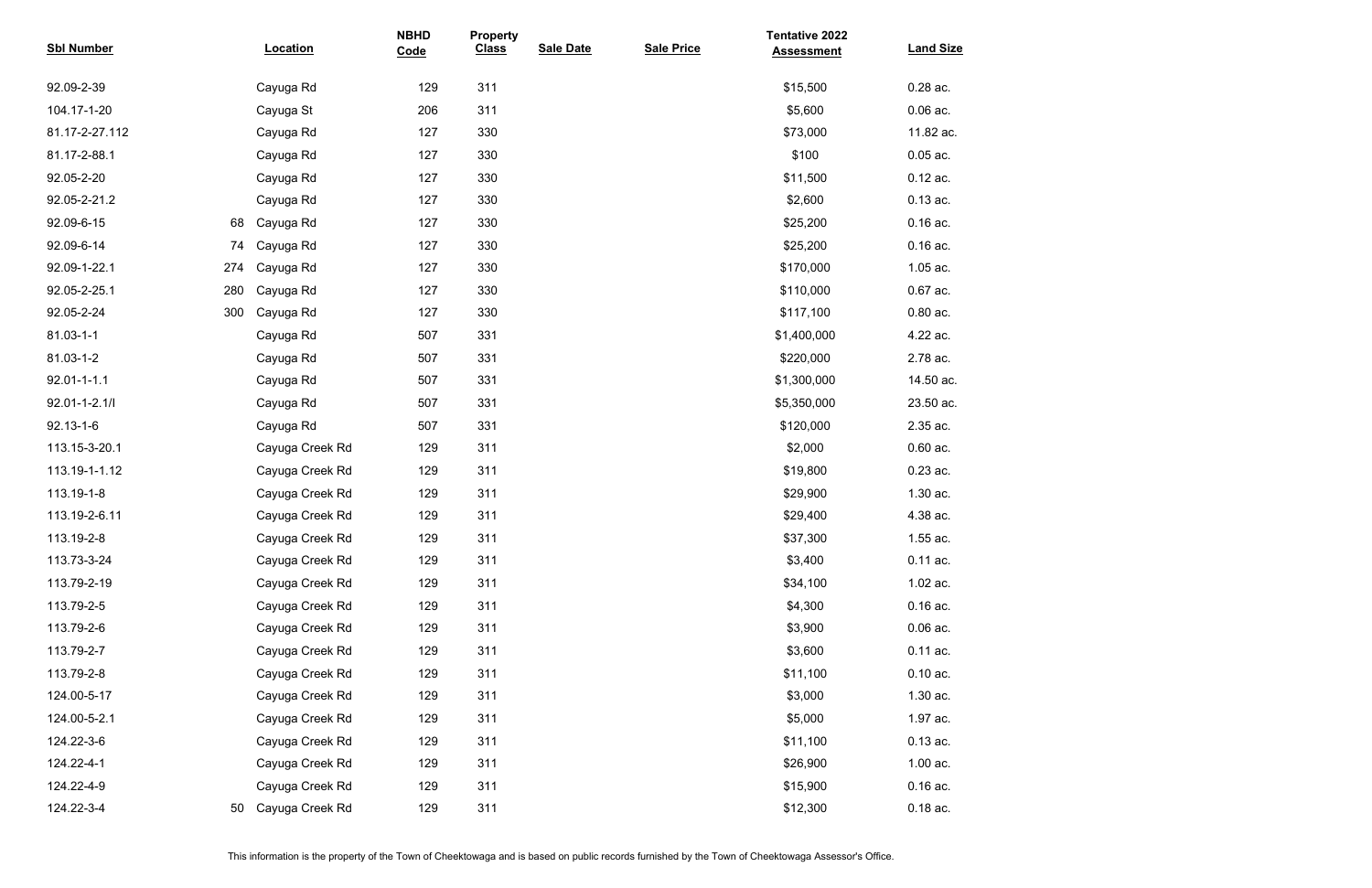| <b>Sbl Number</b> |                 | <b>Location</b>   | <b>NBHD</b><br>Code | <b>Property</b><br><b>Class</b> | <b>Sale Date</b> | <b>Sale Price</b> | <b>Tentative 2022</b><br><b>Assessment</b> | <b>Land Size</b> |
|-------------------|-----------------|-------------------|---------------------|---------------------------------|------------------|-------------------|--------------------------------------------|------------------|
| 113.15-2-2        | 847             | Cayuga Creek Rd   | 129                 | 311                             |                  |                   | \$31,000                                   | 2.30 ac.         |
| 113.19-1-1.311    |                 | Cayuga Creek Rd   | 129                 | 312                             |                  |                   | \$23,000                                   | 2.66 ac.         |
| 113.15-2-5.2      |                 | Cayuga Creek Rd   | 122                 | 315                             |                  |                   | \$300                                      | 0.37 ac.         |
| 113.72-3-14       |                 | Cayuga Creek Rd   | 127                 | 330                             |                  |                   | \$2,600                                    | 1.70 ac.         |
| 124.22-4-2        |                 | Cayuga Creek Rd   | 127                 | 330                             |                  |                   | \$3,600                                    | 0.88 ac.         |
| 113.19-2-7        |                 | Cayuga Creek Rd   | 507                 | 331                             |                  |                   | \$71,000                                   | 1.07 ac.         |
| 91.15-1-29        |                 | Cedargrove Cir    | 129                 | 311                             |                  |                   | \$20,100                                   | 0.52 ac.         |
| 91.15-2-7         |                 | Cedargrove Cir    | 129                 | 311                             |                  |                   | \$32,600                                   | 1.15 ac.         |
| 113.65-3-1.2      |                 | Ceil Dr           | 129                 | 311                             |                  |                   | \$21,100                                   | 0.24 ac.         |
| 113.53-2-1        |                 | Celina St         | 301                 | 311                             |                  |                   | \$8,900                                    | $0.11$ ac.       |
| 113.53-3-24       |                 | Celina St         | 301                 | 311                             |                  |                   | \$10,600                                   | $0.15$ ac.       |
| 113.53-2-2.1      | 76              | Celina St         | 301                 | 311                             |                  |                   | \$10,800                                   | $0.14$ ac.       |
| 114.05-1-17       | 69              | Center Ave        | 129                 | 311                             |                  |                   | \$37,500                                   | $0.25$ ac.       |
| 114.05-1-15.1     | 124             | Center Ave        | 129                 | 311                             |                  |                   | \$11,800                                   | 0.17 ac.         |
| 114.05-1-12       | 136             | Center Ave        | 129                 | 311                             |                  |                   | \$31,900                                   | 0.25 ac.         |
| 114.05-1-11       |                 | Center Ave        | 127                 | 330                             |                  |                   | \$1,700                                    | 0.17 ac.         |
| 79.20-11-16       | 10 <sup>°</sup> | <b>Century Rd</b> | 507                 | 331                             |                  |                   | \$14,600                                   | $0.12$ ac.       |
| 91.20-2-2         |                 | <b>Chapel Ave</b> | 129                 | 311                             |                  |                   | \$9,300                                    | $0.10$ ac.       |
| 92.17-2-17        | 257             | <b>Chapel Ave</b> | 129                 | 311                             |                  |                   | \$12,900                                   | $0.14$ ac.       |
| 91.20-2-20        |                 | <b>Chapel Ave</b> | 127                 | 330                             |                  |                   | \$135,000                                  | 0.72 ac.         |
| 112.68-1-11       |                 | <b>Charles St</b> | 129                 | 311                             |                  |                   | \$8,900                                    | $0.10$ ac.       |
| 112.68-1-12       |                 | <b>Charles St</b> | 129                 | 311                             |                  |                   | \$11,500                                   | $0.15$ ac.       |
| 112.68-1-13       |                 | <b>Charles St</b> | 129                 | 311                             |                  |                   | \$11,500                                   | $0.15$ ac.       |
| 112.68-1-14       |                 | <b>Charles St</b> | 129                 | 311                             |                  |                   | \$8,900                                    | $0.10$ ac.       |
| 112.68-1-15       |                 | <b>Charles St</b> | 129                 | 311                             |                  |                   | \$9,100                                    | $0.10$ ac.       |
| 112.68-1-16       |                 | <b>Charles St</b> | 129                 | 311                             |                  |                   | \$14,100                                   | $0.21$ ac.       |
| 112.68-2-24.1     |                 | <b>Charles St</b> | 129                 | 311                             |                  |                   | \$10,100                                   | 0.47 ac.         |
| 112.68-2-29.11    |                 | <b>Charles St</b> | 129                 | 311                             |                  |                   | \$1,000                                    | $0.04$ ac.       |
| 112.68-2-31       | 65              | <b>Charles St</b> | 129                 | 311                             |                  |                   | \$8,600                                    | $0.09$ ac.       |
| 103.16-2-17       |                 | Chateau Ct        | 206                 | 311                             |                  |                   | \$2,000                                    | $0.03$ ac.       |
| 103.16-2-48.1     |                 | Chateau Ct        | 206                 | 311                             |                  |                   | \$24,300                                   | $0.60$ ac.       |
| 103.16-2-48.2     |                 | Chateau Ct        | 206                 | 311                             |                  |                   | \$1,000                                    | $0.03$ ac.       |
| 103.16-2-49       |                 | Chateau Ct        | 507                 | 330                             |                  |                   | \$300                                      | $0.03$ ac.       |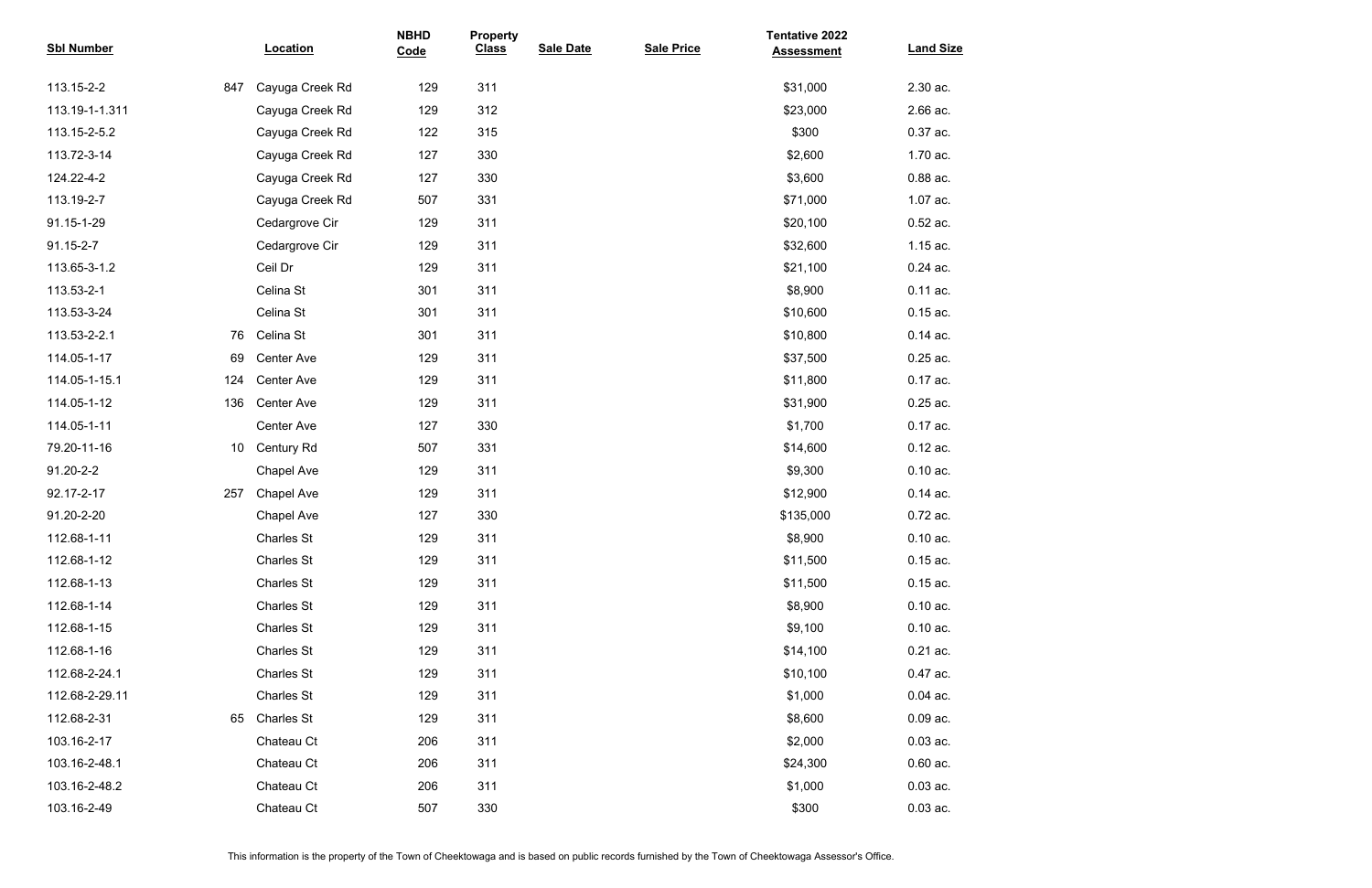| <b>Sbl Number</b> |     | Location             | <b>NBHD</b><br>Code | <b>Property</b><br><b>Class</b> | <b>Sale Date</b> | <b>Sale Price</b> | <b>Tentative 2022</b><br><b>Assessment</b> | <b>Land Size</b> |
|-------------------|-----|----------------------|---------------------|---------------------------------|------------------|-------------------|--------------------------------------------|------------------|
| 102.07-1-12.1     |     | Cherokee Dr          | 129                 | 311                             |                  |                   | \$6,900                                    | $0.08$ ac.       |
| 102.07-1-50.1     |     | Cherokee Dr          | 129                 | 311                             |                  |                   | \$29,000                                   | 6.70 ac.         |
| 102.07-1-7        |     | Cherokee Dr          | 129                 | 311                             |                  |                   | \$4,000                                    | $0.05$ ac.       |
| 91.19-7-20        |     | Cherokee Dr          | 129                 | 311                             |                  |                   | \$800                                      | $0.01$ ac.       |
| 91.19-7-19        | 274 | Cherokee Dr          | 129                 | 311                             |                  |                   | \$13,500                                   | $0.15$ ac.       |
| 112.68-3-17       |     | Claude Dr            | 129                 | 311                             |                  |                   | \$18,500                                   | 0.26 ac.         |
| 112.76-3-1.1      |     | Claude Dr            | 129                 | 311                             |                  |                   | \$6,300                                    | $0.09$ ac.       |
| 112.76-3-12       |     | Claude Dr            | 129                 | 311                             |                  |                   | \$11,800                                   | 0.17 ac.         |
| 112.76-3-13       |     | Claude Dr            | 129                 | 311                             |                  |                   | \$11,800                                   | 0.17 ac.         |
| 112.76-3-2        |     | Claude Dr            | 129                 | 311                             |                  |                   | \$18,100                                   | 0.34 ac.         |
| 112.76-3-3        |     | Claude Dr            | 129                 | 311                             |                  |                   | \$18,100                                   | 0.34 ac.         |
| 112.76-5-2        |     | Claude Dr            | 129                 | 311                             |                  |                   | \$4,300                                    | $0.06$ ac.       |
| 112.76-5-5.11     |     | Claude Dr            | 129                 | 311                             |                  |                   | \$2,900                                    | $0.06$ ac.       |
| 112.84-3-8        |     | Claude Dr            | 129                 | 311                             |                  |                   | \$5,600                                    | $0.07$ ac.       |
| 79.20-10-4        |     | Cleveland Dr         | 129                 | 311                             |                  |                   | \$2,600                                    | $0.03$ ac.       |
| 92.05-1-9         |     | Cleveland Dr         | 129                 | 311                             |                  |                   | \$5,000                                    | $0.06$ ac.       |
| 79.20-11-32       |     | Cleveland Dr         | 127                 | 330                             |                  |                   | \$100                                      | $0.04$ ac.       |
| 80.19-10-5        |     | Cleveland Dr         | 127                 | 330                             |                  |                   | \$40,500                                   | 0.25 ac.         |
| 80.17-9-6         | 395 | Cleveland Dr         | 507                 | 331                             |                  |                   | \$23,400                                   | $0.24$ ac.       |
| 123.35-8-13       |     | <b>Clinton St</b>    | 129                 | 311                             |                  |                   | \$6,900                                    | $0.09$ ac.       |
| 123.35-8-15       |     | <b>Clinton St</b>    | 129                 | 311                             |                  |                   | \$6,900                                    | $0.09$ ac.       |
| 123.35-8-16       |     | <b>Clinton St</b>    | 129                 | 311                             |                  |                   | \$6,900                                    | $0.09$ ac.       |
| 112.84-8-3        |     | <b>Clinton St</b>    | 127                 | 330                             |                  |                   | \$55,000                                   | 0.93 ac.         |
| 123.28-7-2.1      |     | <b>Clinton St</b>    | 127                 | 330                             |                  |                   | \$98,000                                   | 3.94 ac.         |
| 91.20-11-49       |     | Clover PI            | 129                 | 311                             |                  |                   | \$300                                      | 1.00 x 120.00    |
| 91.20-11-43.1     | 234 | Clover PI            | 129                 | 311                             |                  |                   | \$25,300                                   | 0.34 ac.         |
| 93.01-1-19        | 22  | <b>Cloverleaf Dr</b> | 129                 | 311                             |                  |                   | \$11,100                                   | 0.46 ac.         |
| 93.01-1-26.112    |     | Cloverleaf Dr        | 127                 | 330                             |                  |                   | \$559,000                                  | 4.40 ac.         |
| 123.35-8-28       |     | Cochrane St          | 129                 | 312                             |                  |                   | \$15,000                                   | $0.08$ ac.       |
| 113.61-4-7        |     | Colby St             | 129                 | 311                             |                  |                   | \$1,000                                    | $0.01$ ac.       |
| 113.61-4-9        |     | Colby St             | 129                 | 312                             |                  |                   | \$15,000                                   | $0.08$ ac.       |
| 91.16-1-18        |     | Colden Ct            | 129                 | 311                             |                  |                   | \$12,300                                   | $0.26$ ac.       |
| 112.68-1-33       |     | Colton St            | 129                 | 311                             |                  |                   | \$11,800                                   | $0.17$ ac.       |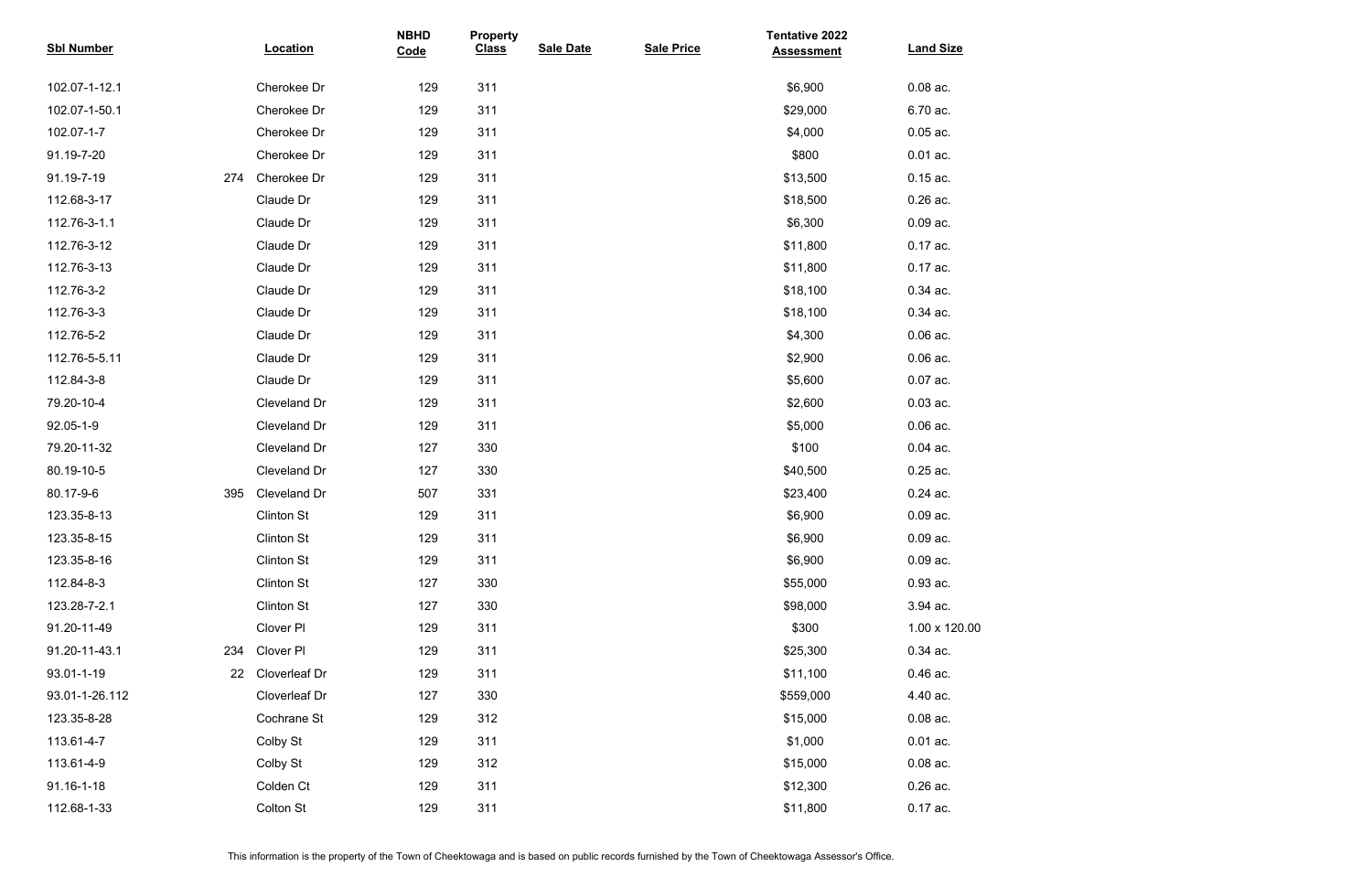| <b>Sbl Number</b> |     | <b>Location</b>      | <b>NBHD</b><br>Code | <b>Property</b><br><b>Class</b> | <b>Sale Date</b> | <b>Sale Price</b> | <b>Tentative 2022</b><br><b>Assessment</b> | <b>Land Size</b> |
|-------------------|-----|----------------------|---------------------|---------------------------------|------------------|-------------------|--------------------------------------------|------------------|
|                   |     |                      |                     |                                 |                  |                   |                                            |                  |
| 113.56-9-1        | 55  | <b>Columbus Ave</b>  | 129                 | 311                             |                  |                   | \$18,400                                   | 0.28 ac.         |
| 113.12-2-28.11    |     | Como Park Blvd       | 129                 | 311                             |                  |                   | \$5,000                                    | $0.09$ ac.       |
| 113.12-2-28.12    |     | Como Park Blvd       | 129                 | 311                             |                  |                   | \$10,900                                   | $0.09$ ac.       |
| 113.12-2-28.2     |     | Como Park Blvd       | 129                 | 311                             |                  |                   | \$64,500                                   | 0.45 ac.         |
| 113.12-2-4        |     | Como Park Blvd       | 129                 | 311                             |                  |                   | \$13,300                                   | $0.11$ ac.       |
| 114.02-6-6        |     | Como Park Blvd       | 129                 | 311                             |                  |                   | \$42,000                                   | 0.41 ac.         |
| 114.05-1-20       |     | Como Park Blvd       | 129                 | 311                             |                  |                   | \$13,500                                   | 0.11 ac.         |
| 114.06-2-83       |     | Como Park Blvd       | 129                 | 311                             |                  |                   | \$30,600                                   | 1.06 ac.         |
| 114.06-3-6        |     | Como Park Blvd       | 129                 | 311                             |                  |                   | \$29,300                                   | 1.90 ac.         |
| 114.06-4-1        |     | Como Park Blvd       | 129                 | 311                             |                  |                   | \$22,100                                   | 0.33 ac.         |
| 114.08-6-9.21     |     | Como Park Blvd       | 129                 | 311                             |                  |                   | \$2,400                                    | $0.05$ ac.       |
| 114.09-1-1.1      |     | Como Park Blvd       | 129                 | 311                             |                  |                   | \$85,300                                   | 2.57 ac.         |
| 114.09-3-10.111   |     | Como Park Blvd       | 129                 | 311                             |                  |                   | \$26,300                                   | $0.23$ ac.       |
| 114.10-1-1.2      |     | Como Park Blvd       | 129                 | 311                             |                  |                   | \$2,000                                    | 2.06 ac.         |
| 114.12-1-1.11     |     | Como Park Blvd       | 129                 | 311                             |                  |                   | \$32,000                                   | 0.29 ac.         |
| 114.05-1-21       | 342 | Como Park Blvd       | 129                 | 311                             |                  |                   | \$33,500                                   | 0.29 ac.         |
| 114.06-1-12       | 580 | Como Park Blvd       | 129                 | 311                             |                  |                   | \$47,000                                   | 0.99 ac.         |
| 114.06-1-11.1     | 594 | Como Park Blvd       | 129                 | 311                             |                  |                   | \$68,500                                   | 1.20 ac.         |
| 113.12-2-10       | 153 | Como Park Blvd       | 129                 | 312                             |                  |                   | \$31,000                                   | 0.11 ac.         |
| 113.08-2-14       |     | Como Park Blvd       | 127                 | 330                             |                  |                   | \$125,000                                  | 13.00 ac.        |
| 114.09-4-18.12    | 511 | Como Park Blvd       | 507                 | 331                             |                  |                   | \$35,000                                   | 3.14 ac.         |
| 113.16-6-2.12     |     | Crabapple Ln         | 127                 | 330                             |                  |                   | \$115,000                                  | 11.00 ac.        |
| 114.13-1-4.12     |     | Crabapple Ln         | 127                 | 330                             |                  |                   | \$37,800                                   | $0.54$ ac.       |
| 92.14-2-7.11      |     | Crandon Blvd         | 129                 | 311                             |                  |                   | \$9,600                                    | $0.07$ ac.       |
| 92.18-2-54        |     | Crandon Blvd         | 129                 | 311                             |                  |                   | \$1,400                                    | $0.01$ ac.       |
| 103.10-6-23       |     | Creek Dr             | 206                 | 311                             |                  |                   | \$21,400                                   | $0.30$ ac.       |
| 124.30-1-11.1     |     | Creekside Dr         | 129                 | 311                             |                  |                   | \$7,600                                    | $0.09$ ac.       |
| 124.30-1-12       |     | Creekside Dr         | 129                 | 311                             |                  |                   | \$10,100                                   | $0.53$ ac.       |
| 124.30-1-13       |     | Creekside Dr         | 129                 | 311                             |                  |                   | \$16,100                                   | 2.20 ac.         |
| 124.30-2-1        |     | Creekside Dr         | 129                 | 311                             |                  |                   | \$20,100                                   | $0.35$ ac.       |
| 113.62-3-7        |     | <b>Crisfield Ave</b> | 129                 | 311                             |                  |                   | \$14,900                                   | $0.19$ ac.       |
| 113.70-4-21       |     | <b>Crisfield Ave</b> | 129                 | 311                             |                  |                   | \$13,500                                   | $0.16$ ac.       |
| 102.77-5-9        |     | Crocker St           | 301                 | 311                             |                  |                   | \$5,900                                    | $0.07$ ac.       |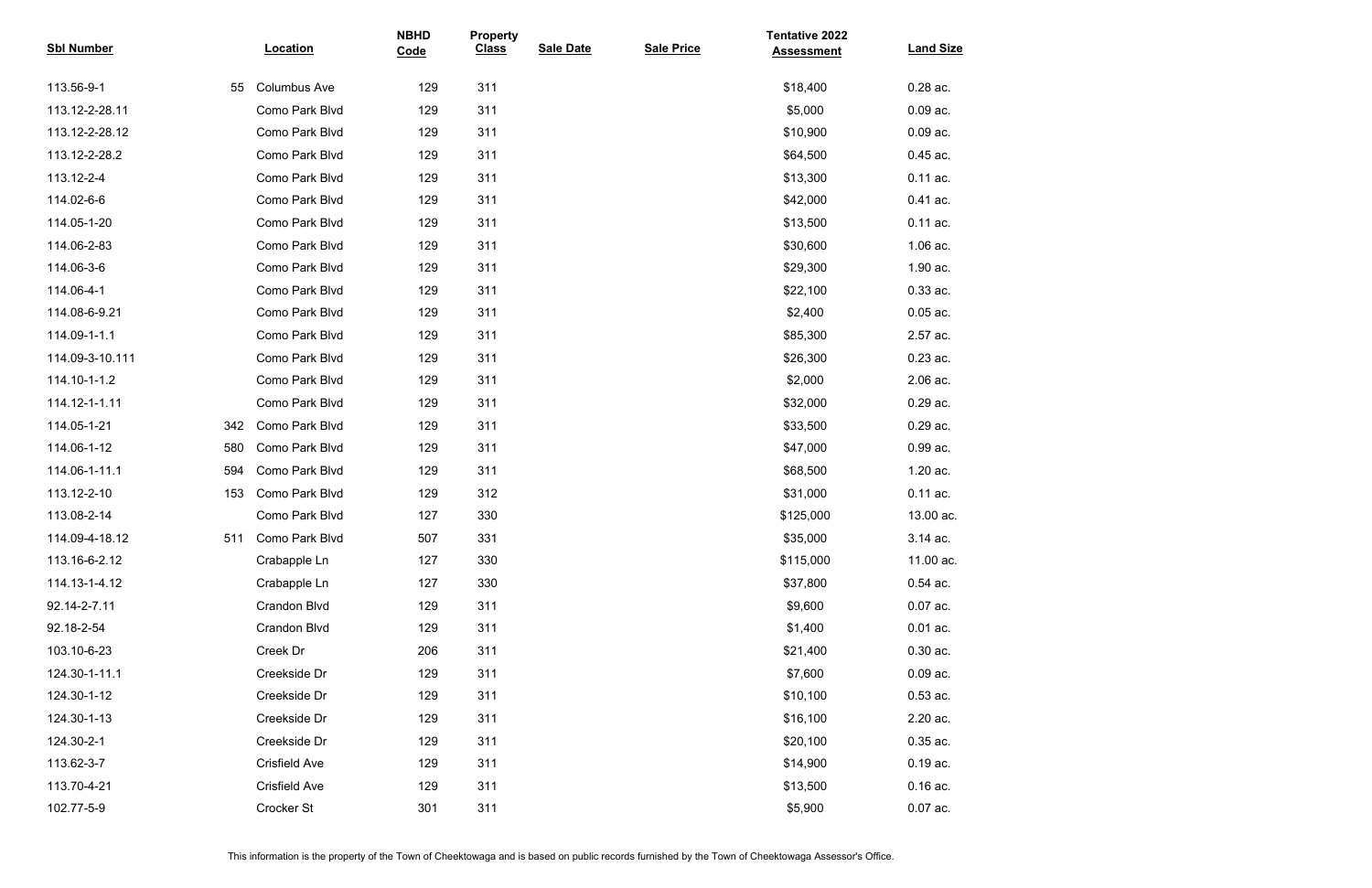| <b>Sbl Number</b> |      | <b>Location</b>   | <b>NBHD</b><br>Code | <b>Property</b><br><b>Class</b> | <b>Sale Date</b> | <b>Sale Price</b> | <b>Tentative 2022</b><br><b>Assessment</b> | <b>Land Size</b> |
|-------------------|------|-------------------|---------------------|---------------------------------|------------------|-------------------|--------------------------------------------|------------------|
| 102.77-6-15       |      | Crocker St        | 301                 | 311                             |                  |                   | \$6,900                                    | $0.09$ ac.       |
| 113.21-5-8        |      | Crocker St        | 301                 | 311                             |                  |                   | \$5,900                                    | $0.07$ ac.       |
| 113.21-6-29       |      | Crocker St        | 301                 | 311                             |                  |                   | \$6,000                                    | $0.08$ ac.       |
| 113.29-4-15       |      | Crocker St        | 301                 | 311                             |                  |                   | \$9,500                                    | $0.12$ ac.       |
| 113.21-6-19       | 175  | Crocker St        | 301                 | 311                             |                  |                   | \$6,500                                    | $0.08$ ac.       |
| 79.20-13-1        | 46   | Croy Ave          | 129                 | 311                             |                  |                   | \$1,000                                    | $0.02$ ac.       |
| 79.20-1-42        | 109  | Croy Ave          | 129                 | 311                             |                  |                   | \$8,600                                    | $0.07$ ac.       |
| 79.20-1-41        | 103  | Croy Ave          | 129                 | 312                             |                  |                   | \$15,000                                   | $0.07$ ac.       |
| 114.02-9-35       |      | Croydon Dr        | 129                 | 312                             |                  |                   | \$21,000                                   | $0.19$ ac.       |
| 91.15-10-12       |      | <b>Cunard Ave</b> | 129                 | 311                             |                  |                   | \$10,300                                   | 0.11 ac.         |
| 91.15-10-13.1     |      | <b>Cunard Ave</b> | 129                 | 311                             |                  |                   | \$2,900                                    | $0.03$ ac.       |
| 91.15-11-33       |      | <b>Cunard Ave</b> | 129                 | 311                             |                  |                   | \$8,900                                    | $0.10$ ac.       |
| 91.15-11-46       |      | <b>Cunard Ave</b> | 129                 | 311                             |                  |                   | \$14,100                                   | $0.16$ ac.       |
| 102.77-1-15       |      | <b>Curtiss St</b> | 301                 | 311                             |                  |                   | \$6,600                                    | $0.09$ ac.       |
| 112.36-4-18       |      | <b>Curtiss St</b> | 301                 | 311                             |                  |                   | \$600                                      | $0.01$ ac.       |
| 112.36-4-19       |      | <b>Curtiss St</b> | 301                 | 311                             |                  |                   | \$600                                      | $0.02$ ac.       |
| 112.28-4-2        |      | <b>Curtiss St</b> | 301                 | 312                             |                  |                   | \$15,800                                   | $0.09$ ac.       |
| 102.14-4-4        | 1496 | Dale Rd           | 127                 | 330                             |                  |                   | \$16,700                                   | $0.11$ ac.       |
| 102.03-3-6.2      |      | Dale Rd           | 507                 | 331                             |                  |                   | \$84,000                                   | 1.57 ac.         |
| 102.14-4-1.11     | 1500 | Dale Rd           | 507                 | 331                             |                  |                   | \$22,900                                   | $0.13$ ac.       |
| 102.46-5-2        |      | Daniel Ave        | 129                 | 311                             |                  |                   | \$31,600                                   | $0.45$ ac.       |
| 102.21-6-60       |      | David Ave         | 129                 | 311                             |                  |                   | \$9,100                                    | $0.09$ ac.       |
| 102.21-7-17.1     | 107  | David Ave         | 129                 | 311                             |                  |                   | \$19,000                                   | $0.31$ ac.       |
| 102.21-7-26       | 137  | David Ave         | 129                 | 311                             |                  |                   | \$15,500                                   | $0.21$ ac.       |
| 103.07-5-20       |      | Dean Rd           | 206                 | 311                             |                  |                   | \$10,000                                   | $0.07$ ac.       |
| 103.07-5-22       |      | Dean Rd           | 206                 | 311                             |                  |                   | \$12,100                                   | $0.10$ ac.       |
| 92.15-3-1         |      | Dean Rd           | 129                 | 311                             |                  |                   | \$2,000                                    | 0.48 ac.         |
| 92.15-3-16.111    |      | Dean Rd           | 129                 | 311                             |                  |                   | \$1,000                                    | $0.02$ ac.       |
| 92.15-3-22        |      | Dean Rd           | 129                 | 311                             |                  |                   | \$2,000                                    | 0.48 ac.         |
| 92.15-3-25        |      | Dean Rd           | 129                 | 311                             |                  |                   | \$2,000                                    | 0.48 ac.         |
| 92.15-3-26        |      | Dean Rd           | 129                 | 311                             |                  |                   | \$2,000                                    | 0.72 ac.         |
| 92.15-3-27        |      | Dean Rd           | 129                 | 311                             |                  |                   | \$2,000                                    | 0.44 ac.         |
| 92.15-3-3.1       |      | Dean Rd           | 129                 | 311                             |                  |                   | \$400                                      | $0.12$ ac.       |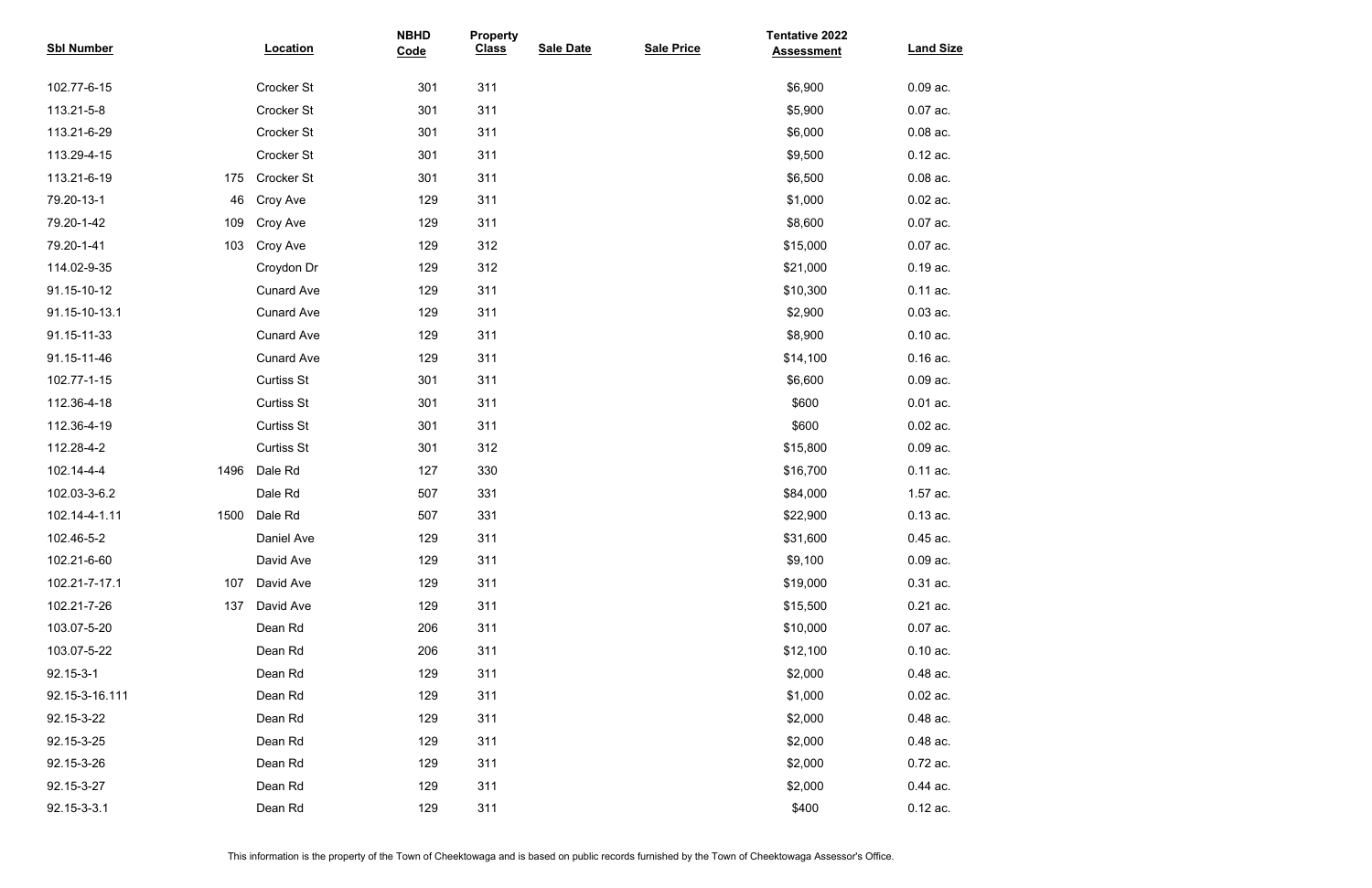| <b>Sbl Number</b> |      | <b>Location</b> | <b>NBHD</b><br>Code | <b>Property</b><br><b>Class</b> | <b>Sale Date</b> | <b>Sale Price</b> | <b>Tentative 2022</b><br><b>Assessment</b> | <b>Land Size</b> |
|-------------------|------|-----------------|---------------------|---------------------------------|------------------|-------------------|--------------------------------------------|------------------|
| 92.15-4-34        |      | Dean Rd         | 129                 | 311                             |                  |                   | \$11,500                                   | $0.10$ ac.       |
| 92.15-4-46        |      | Dean Rd         | 129                 | 311                             |                  |                   | \$11,100                                   | $0.09$ ac.       |
| 92.15-4-47        |      | Dean Rd         | 129                 | 311                             |                  |                   | \$11,500                                   | $0.10$ ac.       |
| 92.19-6-16        |      | Dean Rd         | 129                 | 311                             |                  |                   | \$11,900                                   | $0.10$ ac.       |
| 103.07-5-23       | 25   | Dean Rd         | 206                 | 311                             |                  |                   | \$12,100                                   | $0.10$ ac.       |
| 103.07-4-6        |      | Dean Rd         | 206                 | 312                             |                  |                   | \$18,000                                   | $0.10$ ac.       |
| 90.76-4-29        | 1616 | Delavan Ave     | 129                 | 311                             |                  |                   | \$9,900                                    | $0.09$ ac.       |
| 90.76-1-26        | 1556 | Delavan Ave     | 129                 | 312                             |                  |                   | \$22,000                                   | $0.04$ ac.       |
| 90.76-6-18        |      | Delavan Ave     | 127                 | 330                             |                  |                   | \$8,100                                    | $0.09$ ac.       |
| 90.76-4-27        |      | Delavan Ave     | 507                 | 331                             |                  |                   | \$29,100                                   | $0.27$ ac.       |
| 90.84-2-1         | 1561 | Delavan Ave     | 507                 | 331                             |                  |                   | \$30,100                                   | 0.29 ac.         |
| 91.18-3-33        |      | Dellwood PI     | 129                 | 311                             |                  |                   | \$6,900                                    | $0.10$ ac.       |
| 91.18-3-40.1      |      | Dellwood Pl     | 129                 | 311                             |                  |                   | \$6,900                                    | $0.10$ ac.       |
| 92.17-5-33        |      | Dick Rd         | 129                 | 311                             |                  |                   | \$27,400                                   | 0.39 ac.         |
| 92.17-13-2        | 697  | Dick Rd         | 206                 | 311                             |                  |                   | \$6,900                                    | $0.06$ ac.       |
| 103.10-7-2.212    |      | Dick Rd         | 127                 | 330                             |                  |                   | \$270,000                                  | 2.13 ac.         |
| 103.10-7-2.3      |      | Dick Rd         | 127                 | 330                             |                  |                   | \$77,000                                   | 0.75 ac.         |
| 103.14-4-4.12     |      | Dick Rd         | 507                 | 330                             |                  |                   | \$24,900                                   | $0.61$ ac.       |
| 92.13-3-17.1      |      | Dick Rd         | 127                 | 330                             |                  |                   | \$32,000                                   | $0.20$ ac.       |
| 92.13-3-20.1      |      | Dick Rd         | 127                 | 330                             |                  |                   | \$58,000                                   | $0.70$ ac.       |
| 92.17-15-1.2      |      | Dick Rd         | 507                 | 330                             |                  |                   | \$220,000                                  | 1.49 ac.         |
| 92.17-4-33.1      |      | Dick Rd         | 127                 | 330                             |                  |                   | \$28,200                                   | 1.41 ac.         |
| 92.17-4-33.2      |      | Dick Rd         | 127                 | 330                             |                  |                   | \$46,400                                   | 2.32 ac.         |
| 92.17-4-33.3      |      | Dick Rd         | 127                 | 330                             |                  |                   | \$3,300                                    | 1.33 ac.         |
| 92.17-4-34.1      |      | Dick Rd         | 127                 | 330                             |                  |                   | \$192,000                                  | 5.55 ac.         |
| 92.17-4-37        |      | Dick Rd         | 127                 | 330                             |                  |                   | \$6,200                                    | 0.31 ac.         |
| 92.17-5-15.2      |      | Dick Rd         | 127                 | 330                             |                  |                   | \$42,500                                   | 0.39 ac.         |
| 92.17-10-17       |      | Dick Rd         | 507                 | 331                             |                  |                   | \$45,800                                   | $0.24$ ac.       |
| 112.84-4-11       |      | Dingens St      | 129                 | 311                             |                  |                   | \$13,300                                   | $0.55$ ac.       |
| 112.84-5-3.3      |      | Dingens St      | 129                 | 311                             |                  |                   | \$3,600                                    | $0.09$ ac.       |
| 112.84-6-4        |      | Dingens St      | 129                 | 311                             |                  |                   | \$6,900                                    | $0.09$ ac.       |
| 113.77-2-19       |      | Dingens St      | 129                 | 311                             |                  |                   | \$4,000                                    | $0.08$ ac.       |
| 113.77-2-20       |      | Dingens St      | 129                 | 311                             |                  |                   | \$2,000                                    | $0.08$ ac.       |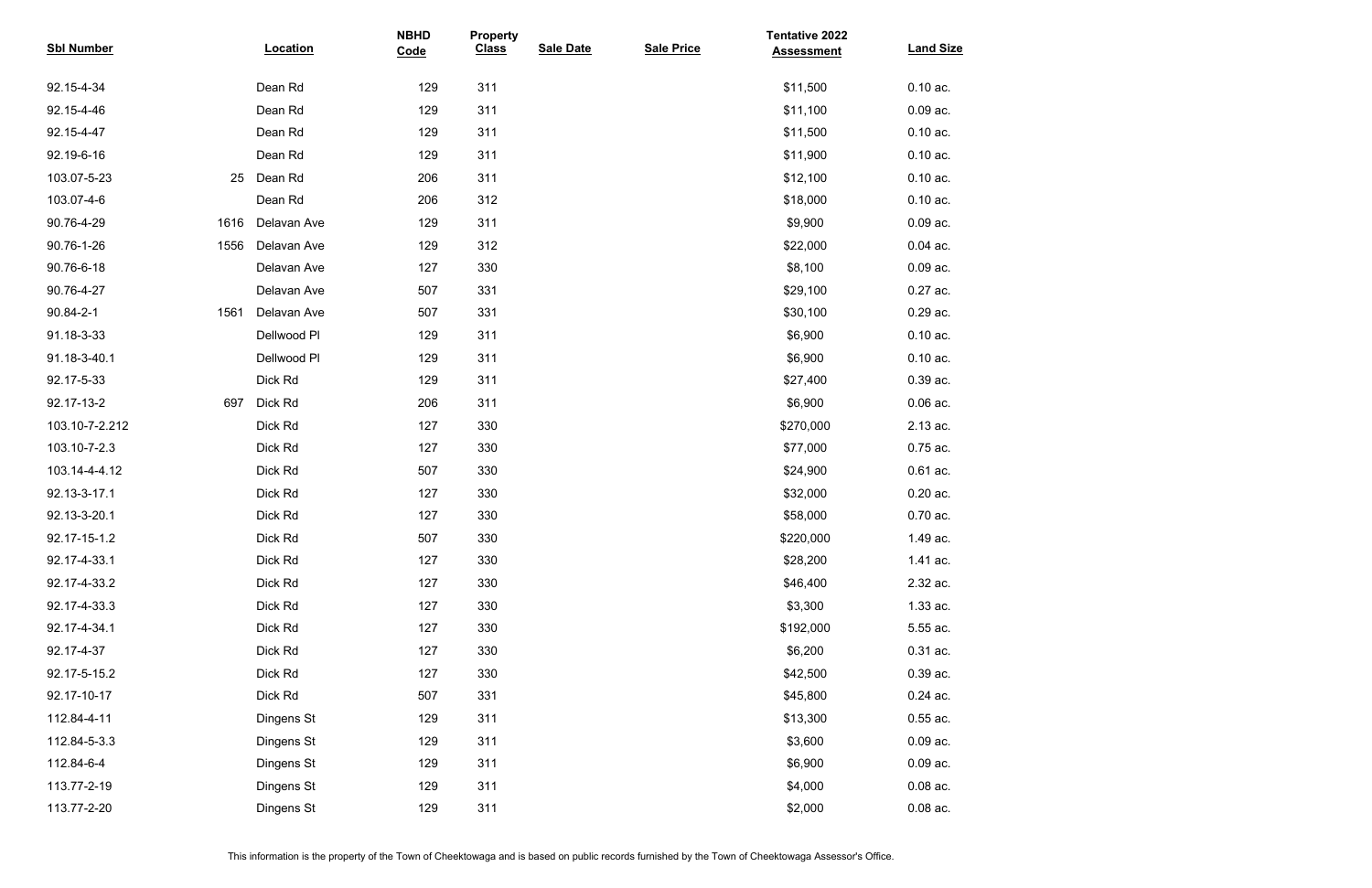| <b>Sbl Number</b> |     | Location           | <b>NBHD</b><br>Code | <b>Property</b><br><b>Class</b> | <b>Sale Date</b> | <b>Sale Price</b> | <b>Tentative 2022</b><br><b>Assessment</b> | <b>Land Size</b> |
|-------------------|-----|--------------------|---------------------|---------------------------------|------------------|-------------------|--------------------------------------------|------------------|
| 113.78-4-10.1     |     | Dingens St         | 129                 | 311                             |                  |                   | \$2,600                                    | $0.09$ ac.       |
| 113.78-5-20       |     | Dingens St         | 129                 | 311                             |                  |                   | \$800                                      | $0.02$ ac.       |
| 123.28-3-1        |     | Dingens St         | 129                 | 311                             |                  |                   | \$20,400                                   | 0.45 ac.         |
| 112.84-3-10       | 602 | Dingens St         | 129                 | 311                             |                  |                   | \$5,600                                    | $0.08$ ac.       |
| 113.77-1-1        |     | Dingens St         | 127                 | 330                             |                  |                   | \$295,000                                  | 2.10 ac.         |
| 101.52-1-1.3      |     | Doat St            | 129                 | 312                             |                  |                   | \$10,390,000                               | $0.04$ ac.       |
| 91.15-12-9        |     | Donald Dr          | 129                 | 311                             |                  |                   | \$2,000                                    | $0.06$ ac.       |
| 125.16-2-51       |     | Douglas Dr         | 129                 | 311                             |                  |                   | \$3,300                                    | $0.03$ ac.       |
| 125.16-2-63       |     | Douglas Dr         | 129                 | 311                             |                  |                   | \$300                                      | $0.10$ ac.       |
| 125.08-8-27.2     |     | Dubonnet Dr        | 129                 | 311                             |                  |                   | \$5,000                                    | $0.10$ ac.       |
| 125.08-8-27.3     |     | Dubonnet Dr        | 129                 | 311                             |                  |                   | \$7,000                                    | $0.18$ ac.       |
| 102.04-1-19.111   |     | Duke Rd            | 127                 | 330                             | 1/15/20          | \$1,255,689       | \$1,106,647                                | 3.76 ac.         |
| 102.04-1-19.112   |     | Duke Rd            | 127                 | 330                             |                  |                   | \$165,000                                  | 0.29 ac.         |
| 102.04-1-25.113   |     | Duke Rd            | 127                 | 330                             |                  |                   | \$127,058                                  | $0.04$ ac.       |
| 102.04-1-28       |     | Duke Rd            | 507                 | 331                             |                  |                   | \$127,224                                  | $0.15$ ac.       |
| 102.04-1-29.2     |     | Duke Rd            | 507                 | 331                             |                  |                   | \$127,224                                  | $0.14$ ac.       |
| 102.04-1-48       |     | Duke Rd            | 507                 | 331                             |                  |                   | \$31,200                                   | 0.17 ac.         |
| 102.04-1-25.111   | 590 | Duke Rd            | 507                 | 331                             |                  |                   | \$382,352                                  | 0.32 ac.         |
| 90.84-1-18        | 51  | East End Ave       | 129                 | 311                             |                  |                   | \$14,100                                   | 0.17 ac.         |
| 113.72-2-11       |     | <b>Edmund St</b>   | 129                 | 311                             |                  |                   | \$7,900                                    | $0.06$ ac.       |
| 113.64-3-38.1     | 111 | <b>Edmund St</b>   | 129                 | 311                             |                  |                   | \$24,600                                   | $0.86$ ac.       |
| $90.68 - 1 - 1$   |     | Eggert Rd          | 127                 | 330                             |                  |                   | \$200                                      | $0.01$ ac.       |
| 91.00-1-26.11     |     | <b>Eggert Rd</b>   | 507                 | 340                             |                  |                   | \$4,900                                    | 1.22 ac.         |
| 103.19-1-20       |     | Elizabeth          | 206                 | 311                             |                  |                   | \$300                                      | $0.07$ ac.       |
| 103.19-1-21       |     | Elizabeth          | 206                 | 311                             |                  |                   | \$300                                      | $0.07$ ac.       |
| 103.19-1-22       |     | Elizabeth          | 206                 | 311                             |                  |                   | \$300                                      | $0.07$ ac.       |
| 103.19-1-23       |     | Elizabeth          | 206                 | 311                             |                  |                   | \$300                                      | $0.07$ ac.       |
| 103.13-1-11.2     |     | <b>Ellicott Rd</b> | 127                 | 330                             |                  |                   | \$33,000                                   | 0.37 ac.         |
| 103.14-1-1.2      |     | <b>Ellicott Rd</b> | 127                 | 330                             |                  |                   | \$48,800                                   | $0.58$ ac.       |
| 103.13-1-24       | 350 | <b>Ellicott Rd</b> | 127                 | 330                             |                  |                   | \$25,300                                   | $0.28$ ac.       |
| 102.16-5-13       |     | <b>Ellicott Rd</b> | 507                 | 331                             |                  |                   | \$2,300                                    | $0.08$ ac.       |
| 103.13-1-20       |     | <b>Ellicott Rd</b> | 507                 | 331                             |                  |                   | \$12,500                                   | 0.11 ac.         |
| 103.14-1-2        | 500 | <b>Ellicott Rd</b> | 507                 | 340                             |                  |                   | \$60,000                                   | 0.76 ac.         |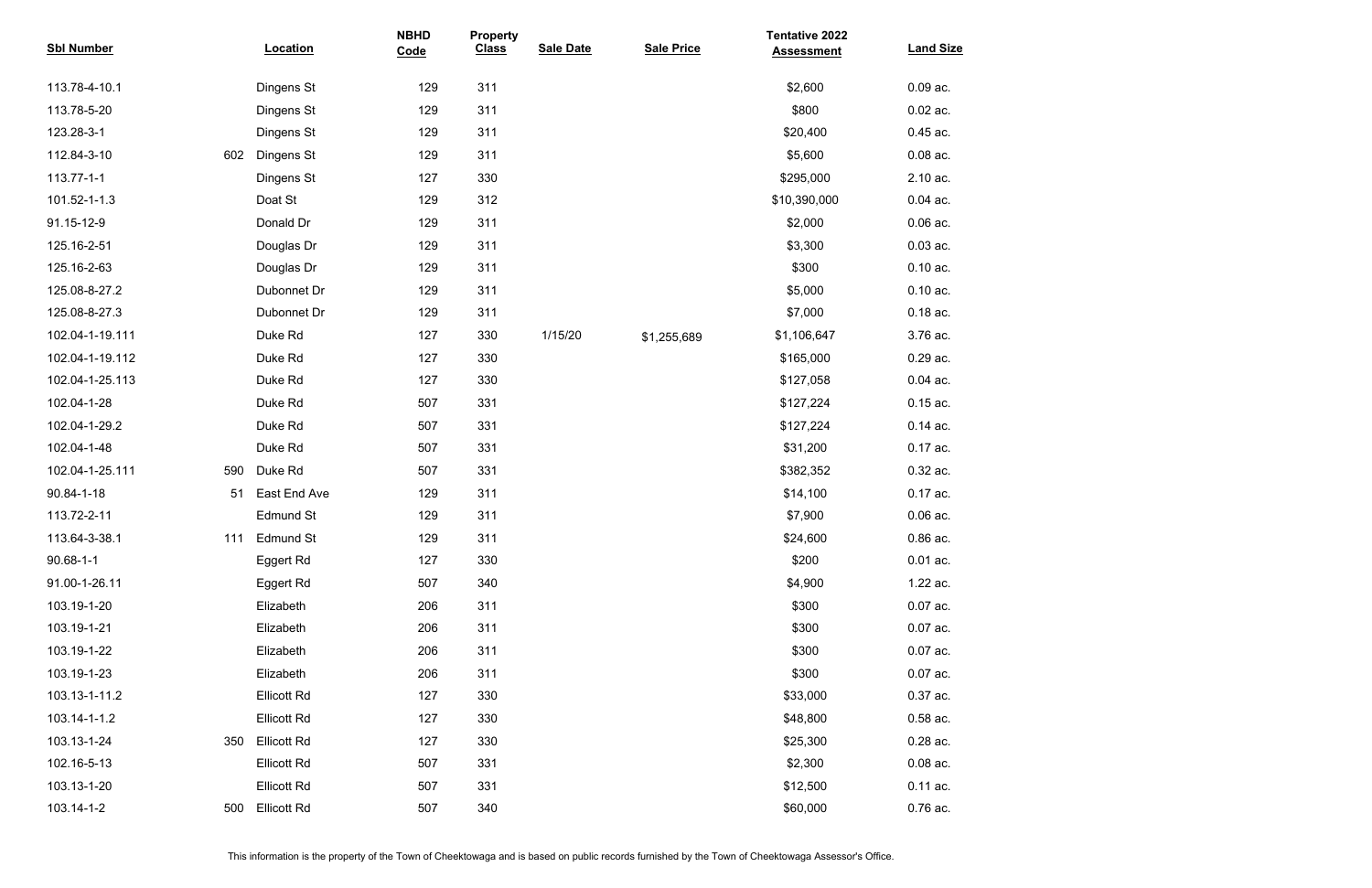| <b>Sbl Number</b> |     | <b>Location</b>          | <b>NBHD</b><br>Code | <b>Property</b><br><b>Class</b> | <b>Sale Date</b> | <b>Sale Price</b> | <b>Tentative 2022</b><br><b>Assessment</b> | <b>Land Size</b> |
|-------------------|-----|--------------------------|---------------------|---------------------------------|------------------|-------------------|--------------------------------------------|------------------|
| 81.03-2-5.3       |     | <b>Ellicott Creek Rd</b> | 129                 | 311                             |                  |                   | \$300                                      | $0.03$ ac.       |
| 81.03-2-7         |     | <b>Ellicott Creek Rd</b> | 129                 | 311                             |                  |                   | \$10,000                                   | $0.50$ ac.       |
| 81.03-2-5.1       |     | <b>Ellicott Creek Rd</b> | 127                 | 330                             |                  |                   | \$61,000                                   | 0.79 ac.         |
| 81.03-2-5.2       |     | <b>Ellicott Creek Rd</b> | 127                 | 330                             |                  |                   | \$56,000                                   | 0.70 ac.         |
| 104.17-1-60       |     | <b>Ellington St</b>      | 206                 | 311                             |                  |                   | \$15,400                                   | $0.21$ ac.       |
| 104.69-4-17       |     | <b>Ellington St</b>      | 206                 | 311                             |                  |                   | \$6,000                                    | $0.08$ ac.       |
| 115.05-10-15      |     | <b>Ellington St</b>      | 206                 | 311                             |                  |                   | \$6,000                                    | $0.08$ ac.       |
| 115.05-10-16      |     | <b>Ellington St</b>      | 206                 | 311                             |                  |                   | \$11,900                                   | $0.15$ ac.       |
| 115.05-10-51      |     | <b>Ellington St</b>      | 206                 | 311                             |                  |                   | \$3,000                                    | $0.04$ ac.       |
| 114.07-3-14.11    |     | Ely Rd                   | 129                 | 311                             |                  |                   | \$4,600                                    | 0.47 ac.         |
| 114.07-3-15       |     | Ely Rd                   | 129                 | 311                             |                  |                   | \$4,000                                    | $0.50$ ac.       |
| 114.07-3-17       |     | Ely Rd                   | 129                 | 311                             |                  |                   | \$6,000                                    | 0.47 ac.         |
| 114.07-3-18.1     |     | Ely Rd                   | 129                 | 311                             |                  |                   | \$5,600                                    | $0.25$ ac.       |
| 114.08-1-25.11    |     | Ely Rd                   | 129                 | 311                             |                  |                   | \$38,000                                   | $0.58$ ac.       |
| 114.08-2-8        |     | Ely Rd                   | 129                 | 311                             |                  |                   | \$2,000                                    | 0.48 ac.         |
| 103.68-3-16       |     | Erie St                  | 206                 | 311                             |                  |                   | \$6,000                                    | $0.08$ ac.       |
| 103.68-3-17       |     | Erie St                  | 507                 | 331                             |                  |                   | \$66,000                                   | 1.20 ac.         |
| 101.60-2-17       |     | Euclid Ave               | 129                 | 311                             |                  |                   | \$9,900                                    | $0.10$ ac.       |
| 101.60-3-29       | 19  | <b>Euclid Ave</b>        | 129                 | 311                             |                  |                   | \$13,800                                   | $0.16$ ac.       |
| 101.60-2-16       | 36  | <b>Euclid Ave</b>        | 129                 | 311                             |                  |                   | \$2,900                                    | $0.10$ ac.       |
| 91.19-5-2         |     | Evergreen PI             | 129                 | 311                             |                  |                   | \$17,100                                   | 0.24 ac.         |
| 91.20-7-3         | 191 | Evergreen PI             | 129                 | 311                             |                  |                   | \$9,900                                    | 0.11 ac.         |
| 91.19-5-13        | 81  | Evergreen PI             | 129                 | 312                             |                  |                   | \$52,000                                   | $0.10$ ac.       |
| 102.08-10-27      |     | Fath Dr                  | 127                 | 330                             |                  |                   | \$115,000                                  | 1.37 ac.         |
| 114.06-1-4        |     | <b>First St</b>          | 129                 | 311                             |                  |                   | \$27,900                                   | $0.26$ ac.       |
| 114.06-1-6        |     | <b>First St</b>          | 129                 | 311                             |                  |                   | \$23,100                                   | 0.22 ac.         |
| 114.06-1-7        |     | <b>First St</b>          | 129                 | 311                             |                  |                   | \$23,100                                   | 0.22 ac.         |
| 114.06-1-8        | 1.  | <b>First St</b>          | 129                 | 311                             |                  |                   | \$24,000                                   | 0.22 ac.         |
| 114.06-1-3        |     | 2 First St               | 129                 | 311                             |                  |                   | \$18,500                                   | 0.17 ac.         |
| 91.16-9-26.1      |     | <b>Floral PI</b>         | 129                 | 311                             |                  |                   | \$13,800                                   | $0.18$ ac.       |
| 91.20-1-10.2      |     | Floral PI                | 129                 | 311                             |                  |                   | \$42,800                                   | 0.27 ac.         |
| 91.20-1-11        |     | Floral PI                | 129                 | 311                             |                  |                   | \$3,400                                    | 0.39 ac.         |
| 91.15-6-25        |     | Fonda Dr                 | 129                 | 311                             |                  |                   | \$11,900                                   | $0.15$ ac.       |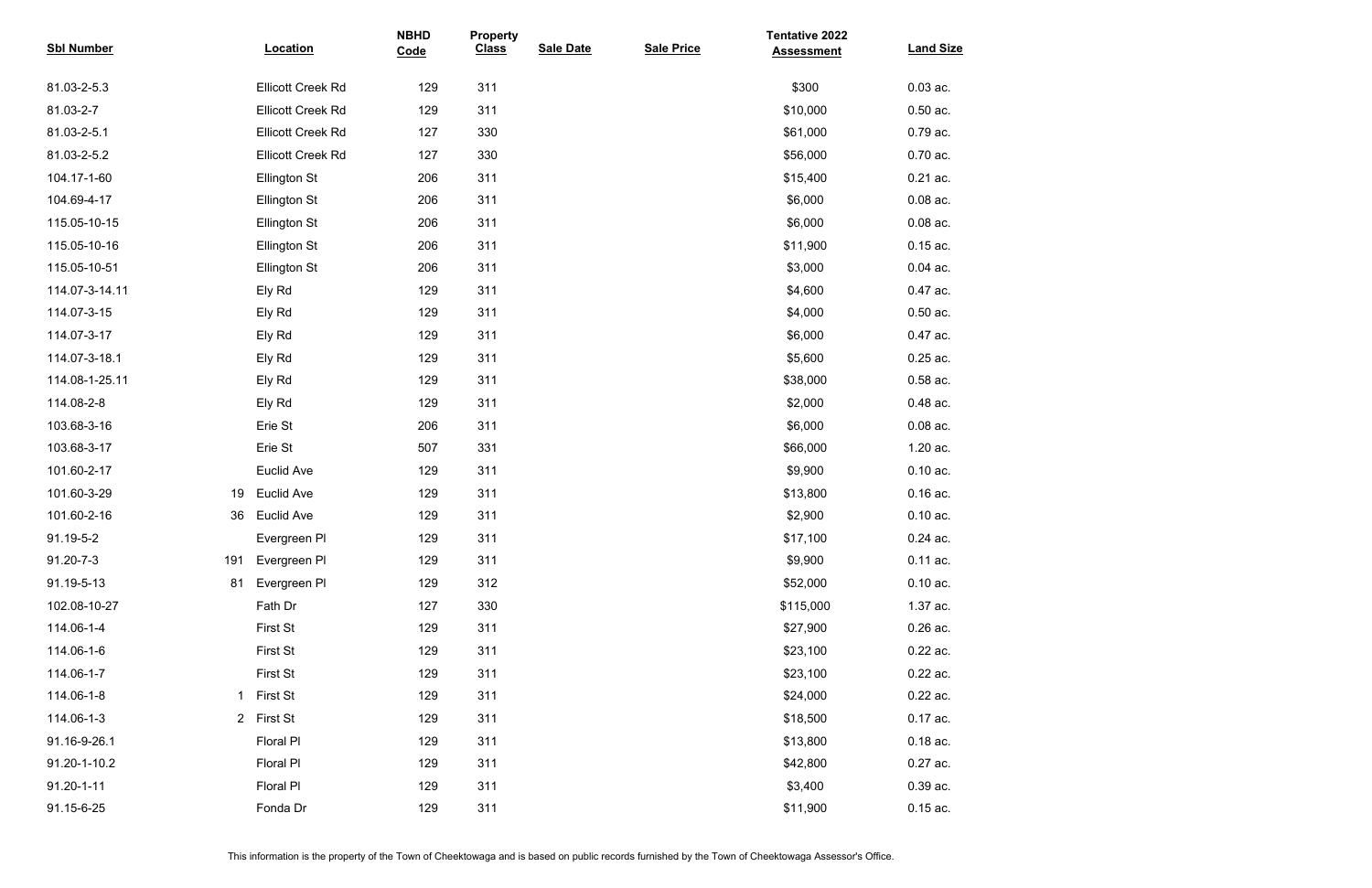| <b>Sbl Number</b> | <b>Location</b>     | <b>NBHD</b><br>Code | <b>Property</b><br><b>Class</b> | <b>Sale Date</b> | <b>Sale Price</b> | <b>Tentative 2022</b><br><b>Assessment</b> | <b>Land Size</b> |
|-------------------|---------------------|---------------------|---------------------------------|------------------|-------------------|--------------------------------------------|------------------|
| 102.77-6-3        | Francis Ave         | 301                 | 311                             |                  |                   | \$8,100                                    | $0.10$ ac.       |
| 102.78-1-24       | <b>Francis Ave</b>  | 301                 | 311                             |                  |                   | \$6,900                                    | $0.09$ ac.       |
| 113.22-5-15       | Franklin Ave        | 301                 | 311                             |                  |                   | \$6,000                                    | $0.08$ ac.       |
| 113.22-6-17       | Franklin Ave        | 301                 | 311                             |                  |                   | \$6,500                                    | $0.08$ ac.       |
| 113.30-1-1        | Franklin Ave        | 301                 | 311                             |                  |                   | \$6,000                                    | $0.08$ ac.       |
| 113.30-1-15       | Franklin Ave        | 301                 | 311                             |                  |                   | \$7,000                                    | $0.06$ ac.       |
| 91.18-12-19       | Frederick Dr        | 129                 | 311                             |                  |                   | \$300                                      | $0.10$ ac.       |
| 91.18-12-20.1     | Frederick Dr        | 129                 | 311                             |                  |                   | \$400                                      | $0.31$ ac.       |
| 113.63-5-13       | <b>Frederick St</b> | 129                 | 311                             |                  |                   | \$2,000                                    | $0.15$ ac.       |
| 113.63-5-14       | <b>Frederick St</b> | 129                 | 311                             |                  |                   | \$2,000                                    | $0.20$ ac.       |
| 113.63-5-7        | <b>Frederick St</b> | 129                 | 311                             |                  |                   | \$2,000                                    | $0.10$ ac.       |
| 115.05-3-18       | <b>Freemont Ave</b> | 129                 | 311                             |                  |                   | \$23,100                                   | $0.03$ ac.       |
| 115.05-9-12.1     | <b>Freemont Ave</b> | 129                 | 311                             |                  |                   | \$32,900                                   | $0.19$ ac.       |
| 103.08-4-16       | French Rd           | 206                 | 311                             |                  |                   | \$20,800                                   | 1.10 ac.         |
| 103.08-5-23.11    | French Rd           | 206                 | 311                             |                  |                   | \$560,000                                  | 4.94 ac.         |
| 104.05-3-5.1      | French Rd           | 206                 | 311                             |                  |                   | \$1,000                                    | $0.02$ ac.       |
| 125.05-4-1        | French Rd           | 129                 | 311                             |                  |                   | \$10,100                                   | 2.10 ac.         |
| 125.05-4-2        | French Rd           | 129                 | 311                             |                  |                   | \$10,100                                   | 2.40 ac.         |
| 125.09-14-2       | French Rd           | 129                 | 311                             |                  |                   | \$400                                      | $0.01$ ac.       |
| 125.09-5-18       | French Rd           | 129                 | 311                             |                  |                   | \$26,300                                   | $0.58$ ac.       |
| 125.09-5-21       | French Rd           | 129                 | 311                             |                  |                   | \$6,000                                    | $0.51$ ac.       |
| 125.09-5-22       | French Rd           | 129                 | 311                             |                  |                   | \$6,000                                    | $0.51$ ac.       |
| 125.09-5-23       | French Rd           | 129                 | 311                             |                  |                   | \$6,000                                    | $0.51$ ac.       |
| 125.09-5-24       | French Rd           | 129                 | 311                             |                  |                   | \$6,000                                    | $0.51$ ac.       |
| 125.10-1-33       | French Rd           | 129                 | 311                             |                  |                   | \$33,900                                   | $0.50$ ac.       |
| 125.10-7-3.14     | French Rd           | 129                 | 311                             |                  |                   | \$600                                      | $0.06$ ac.       |
| 125.11-1-1.1      | French Rd           | 129                 | 311                             |                  |                   | \$64,800                                   | 3.60 ac.         |
| 125.11-1-19.1     | French Rd           | 129                 | 311                             |                  |                   | \$31,600                                   | $0.46$ ac.       |
| 125.11-1-2.1      | French Rd           | 129                 | 311                             |                  |                   | \$33,300                                   | 2.40 ac.         |
| 125.11-5-12       | French Rd           | 129                 | 311                             |                  |                   | \$47,000                                   | $0.80$ ac.       |
| 125.11-5-14.1     | French Rd           | 129                 | 311                             |                  |                   | \$2,000                                    | $0.63$ ac.       |
| 125.11-8-5        | French Rd           | 129                 | 311                             |                  |                   | \$32,300                                   | 3.12 ac.         |
| 125.11-8-7        | French Rd           | 129                 | 311                             |                  |                   | \$46,000                                   | $0.64$ ac.       |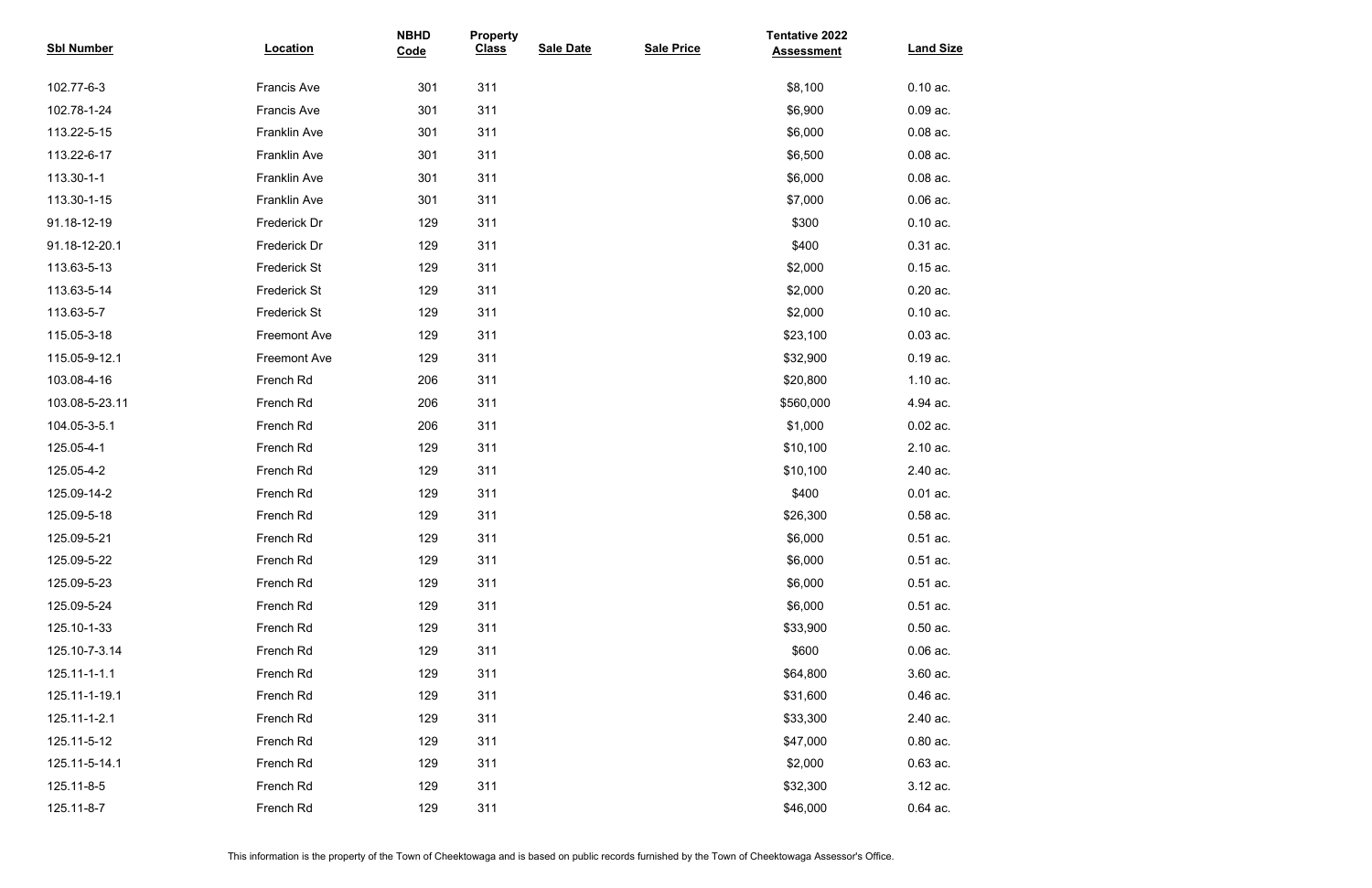| <b>Sbl Number</b> |      | Location           | <b>NBHD</b><br>Code | <b>Property</b><br><b>Class</b> | <b>Sale Date</b> | <b>Sale Price</b> | <b>Tentative 2022</b><br><b>Assessment</b> | <b>Land Size</b> |
|-------------------|------|--------------------|---------------------|---------------------------------|------------------|-------------------|--------------------------------------------|------------------|
| 125.12-1-52.1     |      | French Rd          | 129                 | 311                             |                  |                   | \$24,400                                   | 0.29 ac.         |
| 125.16-1-1        |      | French Rd          | 129                 | 311                             |                  |                   | \$20,300                                   | 3.60 ac.         |
| 125.16-1-4        |      | French Rd          | 129                 | 311                             |                  |                   | \$14,900                                   | 5.80 ac.         |
| 92.20-13-20.1     |      | French Rd          | 206                 | 311                             |                  |                   | \$19,000                                   | 0.31 ac.         |
| 92.20-9-38        |      | French Rd          | 206                 | 311                             |                  |                   | \$8,300                                    | 2.63 ac.         |
| 92.20-9-39        |      | French Rd          | 206                 | 311                             |                  |                   | \$8,300                                    | 1.06 ac.         |
| 92.20-9-40        |      | French Rd          | 206                 | 311                             |                  |                   | \$8,500                                    | $0.15$ ac.       |
| 104.05-3-3        | 391  | French Rd          | 206                 | 311                             |                  |                   | \$19,000                                   | $0.30$ ac.       |
| 125.05-1-3.2      |      | French Rd          | 127                 | 330                             |                  |                   | \$68,000                                   | 0.41 ac.         |
| 125.11-8-8        |      | French Rd          | 127                 | 330                             |                  |                   | \$140,000                                  | 0.95 ac.         |
| 125.12-1-48.2     |      | French Rd          | 127                 | 330                             |                  |                   | \$185,000                                  | 1.20 ac.         |
| 125.12-9-12.1     |      | French Rd          | 127                 | 330                             |                  |                   | \$59,000                                   | 0.41 ac.         |
| 126.09-1-4        |      | French Rd          | 127                 | 330                             |                  |                   | \$500                                      | $0.20$ ac.       |
| 126.09-1-5        |      | French Rd          | 127                 | 330                             |                  |                   | \$56,000                                   | 0.34 ac.         |
| 124.02-2-14.1     |      | 5 French Rd        | 127                 | 330                             |                  |                   | \$165,000                                  | $0.62$ ac.       |
| 126.09-2-1        | 1401 | French Rd          | 127                 | 330                             |                  |                   | \$200,000                                  | 2.18 ac.         |
| 125.05-1-3.1      |      | French Rd          | 507                 | 331                             |                  |                   | \$380,700                                  | 6.94 ac.         |
| 125.12-9-12.2     |      | French Rd          | 507                 | 331                             |                  |                   | \$86,000                                   | $0.51$ ac.       |
| 125.10-7-3.111    | 760  | French Rd          | 507                 | 331                             |                  |                   | \$105,000                                  | 3.90 ac.         |
| 102.02-1-6.1      |      | Galleria Dr        | 127                 | 330                             |                  |                   | \$2,700                                    | 1.09 ac.         |
| 102.02-1-6.2      |      | Galleria Dr        | 127                 | 330                             |                  |                   | \$125,000                                  | 1.65 ac.         |
| 102.02-1-6.3      |      | Galleria Dr        | 127                 | 330                             |                  |                   | \$100,000                                  | 1.34 ac.         |
| 102.08-2-41.2     |      | Galleria Dr        | 127                 | 330                             |                  |                   | \$125,000                                  | 2.64 ac.         |
| 91.06-14-19       | 89   | Gardenvale Dr      | 129                 | 311                             |                  |                   | \$16,100                                   | $0.14$ ac.       |
| 124.02-1-12       |      | Gardenville Pkwy   | 127                 | 330                             |                  |                   | \$16,800                                   | $0.18$ ac.       |
| 124.02-1-15.112   |      | Gardenville Pkwy   | 127                 | 330                             |                  |                   | \$400                                      | $0.04$ ac.       |
| 124.02-1-11       |      | Gardenville Pkwy   | 507                 | 331                             |                  |                   | \$31,400                                   | 0.29 ac.         |
| 124.02-1-13       |      | Gardenville Pkwy   | 507                 | 331                             |                  |                   | \$21,000                                   | $0.16$ ac.       |
| 124.02-1-14       |      | Gardenville Pkwy   | 507                 | 331                             |                  |                   | \$13,400                                   | $0.12$ ac.       |
| 113.63-1-7        |      | <b>Garland Ave</b> | 129                 | 311                             |                  |                   | \$7,600                                    | $0.09$ ac.       |
| 113.71-2-14       |      | <b>Garland Ave</b> | 129                 | 311                             |                  |                   | \$8,600                                    | $0.10$ ac.       |
| 113.79-1-9        |      | <b>Garland Ave</b> | 129                 | 311                             |                  |                   | \$5,900                                    | $0.05$ ac.       |
| 113.63-1-8        | 240  | <b>Garland Ave</b> | 129                 | 311                             | 5/20/21          | \$11,500          | \$14,100                                   | $0.17$ ac.       |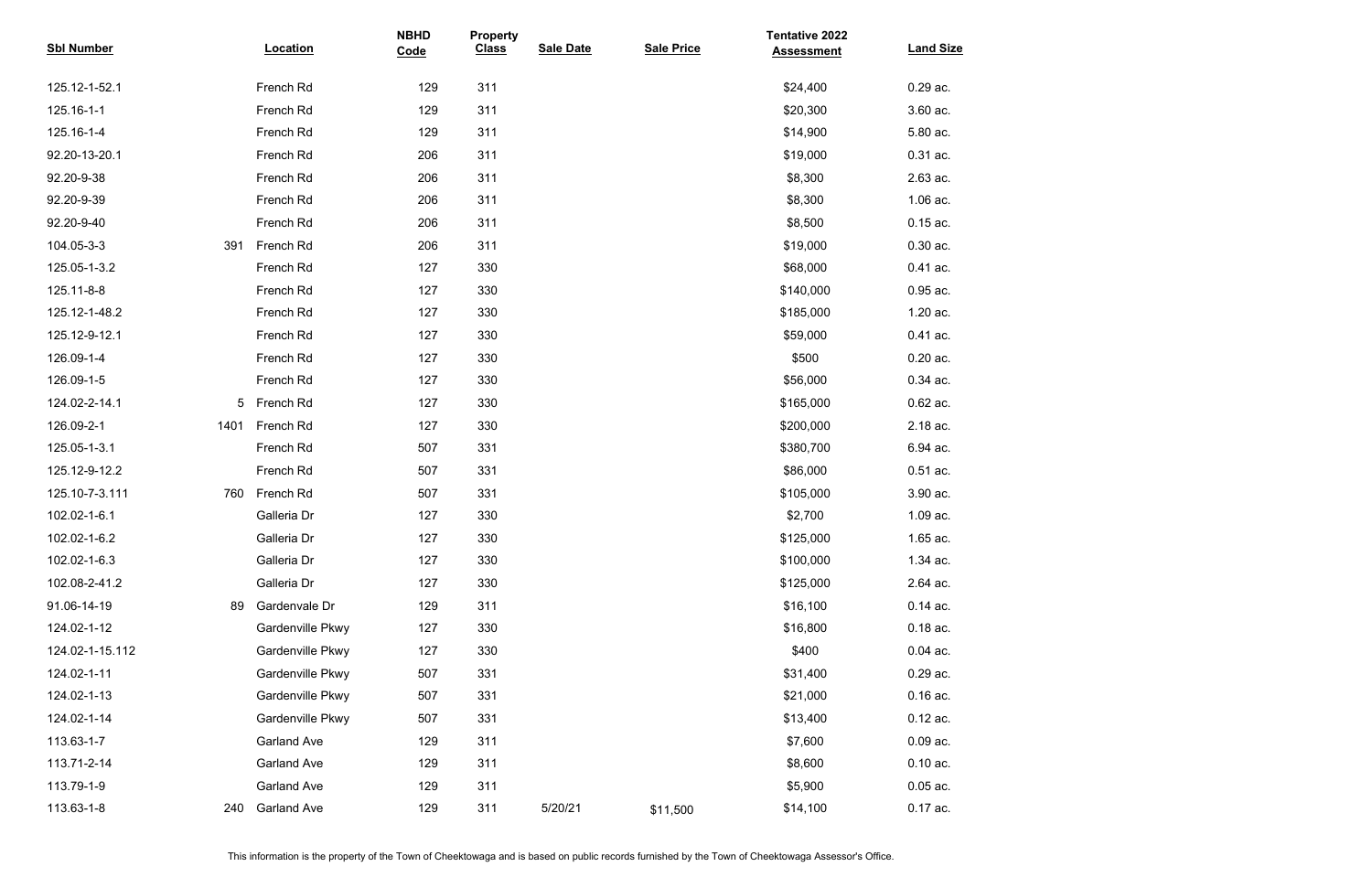| <b>Sbl Number</b> |      | <b>Location</b> | <b>NBHD</b><br>Code | <b>Property</b><br><b>Class</b> | <b>Sale Date</b> | <b>Sale Price</b> | <b>Tentative 2022</b><br><b>Assessment</b> | <b>Land Size</b> |
|-------------------|------|-----------------|---------------------|---------------------------------|------------------|-------------------|--------------------------------------------|------------------|
| 113.30-2-22       |      | Gates St        | 301                 | 311                             |                  |                   | \$9,100                                    | 0.11 ac.         |
| 91.16-2-32        |      | Genesee St      | 129                 | 311                             |                  |                   | \$14,500                                   | $0.19$ ac.       |
| 91.19-7-1         |      | Genesee St      | 129                 | 311                             |                  |                   | \$800                                      | $0.01$ ac.       |
| 92.02-3-24.2      |      | Genesee St      | 129                 | 311                             |                  |                   | \$21,000                                   | 0.94 ac.         |
| 92.02-3-31        |      | Genesee St      | 129                 | 311                             |                  |                   | \$1,600                                    | 3.54 ac.         |
| 92.04-1-5         |      | Genesee St      | 129                 | 311                             |                  |                   | \$3,600                                    | 0.35 ac.         |
| 92.15-6-1.21      |      | Genesee St      | 129                 | 311                             |                  |                   | \$9,300                                    | 0.77 ac.         |
| 92.15-6-1.22      |      | Genesee St      | 129                 | 311                             |                  |                   | \$10,900                                   | $0.90$ ac.       |
| 91.18-4-12        | 3126 | Genesee St      | 129                 | 311                             |                  |                   | \$7,000                                    | $0.10$ ac.       |
| 91.16-2-31        | 3670 | Genesee St      | 129                 | 311                             |                  |                   | \$13,500                                   | $0.16$ ac.       |
| 91.19-3-2         |      | Genesee St      | 129                 | 312                             |                  |                   | \$25,000                                   | 0.35 ac.         |
| 91.16-2-51.1      |      | Genesee St      | 127                 | 330                             |                  |                   | \$23,800                                   | $0.15$ ac.       |
| 91.16-2-53.12     |      | Genesee St      | 127                 | 330                             |                  |                   | \$3,000                                    | $0.02$ ac.       |
| $91.20 - 1 - 7$   |      | Genesee St      | 127                 | 330                             |                  |                   | \$33,700                                   | $0.21$ ac.       |
| 91.20-1-9         |      | Genesee St      | 127                 | 330                             |                  |                   | \$33,700                                   | $0.21$ ac.       |
| 92.02-2-29        |      | Genesee St      | 127                 | 330                             |                  |                   | \$3,060,000                                | 32.90 ac.        |
| 92.02-2-5.2       |      | Genesee St      | 127                 | 330                             |                  |                   | \$100                                      | $0.02$ ac.       |
| 92.02-3-15.1      |      | Genesee St      | 127                 | 330                             |                  |                   | \$1,000                                    | $0.66$ ac.       |
| 92.02-3-15.2      |      | Genesee St      | 127                 | 330                             |                  |                   | \$7,400                                    | 4.96 ac.         |
| 92.03-1-19.121    |      | Genesee St      | 127                 | 330                             |                  |                   | \$10,200                                   | $0.51$ ac.       |
| 92.04-1-2.2       |      | Genesee St      | 127                 | 330                             |                  |                   | \$41,500                                   | 4.15 ac.         |
| 92.04-1-2.4       |      | Genesee St      | 127                 | 330                             |                  |                   | \$74,000                                   | 7.41 ac.         |
| 92.04-1-3.22      |      | Genesee St      | 127                 | 330                             |                  |                   | \$20,200                                   | 1.01 ac.         |
| 92.04-1-3.23      |      | Genesee St      | 127                 | 330                             |                  |                   | \$160,000                                  | 8.08 ac.         |
| $92.13 - 1 - 3$   |      | Genesee St      | 127                 | 330                             |                  |                   | \$305,000                                  | 1.72 ac.         |
| $92.13 - 1 - 4$   |      | Genesee St      | 127                 | 330                             |                  |                   | \$96,000                                   | $0.55$ ac.       |
| 93.01-1-13.12     |      | Genesee St      | 127                 | 330                             |                  |                   | \$14,600                                   | 5.83 ac.         |
| 93.01-1-27.1      |      | Genesee St      | 127                 | 330                             |                  |                   | \$700,000                                  | 4.33 ac.         |
| 93.01-1-30        |      | Genesee St      | 127                 | 330                             |                  |                   | \$290,000                                  | 4.73 ac.         |
| $93.01 - 1 - 4$   |      | Genesee St      | 127                 | 330                             |                  |                   | \$5,400                                    | 2.14 ac.         |
| 101.28-13-1.1     | 2289 | Genesee St      | 127                 | 330                             |                  |                   | \$29,300                                   | 0.37 ac.         |
| 101.28-3-11       | 2354 | Genesee St      | 127                 | 330                             |                  |                   | \$13,500                                   | $0.16$ ac.       |
| 101.28-8-6.1      | 2371 | Genesee St      | 127                 | 330                             |                  |                   | \$30,000                                   | $0.38$ ac.       |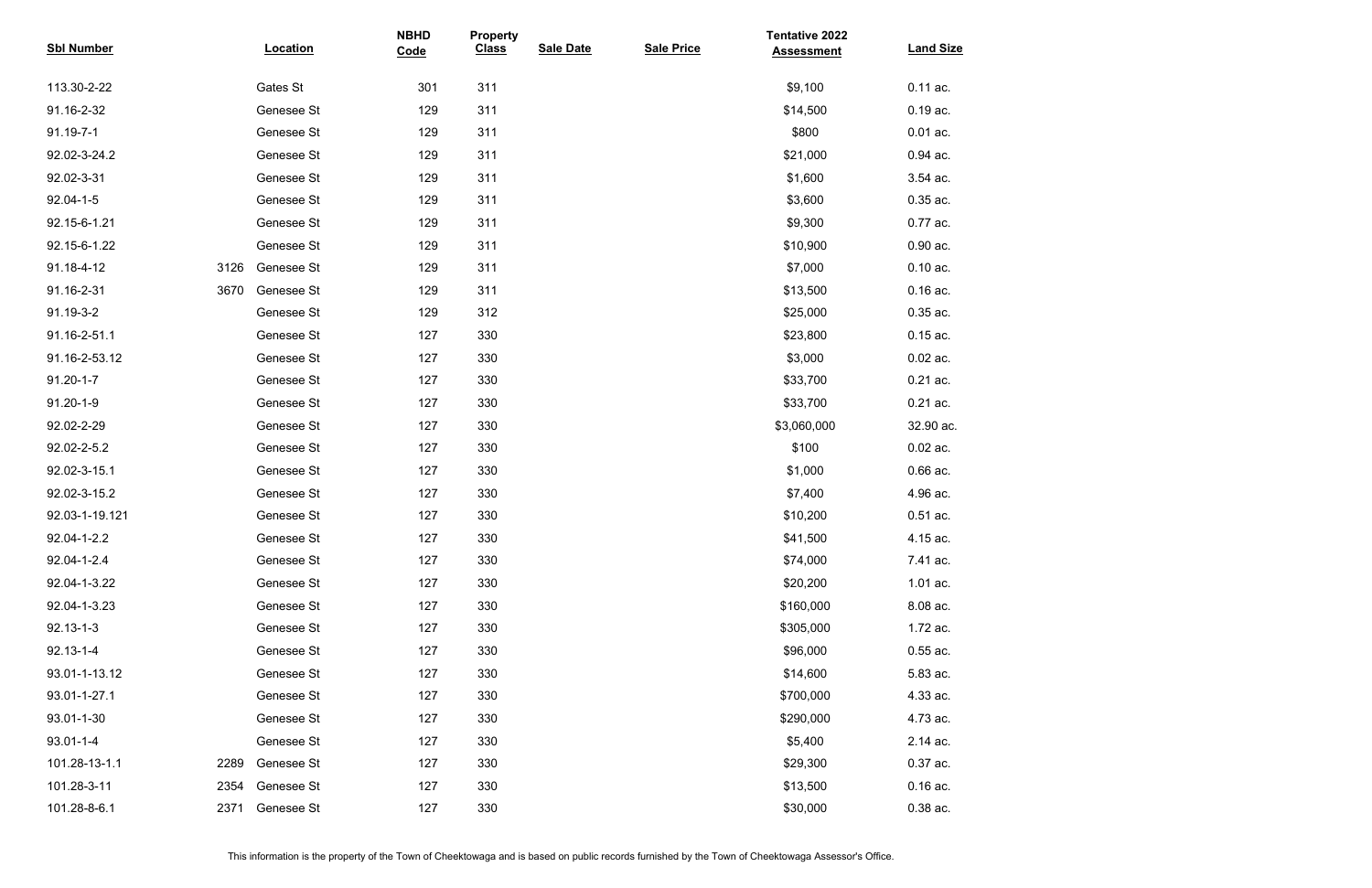| <b>Sbl Number</b> |      | <b>Location</b>   | <b>NBHD</b><br>Code | <b>Property</b><br><b>Class</b> | <b>Sale Date</b> | <b>Sale Price</b> | <b>Tentative 2022</b><br><b>Assessment</b> | <b>Land Size</b> |
|-------------------|------|-------------------|---------------------|---------------------------------|------------------|-------------------|--------------------------------------------|------------------|
| 91.78-5-2         | 2779 | Genesee St        | 127                 | 330                             |                  |                   | \$2,400                                    | $0.12$ ac.       |
| 91.15-11-30       | 3336 | Genesee St        | 127                 | 330                             |                  |                   | \$18,400                                   | $0.12$ ac.       |
| 91.16-2-53.11     | 3624 | Genesee St        | 127                 | 330                             |                  |                   | \$16,800                                   | $0.11$ ac.       |
| 92.04-1-2.3       | 4455 | Genesee St        | 127                 | 330                             |                  |                   | \$56,000                                   | 5.42 ac.         |
| 92.02-3-28.1      | 4747 | Genesee St        | 127                 | 330                             |                  |                   | \$1,250,000                                | 5.10 ac.         |
| 93.01-1-11.11     | 5030 | Genesee St        | 127                 | 330                             |                  |                   | \$295,000                                  | 2.00 ac.         |
| 93.01-1-10.1      | 5050 | Genesee St        | 127                 | 330                             |                  |                   | \$500,000                                  | 3.74 ac.         |
| 91.16-9-1.111     |      | Genesee St        | 507                 | 331                             |                  |                   | \$12,000                                   | $0.08$ ac.       |
| 92.02-3-23.2      |      | Genesee St        | 507                 | 331                             |                  |                   | \$460,000                                  | 0.92 ac.         |
| 92.03-1-28        |      | Genesee St        | 507                 | 331                             |                  |                   | \$120,000                                  | 0.39 ac.         |
| 101.28-2-9.12     | 2340 | Genesee St        | 507                 | 331                             |                  |                   | \$28,800                                   | $0.26$ ac.       |
| 91.19-3-3.1       | 3325 | Genesee St        | 507                 | 331                             | 3/11/21          | \$295,000         | \$445,000                                  | 4.88 ac.         |
| 92.02-3-19.1      | 4945 | Genesee St        | 507                 | 331                             |                  |                   | \$840,000                                  | 11.07 ac.        |
| 102.23-6-2.1      |      | George Urban Blvd | 129                 | 311                             |                  |                   | \$59,300                                   | 0.79 ac.         |
| 103.07-3-25       |      | George Urban Blvd | 206                 | 311                             |                  |                   | \$11,800                                   | $0.10$ ac.       |
| 103.08-10-14      |      | George Urban Blvd | 206                 | 311                             |                  |                   | \$5,600                                    | $0.18$ ac.       |
| 103.08-11-6.1     |      | George Urban Blvd | 206                 | 311                             |                  |                   | \$12,800                                   | 0.11 ac.         |
| 103.08-14-4       |      | George Urban Blvd | 206                 | 311                             |                  |                   | \$14,500                                   | 0.17 ac.         |
| 103.08-4-32.1     |      | George Urban Blvd | 206                 | 311                             |                  |                   | \$11,900                                   | 0.17 ac.         |
| 103.08-4-32.2     |      | George Urban Blvd | 206                 | 311                             |                  |                   | \$4,300                                    | $0.10$ ac.       |
| 103.12-7-1        |      | George Urban Blvd | 206                 | 311                             |                  |                   | \$7,000                                    | $0.08$ ac.       |
| 103.12-7-2        |      | George Urban Blvd | 206                 | 311                             |                  |                   | \$7,000                                    | $0.08$ ac.       |
| 103.12-7-22       |      | George Urban Blvd | 206                 | 311                             |                  |                   | \$14,900                                   | $0.18$ ac.       |
| 103.12-7-3        |      | George Urban Blvd | 206                 | 311                             |                  |                   | \$7,000                                    | $0.08$ ac.       |
| 103.12-7-4        |      | George Urban Blvd | 206                 | 311                             |                  |                   | \$17,400                                   | $0.25$ ac.       |
| 104.05-3-19       |      | George Urban Blvd | 206                 | 311                             |                  |                   | \$1,000                                    | 0.28 ac.         |
| 104.05-3-20       |      | George Urban Blvd | 206                 | 311                             |                  |                   | \$1,000                                    | $0.43$ ac.       |
| 104.05-4-5        |      | George Urban Blvd | 206                 | 311                             |                  |                   | \$14,400                                   | $0.18$ ac.       |
| 104.05-5-11       |      | George Urban Blvd | 206                 | 311                             |                  |                   | \$5,000                                    | $0.06$ ac.       |
| 104.05-5-12       |      | George Urban Blvd | 206                 | 311                             |                  |                   | \$2,400                                    | $0.03$ ac.       |
| 104.05-5-13       |      | George Urban Blvd | 206                 | 311                             |                  |                   | \$7,500                                    | $0.09$ ac.       |
| 104.05-5-14       |      | George Urban Blvd | 206                 | 311                             |                  |                   | \$7,500                                    | $0.09$ ac.       |
| 104.05-5-15       |      | George Urban Blvd | 206                 | 311                             |                  |                   | \$7,500                                    | $0.09$ ac.       |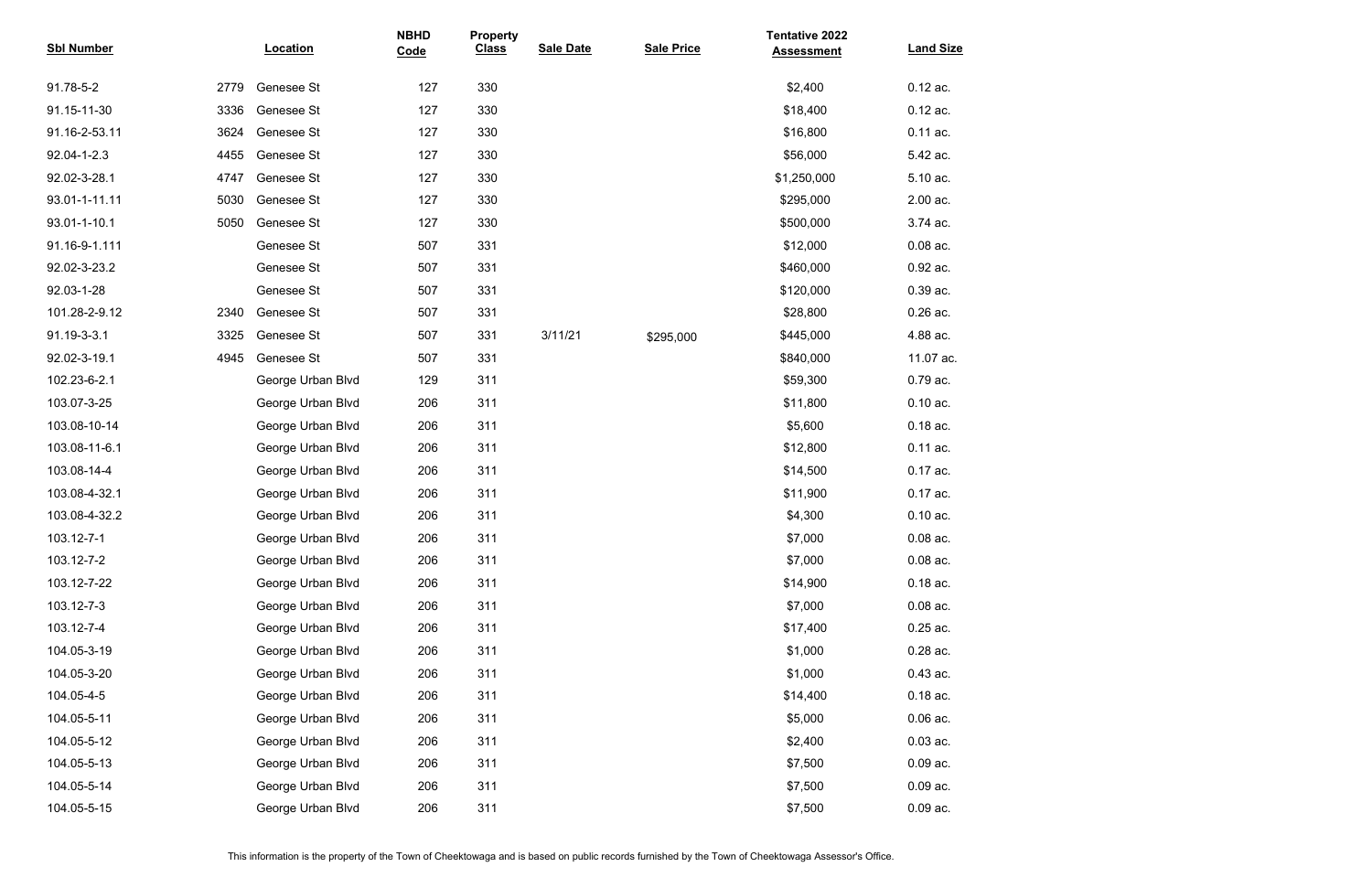| <b>Sbl Number</b> |    | <b>Location</b>   | <b>NBHD</b><br>Code | <b>Property</b><br><b>Class</b> | <b>Sale Date</b> | <b>Sale Price</b> | <b>Tentative 2022</b><br><b>Assessment</b> | <b>Land Size</b> |
|-------------------|----|-------------------|---------------------|---------------------------------|------------------|-------------------|--------------------------------------------|------------------|
| 104.05-5-18       |    | George Urban Blvd | 206                 | 311                             |                  |                   | \$25,300                                   | 0.44 ac.         |
| 104.05-5-4        |    | George Urban Blvd | 206                 | 311                             |                  |                   | \$2,000                                    | $0.53$ ac.       |
| 104.09-2-10       |    | George Urban Blvd | 206                 | 311                             |                  |                   | \$6,000                                    | $0.08$ ac.       |
| 104.09-2-11       |    | George Urban Blvd | 206                 | 311                             |                  |                   | \$6,000                                    | $0.08$ ac.       |
| 104.09-2-12       |    | George Urban Blvd | 206                 | 311                             |                  |                   | \$6,500                                    | $0.09$ ac.       |
| 104.09-2-13       |    | George Urban Blvd | 206                 | 311                             |                  |                   | \$6,500                                    | $0.09$ ac.       |
| 104.09-2-14       |    | George Urban Blvd | 206                 | 311                             |                  |                   | \$6,500                                    | $0.09$ ac.       |
| 102.06-2-7        |    | George Urban Blvd | 127                 | 330                             |                  |                   | \$2,500                                    | $0.14$ ac.       |
| 102.07-2-2        |    | George Urban Blvd | 127                 | 330                             |                  |                   | \$27,800                                   | 2.67 ac.         |
| 103.12-5-6.1      |    | George Urban Blvd | 507                 | 330                             |                  |                   | \$750,000                                  | 6.44 ac.         |
| 92.18-17-23.142   |    | George Urban Blvd | 507                 | 330                             |                  |                   | \$9,900                                    | 2.10 ac.         |
| 92.18-17-27       |    | George Urban Blvd | 507                 | 330                             |                  |                   | \$4,000                                    | 292.05 x 342.00  |
| 92.18-17-28       |    | George Urban Blvd | 507                 | 330                             |                  |                   | \$4,000                                    | 1.60 ac.         |
| 103.07-8-5        |    | George Urban Blvd | 507                 | 331                             |                  |                   | \$185,000                                  | 3.20 ac.         |
| 113.12-2-12       |    | Gertrude          | 129                 | 311                             |                  |                   | \$300                                      | $0.03$ ac.       |
| 113.12-2-13       |    | Gertrude          | 129                 | 311                             |                  |                   | \$400                                      | $0.06$ ac.       |
| 113.22-2-10       |    | Gierlach St       | 301                 | 311                             |                  |                   | \$6,000                                    | $0.08$ ac.       |
| 113.22-6-3        |    | Gierlach St       | 301                 | 311                             |                  |                   | \$6,300                                    | $0.08$ ac.       |
| 113.55-4-5        |    | <b>Girard Ave</b> | 129                 | 311                             |                  |                   | \$12,300                                   | $0.13$ ac.       |
| 113.55-5-12       |    | <b>Girard Ave</b> | 129                 | 311                             |                  |                   | \$12,000                                   | $0.15$ ac.       |
| 113.47-1-5.11     |    | <b>Girard Ave</b> | 127                 | 330                             |                  |                   | \$44,300                                   | 1.05 ac.         |
| 113.47-1-5.12     |    | <b>Girard Ave</b> | 127                 | 330                             |                  |                   | \$4,200                                    | 1.05 ac.         |
| 91.14-11-1.1      |    | Glenwood Ct       | 129                 | 311                             |                  |                   | \$35,500                                   | $0.54$ ac.       |
| 91.15-1-12        |    | Glenwood Ct       | 129                 | 311                             |                  |                   | \$7,300                                    | $0.08$ ac.       |
| 91.15-1-21.1      |    | Glenwood Ct       | 129                 | 311                             |                  |                   | \$27,400                                   | $0.51$ ac.       |
| 91.15-2-21        |    | Glenwood Ct       | 129                 | 311                             |                  |                   | \$8,500                                    | $0.10$ ac.       |
| 91.15-1-24        |    | Glenwood Cts      | 129                 | 311                             |                  |                   | \$11,900                                   | 0.17 ac.         |
| 91.15-2-22        |    | Glenwood Ct       | 127                 | 330                             |                  |                   | \$13,600                                   | $0.18$ ac.       |
| 113.62-2-19       |    | Glidden St        | 129                 | 311                             |                  |                   | \$11,500                                   | 0.17 ac.         |
| 113.62-2-20       |    | Glidden St        | 129                 | 311                             |                  |                   | \$14,500                                   | $0.25$ ac.       |
| 113.62-2-21       |    | Glidden St        | 129                 | 311                             |                  |                   | \$14,500                                   | $0.25$ ac.       |
| 113.70-1-3        | 64 | Glidden St        | 129                 | 311                             |                  |                   | \$11,100                                   | 0.17 ac.         |
| 113.62-2-1.1      |    | Glidden St        | 127                 | 330                             |                  |                   | \$31,100                                   | $0.43$ ac.       |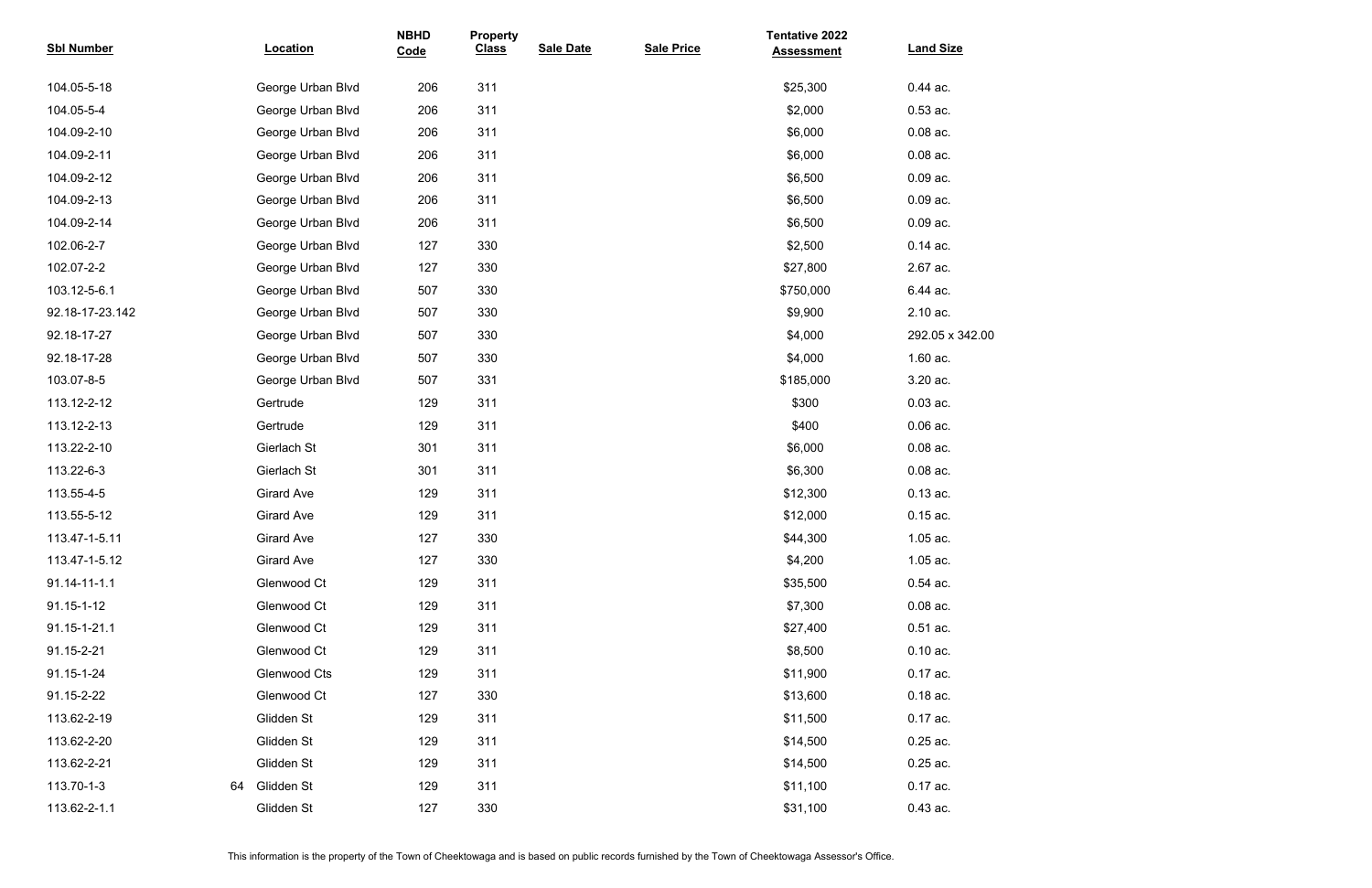| <b>Sbl Number</b>  | Location            | <b>NBHD</b><br>Code | <b>Property</b><br><b>Class</b> | <b>Sale Date</b> | <b>Sale Price</b> | <b>Tentative 2022</b><br><b>Assessment</b> | <b>Land Size</b> |
|--------------------|---------------------|---------------------|---------------------------------|------------------|-------------------|--------------------------------------------|------------------|
|                    |                     |                     |                                 |                  |                   |                                            |                  |
| 102.12-7-15        | Goering Ave         | 129                 | 311                             |                  |                   | \$19,800                                   | $0.20$ ac.       |
| 103.68-4-1.1       | Gould Ave           | 206                 | 311                             |                  |                   | \$44,800                                   | 3.20 ac.         |
| 103.68-5-1.1       | Gould Ave           | 206                 | 311                             |                  |                   | \$50,600                                   | 3.71 ac.         |
| 103.68-6-1.1       | Gould Ave           | 206                 | 311                             |                  |                   | \$43,800                                   | 3.16 ac.         |
| 91.78-3-6          | <b>Grand Blvd</b>   | 129                 | 311                             |                  |                   | \$22,100                                   | $0.51$ ac.       |
| 91.78-5-12         | <b>Grand Blvd</b>   | 129                 | 311                             |                  |                   | \$17,500                                   | $0.40$ ac.       |
| 91.78-5-7          | <b>Grand Blvd</b>   | 507                 | 331                             |                  |                   | \$11,200                                   | 0.07 ac.         |
| 91.78-5-9          | <b>Grand Blvd</b>   | 507                 | 331                             |                  |                   | \$24,900                                   | $0.13$ ac.       |
| 113.54-2-13        | <b>Grattan St</b>   | 301                 | 311                             |                  |                   | \$6,000                                    | 0.07 ac.         |
| 113.54-2-14        | <b>Grattan St</b>   | 301                 | 311                             |                  |                   | \$6,000                                    | $0.07$ ac.       |
| 113.21-1-20        | Griffith St         | 301                 | 311                             |                  |                   | \$4,400                                    | $0.05$ ac.       |
| 113.21-1-6         | Griffith St         | 301                 | 311                             |                  |                   | \$5,500                                    | $0.06$ ac.       |
| 113.37-1-20        | Griffith St         | 301                 | 311                             |                  |                   | \$17,000                                   | $0.12$ ac.       |
| 102.77-1-3         | Griffith St         | 301                 | 312                             |                  |                   | \$24,400                                   | $0.12$ ac.       |
| 123.28-3-3         | Griswold St         | 129                 | 311                             |                  |                   | \$10,500                                   | $0.14$ ac.       |
| 113.20-3-21        | <b>Groell Ave</b>   | 129                 | 311                             |                  |                   | \$3,400                                    | $0.08$ ac.       |
| 113.20-4-17        | <b>Groell Ave</b>   | 129                 | 311                             |                  |                   | \$2,800                                    | $0.04$ ac.       |
| 113.20-5-60        | <b>Groell Ave</b>   | 129                 | 311                             |                  |                   | \$9,300                                    | $0.06$ ac.       |
| 113.06-3-12<br>160 | <b>Gruner Rd</b>    | 129                 | 311                             |                  |                   | \$17,400                                   | $0.24$ ac.       |
| 101.44-6-11        | <b>Gualbert Ave</b> | 129                 | 311                             |                  |                   | \$8,500                                    | $0.08$ ac.       |
| 112.28-3-5         | <b>Halstead Ave</b> | 301                 | 311                             |                  |                   | \$6,300                                    | $0.08$ ac.       |
| 112.36-3-23        | <b>Halstead Ave</b> | 301                 | 311                             |                  |                   | \$6,300                                    | $0.08$ ac.       |
| 112.44-2-42        | <b>Halstead Ave</b> | 301                 | 311                             |                  |                   | \$6,300                                    | $0.08$ ac.       |
| 112.44-2-44        | <b>Halstead Ave</b> | 301                 | 311                             |                  |                   | \$600                                      | $0.01$ ac.       |
| 112.44-3-13        | <b>Halstead Ave</b> | 301                 | 311                             |                  |                   | \$9,500                                    | $0.13$ ac.       |
| 112.44-3-20        | <b>Halstead Ave</b> | 301                 | 311                             |                  |                   | \$4,400                                    | $0.08$ ac.       |
| 112.44-3-12<br>15  | <b>Halstead Ave</b> | 301                 | 311                             |                  |                   | \$9,500                                    | 70.00 x 121.50   |
| 112.44-2-43<br>56  | <b>Halstead Ave</b> | 301                 | 312                             |                  |                   | \$18,600                                   | $0.08$ ac.       |
| 102.46-4-1.1       | Harlem Rd           | 129                 | 311                             |                  |                   | \$50,000                                   | 1.05 ac.         |
| 113.22-4-9         | Harlem Rd           | 301                 | 311                             |                  |                   | \$11,900                                   | $0.18$ ac.       |
| 113.62-2-8         | Harlem Rd           | 129                 | 311                             |                  |                   | \$6,300                                    | $0.08$ ac.       |
| 113.70-3-27        | Harlem Rd           | 129                 | 311                             |                  |                   | \$13,500                                   | $0.16$ ac.       |
| 124.22-1-1         | Harlem Rd           | 129                 | 311                             |                  |                   | \$1,700                                    | $0.07$ ac.       |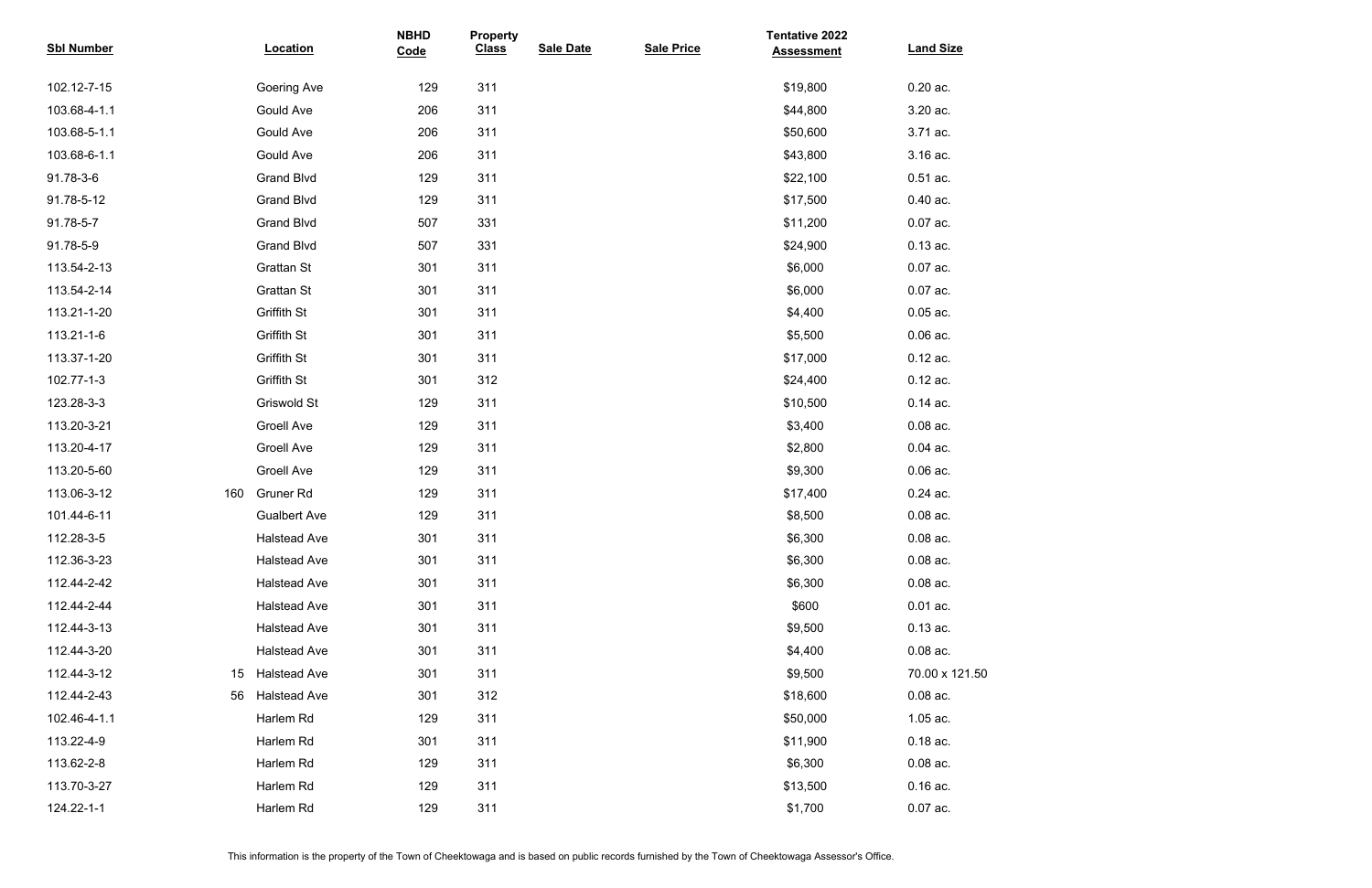| <b>Sbl Number</b> |                 | <b>Location</b>      | <b>NBHD</b><br>Code | <b>Property</b><br><b>Class</b> | <b>Sale Date</b> | <b>Sale Price</b> | <b>Tentative 2022</b><br><b>Assessment</b> | <b>Land Size</b> |
|-------------------|-----------------|----------------------|---------------------|---------------------------------|------------------|-------------------|--------------------------------------------|------------------|
|                   |                 |                      |                     |                                 |                  |                   |                                            |                  |
| 80.17-8-23        |                 | Harlem Rd            | 129                 | 311                             |                  |                   | \$300                                      | 0.16 ac.         |
| 91.78-2-17        |                 | Harlem Rd            | 129                 | 311                             |                  |                   | \$10,300                                   | 0.11 ac.         |
| 91.78-6-10./A     |                 | Harlem Rd            | 129                 | 311                             |                  |                   | \$12,900                                   | $0.12$ ac.       |
| 113.22-4-8        | 1926            | Harlem Rd            | 301                 | 311                             |                  |                   | \$600                                      | $0.01$ ac.       |
| 102.03-1-3        |                 | Harlem Rd            | 127                 | 330                             |                  |                   | \$19,400                                   | 0.21 ac.         |
| 102.03-2-1.211    |                 | Harlem Rd            | 127                 | 330                             |                  |                   | \$54,000                                   | 3.05 ac.         |
| 102.03-2-1.212    |                 | Harlem Rd            | 127                 | 330                             |                  |                   | \$9,100                                    | 2.28 ac.         |
| 102.38-1-2        |                 | Harlem Rd            | 127                 | 330                             |                  |                   | \$35,400                                   | 0.22 ac.         |
| 113.01-1-3        |                 | Harlem Rd            | 127                 | 330                             |                  |                   | \$52,000                                   | 0.63 ac.         |
| 113.13-1-6.12     |                 | Harlem Rd            | 507                 | 330                             |                  |                   | \$81,000                                   | 1.57 ac.         |
| 113.54-3-8.1      |                 | Harlem Rd            | 127                 | 330                             |                  |                   | \$16,000                                   | 0.17 ac.         |
| 80.17-8-19        |                 | Harlem Rd            | 127                 | 330                             |                  |                   | \$18,400                                   | $0.12$ ac.       |
| 91.14-13-3.1      |                 | Harlem Rd            | 127                 | 330                             |                  |                   | \$300,000                                  | 9.05 ac.         |
| 124.22-4-12       | 1131            | Harlem Rd            | 127                 | 330                             |                  |                   | \$28,300                                   | 0.39 ac.         |
| 113.62-3-26       | 1491            | Harlem Rd            | 127                 | 330                             |                  |                   | \$13,600                                   | $0.18$ ac.       |
| 113.54-2-4.1      | 1550            | Harlem Rd            | 507                 | 330                             |                  |                   | \$27,800                                   | $0.35$ ac.       |
| 113.54-3-8.2      | 1571            | Harlem Rd            | 127                 | 330                             | 10/5/21          | \$49,000          | \$48,800                                   | 0.58 ac.         |
| 91.09-6-36        | 3241            | Harlem Rd            | 127                 | 330                             |                  |                   | \$27,300                                   | 0.17 ac.         |
| 91.09-7-1         | 3379            | Harlem Rd            | 127                 | 330                             |                  |                   | \$64,000                                   | 0.39 ac.         |
| 91.09-7-2         | 3383            | Harlem Rd            | 127                 | 330                             |                  |                   | \$100                                      | $0.02$ ac.       |
| 80.17-9-7.1       | 3700            | Harlem Rd            | 127                 | 330                             |                  |                   | \$160,000                                  | 0.78 ac.         |
| 102.38-2-31       |                 | Harlem Rd            | 507                 | 331                             |                  |                   | \$29,000                                   | $0.18$ ac.       |
| 113.62-2-7        |                 | Harlem Rd            | 507                 | 331                             |                  |                   | \$55,000                                   | $0.08$ ac.       |
| 91.78-2-22        | 2812            | Harlem Rd            | 507                 | 331                             |                  |                   | \$24,500                                   | $0.15$ ac.       |
| 91.78-3-15        | 2819            | Harlem Rd            | 507                 | 331                             |                  |                   | \$10,392                                   | $0.10$ ac.       |
| 91.78-3-16        | 2819            | Harlem Rd            | 507                 | 331                             |                  |                   | \$10,392                                   | $0.10$ ac.       |
| 102.03-3-21.1     |                 | Harlem Rd            | 506                 | 341                             |                  |                   | \$81,000                                   | 1.41 ac.         |
| 102.03-3-24.11    |                 | Harlem Rd            | 506                 | 341                             |                  |                   | \$94,000                                   | 1.23 ac.         |
| 113.13-1-4.212    |                 | Harlem/Stradtman Rd  | 507                 | 331                             |                  |                   | \$87,000                                   | 5.50 ac.         |
| 104.09-2-30       |                 | <b>Harvard Ave</b>   | 206                 | 311                             |                  |                   | \$13,500                                   | $0.17$ ac.       |
| 115.05-13-38      |                 | Harvest Ln           | 129                 | 311                             |                  |                   | \$1,000                                    | 93.08 x 1.00     |
| 113.12-2-18       |                 | Hawthorne Ave        | 129                 | 311                             |                  |                   | \$23,400                                   | $0.17$ ac.       |
| 113.12-2-21       | 12 <sup>2</sup> | <b>Hawthorne Ave</b> | 129                 | 311                             |                  |                   | \$23,400                                   | 0.17 ac.         |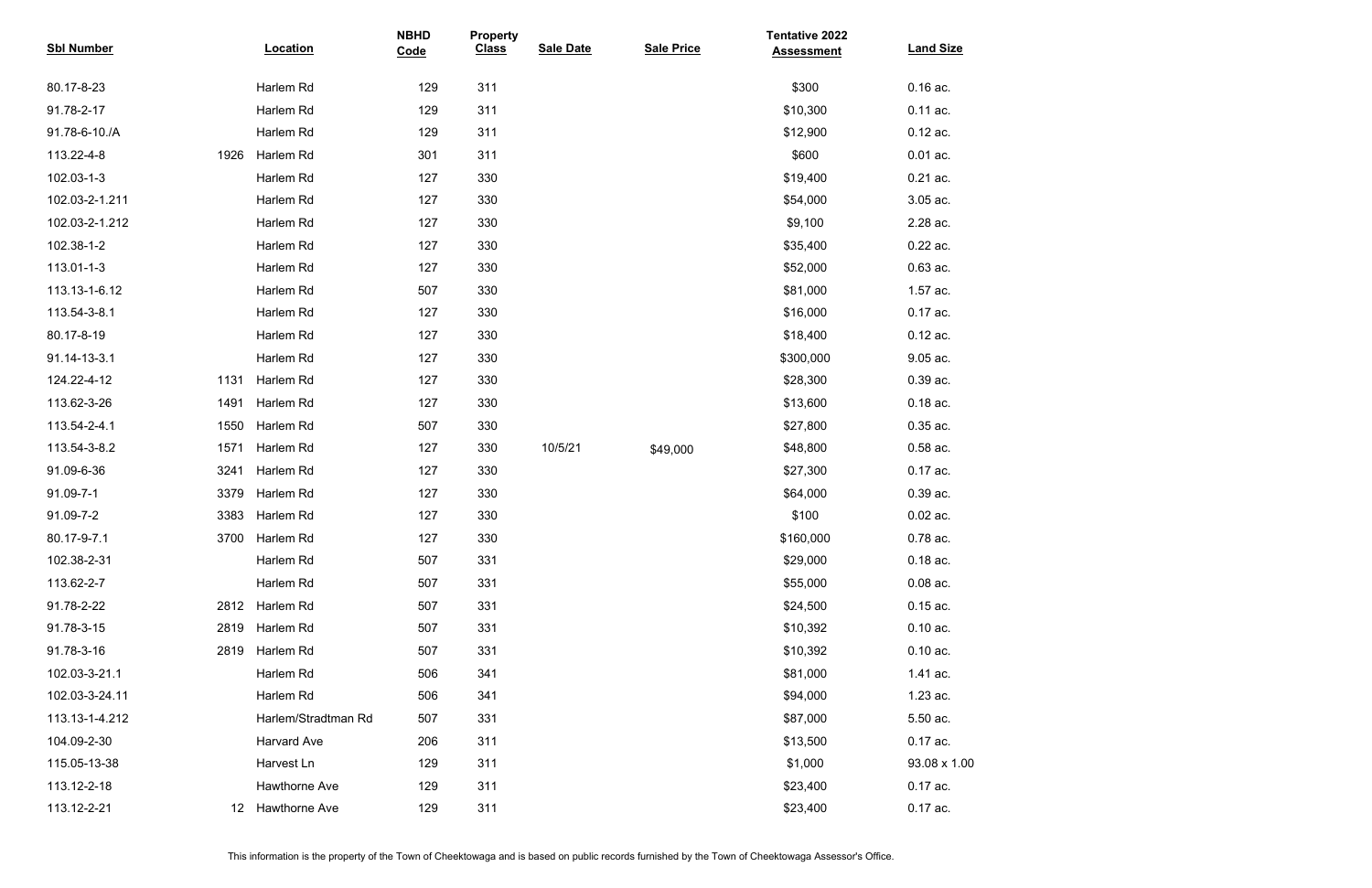| <b>Sbl Number</b> |     | Location           | <b>NBHD</b><br>Code | <b>Property</b><br><b>Class</b> | <b>Sale Date</b> | <b>Sale Price</b> | <b>Tentative 2022</b><br><b>Assessment</b> | <b>Land Size</b>     |
|-------------------|-----|--------------------|---------------------|---------------------------------|------------------|-------------------|--------------------------------------------|----------------------|
| 113.12-2-20       | 16  | Hawthorne Ave      | 129                 | 311                             |                  |                   | \$27,500                                   | 0.17 ac.             |
| 113.62-1-22       |     | <b>Hedley St</b>   | 129                 | 311                             |                  |                   | \$300                                      | 1.50 x 120.00        |
| 102.53-3-21       | 15  | <b>Hedwig Ave</b>  | 129                 | 311                             |                  |                   | \$8,500                                    | 0.07 ac.             |
| 113.63-5-12       |     | Helen St           | 129                 | 311                             |                  |                   | \$15,900                                   | 0.19 ac.             |
| 113.63-5-6        |     | Helen St           | 129                 | 311                             |                  |                   | \$11,100                                   | 0.11 ac.             |
| 113.63-5-8        |     | Helen St           | 129                 | 311                             |                  |                   | \$1,400                                    | 0.42 ac.             |
| 113.71-5-20       |     | Helen St           | 129                 | 311                             |                  |                   | \$7,300                                    | $0.08$ ac.           |
| 113.71-5-23       |     | Helen St           | 129                 | 311                             |                  |                   | \$12,100                                   | $0.14$ ac.           |
| 113.71-6-11       |     | Helen St           | 129                 | 311                             |                  |                   | \$800                                      | $0.02$ ac.           |
| $91.11 - 1 - 17$  | 148 | Hemenway Rd        | 123                 | 310                             |                  |                   | \$16,000                                   | 0.29 ac.             |
| 91.11-10-10       |     | Hemenway Rd        | 129                 | 311                             |                  |                   | \$6,900                                    | 0.09 ac.             |
| 91.11-10-4        |     | Hemenway Rd        | 129                 | 311                             |                  |                   | \$14,900                                   | $0.15$ ac.           |
| 91.11-10-9        |     | Hemenway Rd        | 129                 | 311                             |                  |                   | \$2,900                                    | $0.00 \times 251.00$ |
| $91.11 - 1 - 13$  |     | Hemenway Rd        | 129                 | 311                             |                  |                   | \$15,900                                   | 0.29 ac.             |
| 91.11-1-14.2      |     | Hemenway Rd        | 129                 | 311                             |                  |                   | \$4,000                                    | $0.12$ ac.           |
| 91.11-9-1         |     | Hemenway Rd        | 129                 | 311                             |                  |                   | \$7,600                                    | $0.10$ ac.           |
| 91.11-9-14        |     | Hemenway Rd        | 127                 | 330                             |                  |                   | \$45,600                                   | 0.28 ac.             |
| 113.64-1-9        |     | Henry St           | 129                 | 311                             |                  |                   | \$4,400                                    | $0.08$ ac.           |
| 113.72-2-13       |     | Henry St           | 129                 | 311                             |                  |                   | \$12,100                                   | 0.12 ac.             |
| 113.72-2-14       |     | Henry St           | 129                 | 311                             |                  |                   | \$13,800                                   | $0.16$ ac.           |
| 113.64-2-33.1     | 89  | Henry St           | 129                 | 312                             |                  |                   | \$23,000                                   | $0.23$ ac.           |
| 91.18-10-34       |     | Heritage Ct        | 129                 | 311                             |                  |                   | \$1,000                                    | $0.02$ ac.           |
| 91.18-9-26        |     | Heritage Ct        | 127                 | 330                             |                  |                   | \$5,100                                    | 2.04 ac.             |
| 114.11-2-10.2     |     | Hitchcock Dr       | 129                 | 311                             |                  |                   | \$36,600                                   | 0.39 ac.             |
| 114.12-1-1.121    |     | Hitchcock Dr       | 129                 | 311                             |                  |                   | \$27,300                                   | $0.18$ ac.           |
| 114.12-1-40       |     | Hitchcock Dr       | 129                 | 311                             |                  |                   | \$2,000                                    | $0.30$ ac.           |
| 114.16-8-14       |     | Hitchcock Dr       | 129                 | 311                             |                  |                   | \$35,900                                   | 0.31 ac.             |
| 101.60-5-41       | 71  | <b>Hoerner Ave</b> | 129                 | 311                             |                  |                   | \$11,100                                   | $0.11$ ac.           |
| 101.60-4-3        | 74  | Hoerner Ave        | 129                 | 311                             |                  |                   | \$7,900                                    | $0.07$ ac.           |
| 92.02-2-27.2      |     | Holtz Dr           | 127                 | 330                             |                  |                   | \$200                                      | 0.07 ac.             |
| 92.02-1-15        |     | Holtz Dr           | 507                 | 331                             |                  |                   | \$420,000                                  | 5.64 ac.             |
| 92.02-2-14.2      |     | Holtz Dr           | 507                 | 331                             |                  |                   | \$1,000,000                                | 3.10 ac.             |
| 114.09-2-23       |     | Homewood Ave       | 129                 | 311                             |                  |                   | \$23,100                                   | 0.17 ac.             |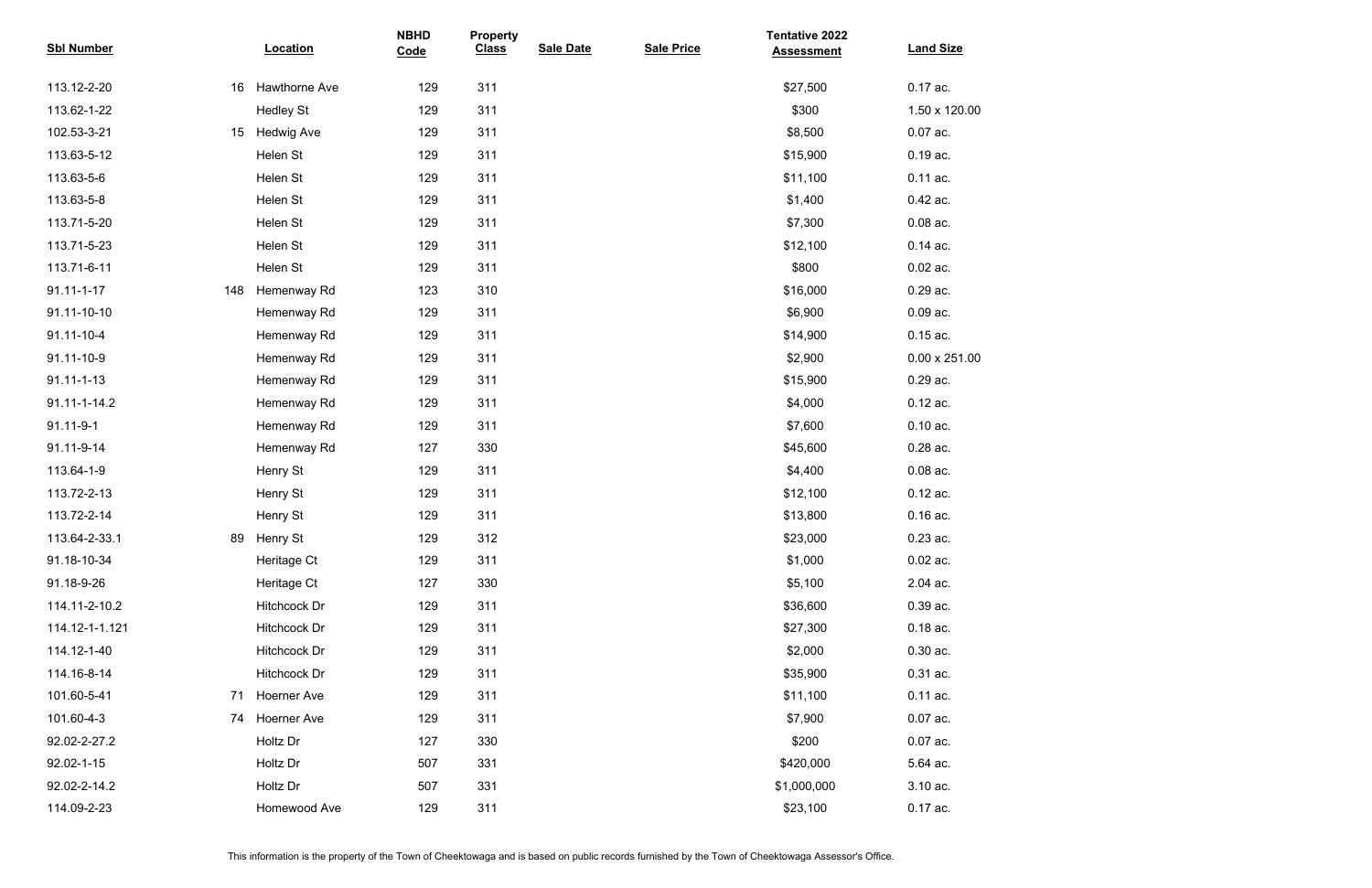| <b>Sbl Number</b> |     | Location         | <b>NBHD</b><br>Code | <b>Property</b><br><b>Class</b> | <b>Sale Date</b> | <b>Sale Price</b> | <b>Tentative 2022</b><br><b>Assessment</b> | <b>Land Size</b> |
|-------------------|-----|------------------|---------------------|---------------------------------|------------------|-------------------|--------------------------------------------|------------------|
| 114.05-1-26       | 153 | Homewood Ave     | 129                 | 311                             |                  |                   | \$78,300                                   | 0.92 ac.         |
| 114.05-1-27       |     | Homewood Ave     | 127                 | 330                             |                  |                   | \$1,700                                    | 0.17 ac.         |
| 92.17-13-4        |     | Homeworth Pkwy   | 206                 | 311                             |                  |                   | \$9,900                                    | $0.12$ ac.       |
| 92.17-8-9         |     | Homeworth Pkwy   | 129                 | 311                             |                  |                   | \$6,300                                    | $0.06$ ac.       |
| 104.17-1-2.111    |     | Humboldt Pl      | 206                 | 311                             |                  |                   | \$8,100                                    | 2.86 ac.         |
| 104.69-6-12.1     |     | Humboldt PI      | 206                 | 311                             |                  |                   | \$19,000                                   | $0.26$ ac.       |
| 103.84-3-14       |     | Humboldt PI      | 206                 | 311                             |                  |                   | \$8,600                                    | $0.09$ ac.       |
| 103.84-3-13       | 11  | Humboldt PI      | 206                 | 311                             |                  |                   | \$15,900                                   | 0.26 ac.         |
| 104.17-1-2.112    | 41  | Humboldt PI      | 206                 | 312                             |                  |                   | \$25,000                                   | 3.13 ac.         |
| 91.07-6-11.1      |     | Huth Rd          | 129                 | 311                             |                  |                   | \$5,600                                    | $0.12$ ac.       |
| 91.07-6-22.2      |     | Huth Rd          | 129                 | 311                             |                  |                   | \$11,900                                   | $0.11$ ac.       |
| 91.06-15-61       |     | Huxley Dr        | 129                 | 311                             |                  |                   | \$8,500                                    | $0.09$ ac.       |
| 103.07-6-3.1      |     | <b>Hyland Rd</b> | 206                 | 311                             |                  |                   | \$36,900                                   | 0.29 ac.         |
| 92.15-4-18        |     | <b>Hyland Rd</b> | 129                 | 311                             |                  |                   | \$11,300                                   | $0.10$ ac.       |
| 92.15-4-19        |     | <b>Hyland Rd</b> | 129                 | 311                             |                  |                   | \$11,500                                   | $0.10$ ac.       |
| 92.15-4-3         |     | <b>Hyland Rd</b> | 129                 | 311                             |                  |                   | \$11,500                                   | $0.10$ ac.       |
| 92.15-4-7         |     | <b>Hyland Rd</b> | 129                 | 311                             |                  |                   | \$3,000                                    | $0.10$ ac.       |
| 92.15-5-41        |     | <b>Hyland Rd</b> | 129                 | 311                             |                  |                   | \$11,900                                   | $0.10$ ac.       |
| 92.15-5-47        |     | <b>Hyland Rd</b> | 129                 | 311                             |                  |                   | \$3,600                                    | $0.10$ ac.       |
| 92.15-5-48        |     | <b>Hyland Rd</b> | 129                 | 311                             |                  |                   | \$3,600                                    | $0.10$ ac.       |
| 92.15-5-7.11      |     | <b>Hyland Rd</b> | 129                 | 311                             |                  |                   | \$2,000                                    | $0.15$ ac.       |
| 92.19-7-10        |     | <b>Hyland Rd</b> | 129                 | 311                             |                  |                   | \$11,900                                   | $0.10$ ac.       |
| 92.19-7-11        |     | <b>Hyland Rd</b> | 129                 | 311                             |                  |                   | \$11,900                                   | $0.10$ ac.       |
| 92.19-7-16        |     | <b>Hyland Rd</b> | 129                 | 311                             |                  |                   | \$11,900                                   | $0.10$ ac.       |
| 92.19-7-4.1       |     | <b>Hyland Rd</b> | 129                 | 311                             |                  |                   | \$16,400                                   | $0.35$ ac.       |
| 92.19-7-5         |     | <b>Hyland Rd</b> | 129                 | 311                             |                  |                   | \$5,300                                    | $0.14$ ac.       |
| 92.19-7-6         |     | <b>Hyland Rd</b> | 129                 | 311                             |                  |                   | \$5,300                                    | $0.14$ ac.       |
| 92.19-7-18        | 167 | <b>Hyland Rd</b> | 129                 | 311                             |                  |                   | \$5,300                                    | $0.10$ ac.       |
| 92.15-5-42        | 261 | <b>Hyland Rd</b> | 129                 | 312                             |                  |                   | \$14,000                                   | $0.10$ ac.       |
| 92.15-5-9         | 305 | <b>Hyland Rd</b> | 129                 | 312                             |                  |                   | \$28,000                                   | $0.20$ ac.       |
| 91.14-7-27.2      |     | Idlebrook Dr     | 129                 | 311                             |                  |                   | \$8,100                                    | $0.10$ ac.       |
| 114.06-3-1        |     | Indian Rd        | 129                 | 311                             |                  |                   | \$29,900                                   | $0.25$ ac.       |
| 114.06-2-10       | 49  | Indian Rd        | 129                 | 311                             |                  |                   | \$17,500                                   | $0.10$ ac.       |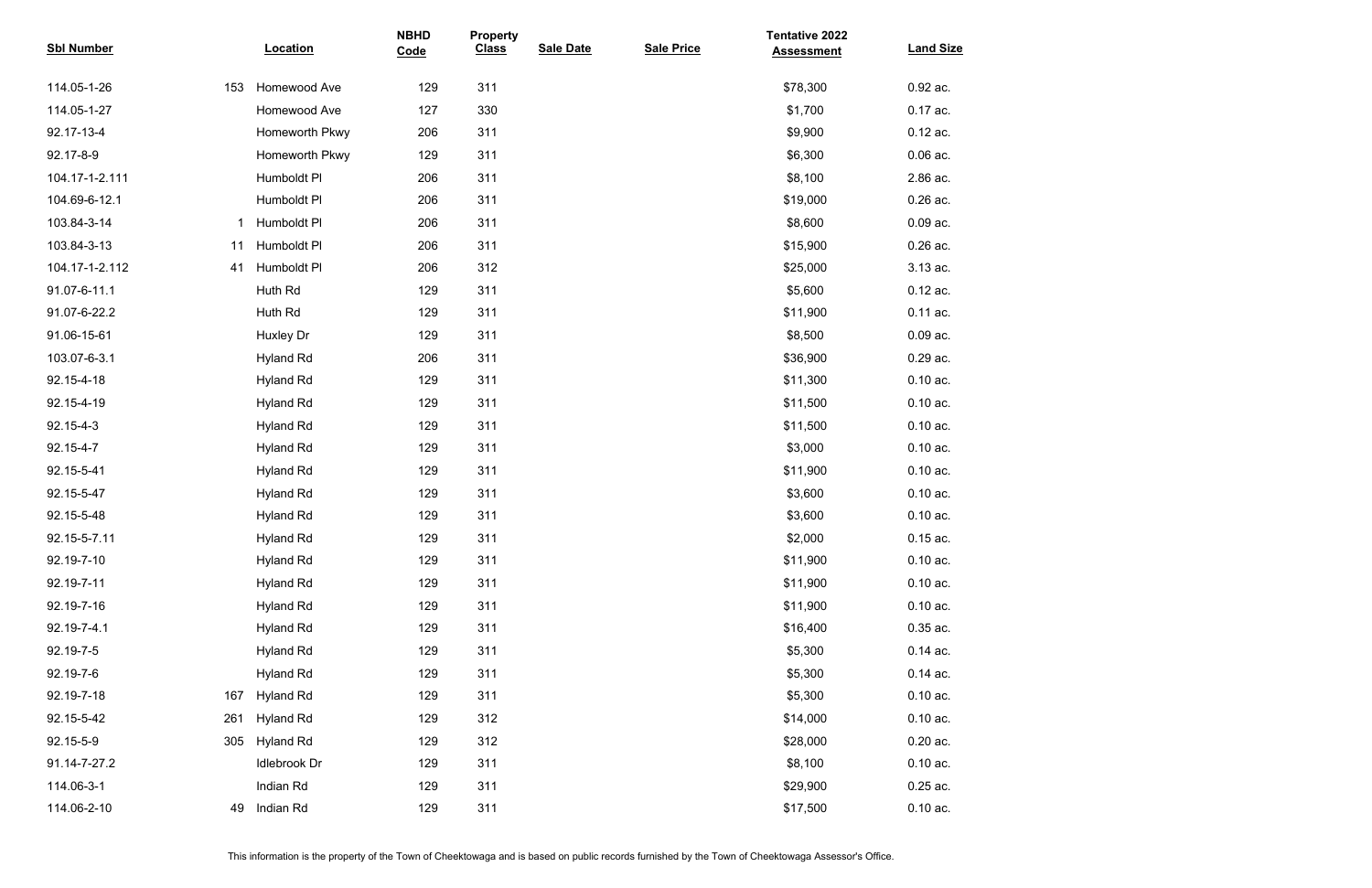| <b>Sbl Number</b> |     | Location               | <b>NBHD</b><br>Code | <b>Property</b><br><b>Class</b> | <b>Sale Date</b> | <b>Sale Price</b> | <b>Tentative 2022</b><br><b>Assessment</b> | <b>Land Size</b> |
|-------------------|-----|------------------------|---------------------|---------------------------------|------------------|-------------------|--------------------------------------------|------------------|
| 114.06-1-9        | 50  | Indian Rd              | 129                 | 311                             |                  |                   | \$120,000                                  | 2.00 ac.         |
| 103.18-1-3        |     | Indian Rd              | 507                 | 331                             |                  |                   | \$485,000                                  | 2.42 ac.         |
| 103.18-1-6        |     | Indian Rd              | 507                 | 340                             |                  |                   | \$540,000                                  | 63.80 ac.        |
| 125.05-1-1        |     | <b>Industrial Pkwy</b> | 127                 | 330                             |                  |                   | \$41,500                                   | 10.61 ac.        |
| 125.05-1-2        |     | <b>Industrial Pkwy</b> | 127                 | 330                             |                  |                   | \$76,000                                   | 26.41 ac.        |
| 124.02-3-3.2      | 35  | <b>Industrial Pkwy</b> | 507                 | 331                             |                  |                   | \$57,100                                   | 0.47 ac.         |
| 124.00-6-11.1     |     | Innsbruck Dr           | 127                 | 330                             |                  |                   | \$17,000                                   | 5.62 ac.         |
| 124.00-6-13       |     | Innsbruck Dr           | 507                 | 331                             |                  |                   | \$160,000                                  | 5.35 ac.         |
| 124.00-6-5.2      |     | Innsbruck Dr           | 507                 | 331                             |                  |                   | \$10,300                                   | $0.09$ ac.       |
| 124.08-2-6        |     | Innsbruck Dr           | 507                 | 331                             |                  |                   | \$5,600                                    | $0.24$ ac.       |
| 113.55-4-16.1     |     | Iroquois Ave           | 129                 | 311                             |                  |                   | \$10,300                                   | 0.11 ac.         |
| 113.55-8-10       | 11  | Iroquois Ave           | 129                 | 311                             |                  |                   | \$13,800                                   | 0.22 ac.         |
| 81.17-2-51.1      |     | Isabelle Rd            | 129                 | 311                             |                  |                   | \$2,400                                    | $0.15$ ac.       |
| 91.15-2-28        |     | Jacklyn Rd             | 129                 | 311                             |                  |                   | \$1,500                                    | $0.04$ ac.       |
| 102.78-2-27       |     | Jackson Ave            | 301                 | 311                             |                  |                   | \$6,000                                    | 0.07 ac.         |
| 102.78-2-28       |     | Jackson Ave            | 301                 | 311                             |                  |                   | \$6,000                                    | 0.07 ac.         |
| 113.22-1-1.2      |     | Jackson Ave            | 301                 | 311                             |                  |                   | \$9,100                                    | 0.11 ac.         |
| 113.22-6-7.1      |     | Jackson Ave            | 301                 | 311                             |                  |                   | \$4,400                                    | $0.04$ ac.       |
| 102.78-1-4        | 176 | Jackson Ave            | 301                 | 311                             |                  |                   | \$11,100                                   | $0.15$ ac.       |
| 80.20-17-12       |     | Jean Ter               | 129                 | 311                             |                  |                   | \$6,300                                    | $0.11$ ac.       |
| 114.16-4-25       |     | Jeffrey Dr             | 129                 | 311                             |                  |                   | \$6,000                                    | 1.67 ac.         |
| 114.04-5-30       |     | Joel Dr                | 129                 | 311                             |                  |                   | \$18,100                                   | 1.00 ac.         |
| 103.10-1-55       |     | Karen Ln               | 206                 | 311                             |                  |                   | \$600                                      | 2.00 x 105.00    |
| 114.08-3-1        |     | Keicher Rd             | 129                 | 311                             |                  |                   | \$600                                      | $0.01$ ac.       |
| 114.08-7-17       |     | Keicher Rd             | 206                 | 311                             |                  |                   | \$12,500                                   | 0.11 ac.         |
| 90.08-4-11        |     | Kendale Rd             | 129                 | 311                             |                  |                   | \$8,900                                    | $0.12$ ac.       |
| 102.18-3-16       |     | Kennedy Rd             | 129                 | 311                             |                  |                   | \$14,400                                   | $0.18$ ac.       |
| 113.47-2-6        |     | Kennedy Rd             | 129                 | 311                             |                  |                   | \$6,900                                    | $0.07$ ac.       |
| 113.01-1-12.121   | 485 | <b>Kennedy Rd</b>      | 127                 | 330                             |                  |                   | \$54,000                                   | 0.79 ac.         |
| 102.18-3-14       |     | Kennedy Rd             | 507                 | 331                             |                  |                   | \$73,000                                   | 1.30 ac.         |
| 113.47-2-5        |     | Kennedy Rd             | 507                 | 331                             |                  |                   | \$9,100                                    | $0.07$ ac.       |
| 113.47-4-12       |     | Kennedy Rd             | 507                 | 331                             |                  |                   | \$7,700                                    | $0.07$ ac.       |
| 102.18-3-15       | 512 | <b>Kennedy Rd</b>      | 507                 | 331                             |                  |                   | \$22,500                                   | 0.28 ac.         |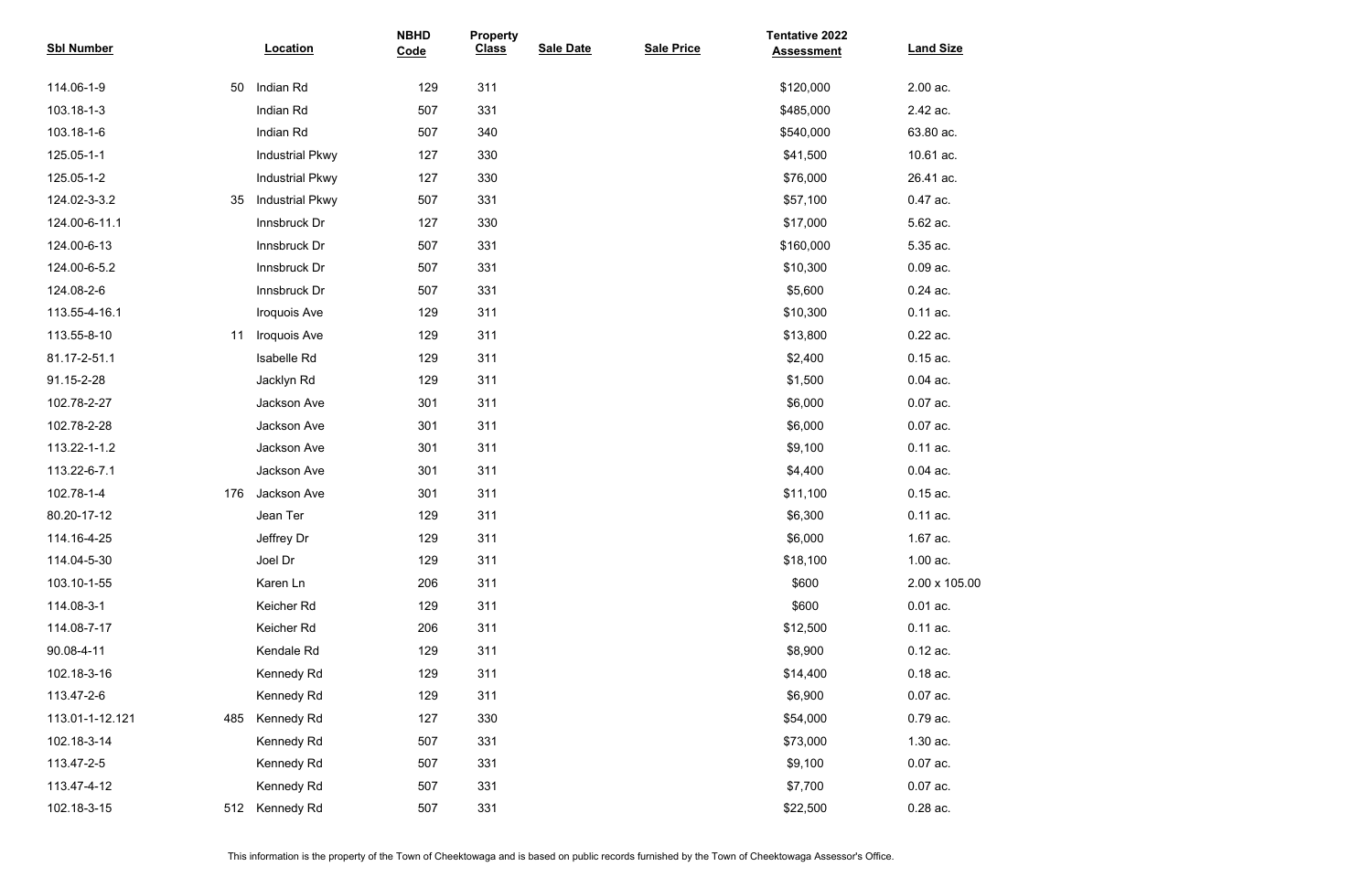| <b>Sbl Number</b> |      | Location              | <b>NBHD</b><br>Code | <b>Property</b><br><b>Class</b> | <b>Sale Date</b> | <b>Sale Price</b> | <b>Tentative 2022</b><br><b>Assessment</b> | <b>Land Size</b> |
|-------------------|------|-----------------------|---------------------|---------------------------------|------------------|-------------------|--------------------------------------------|------------------|
| 80.17-2-28        |      | Kensington Ave        | 129                 | 311                             |                  |                   | \$7,900                                    | $0.06$ ac.       |
| 80.17-2-29        |      | Kensington Ave        | 129                 | 311                             |                  |                   | \$300                                      | 15.00 x 10.00    |
| 80.69-3-6         |      | Kensington Ave        | 129                 | 311                             |                  |                   | \$5,000                                    | $0.07$ ac.       |
| 80.17-2-27        | 1916 | <b>Kensington Ave</b> | 129                 | 311                             |                  |                   | \$8,100                                    | $0.06$ ac.       |
| 102.23-3-8        |      | Kilbourne Rd          | 129                 | 311                             |                  |                   | \$11,500                                   | 0.11 ac.         |
| 103.68-3-8.2      |      | Lackawanna Ave        | 206                 | 310                             |                  |                   | \$11,500                                   | $0.15$ ac.       |
| 101.84-2-13       |      | Lackawanna Ave        | 301                 | 311                             |                  |                   | \$4,600                                    | $0.06$ ac.       |
| 112.35-3-22       |      | Lackawanna Ave        | 301                 | 311                             |                  |                   | \$2,000                                    | $0.10$ ac.       |
| 112.43-3-19       |      | Lackawanna Ave        | 301                 | 311                             |                  |                   | \$400                                      | $0.02$ ac.       |
| 103.68-2-16       | 99   | Lackawanna Ave        | 206                 | 311                             |                  |                   | \$6,500                                    | $0.09$ ac.       |
| 112.28-1-7        | 260  | Lackawanna Ave        | 301                 | 311                             |                  |                   | \$6,300                                    | $0.08$ ac.       |
| 112.28-1-1        | 288  | Lackawanna Ave        | 301                 | 311                             |                  |                   | \$14,500                                   | $0.24$ ac.       |
| 112.28-1-11       | 240  | Lackawanna Ave        | 301                 | 312                             |                  |                   | \$20,000                                   | $0.08$ ac.       |
| 112.44-2-22       |      | Lackawanna Ave        | 507                 | 331                             |                  |                   | \$13,500                                   | $0.16$ ac.       |
| 80.18-5-1         |      | Lamarck Dr            | 129                 | 311                             |                  |                   | \$2,000                                    | $0.02$ ac.       |
| 80.18-6-47        |      | Lamarck Dr            | 129                 | 311                             |                  |                   | \$3,600                                    | $0.04$ ac.       |
| 80.18-5-28        |      | Lamarck Dr            | 129                 | 312                             |                  |                   | \$24,300                                   | $0.05$ ac.       |
| 103.12-4-14       |      | Ledyard Ave           | 206                 | 311                             |                  |                   | \$12,500                                   | $0.15$ ac.       |
| 103.12-5-18       |      | Ledyard Ave           | 206                 | 311                             |                  |                   | \$7,300                                    | $0.09$ ac.       |
| 103.12-5-19       |      | Ledyard Ave           | 206                 | 311                             |                  |                   | \$7,300                                    | $0.09$ ac.       |
| 93.13-8-8         |      | Lee St                | 206                 | 311                             |                  |                   | \$800                                      | $0.01$ ac.       |
| 103.76-4-12       |      | Lehigh Ave            | 206                 | 311                             |                  |                   | \$11,800                                   | $0.15$ ac.       |
| 113.54-1-12       |      | Lehigh St             | 301                 | 311                             |                  |                   | \$10,600                                   | $0.15$ ac.       |
| 103.76-4-14       |      | Lehigh Ave            | 206                 | 312                             |                  |                   | \$30,000                                   | $0.07$ ac.       |
| 103.05-9-8        |      | Leni Ln               | 129                 | 311                             |                  |                   | \$14,100                                   | $0.11$ ac.       |
| 103.05-9-7        | 19   | Leni Ln               | 129                 | 311                             |                  |                   | \$4,300                                    | $0.11$ ac.       |
| 91.16-2-26.13     |      | Leo Pl                | 127                 | 330                             |                  |                   | \$14,000                                   | $0.70$ ac.       |
| 91.16-2-59.11     | 31   | Leo Pl                | 127                 | 330                             |                  |                   | \$170,000                                  | $1.04$ ac.       |
| 91.12-3-10.11     |      | Linda Dr              | 127                 | 330                             |                  |                   | \$15,000                                   | $0.10$ ac.       |
| 90.84-3-12.1      |      | Long Ave              | 129                 | 311                             |                  |                   | \$600                                      | $0.01$ ac.       |
| 90.84-4-7         |      | Long Ave              | 129                 | 311                             |                  |                   | \$13,100                                   | $0.16$ ac.       |
| 90.84-3-8         | 38   | Long Ave              | 129                 | 311                             |                  |                   | \$15,500                                   | $0.21$ ac.       |
| 90.84-3-6.1       | 44   | Long Ave              | 129                 | 311                             |                  |                   | \$13,400                                   | $0.24$ ac.       |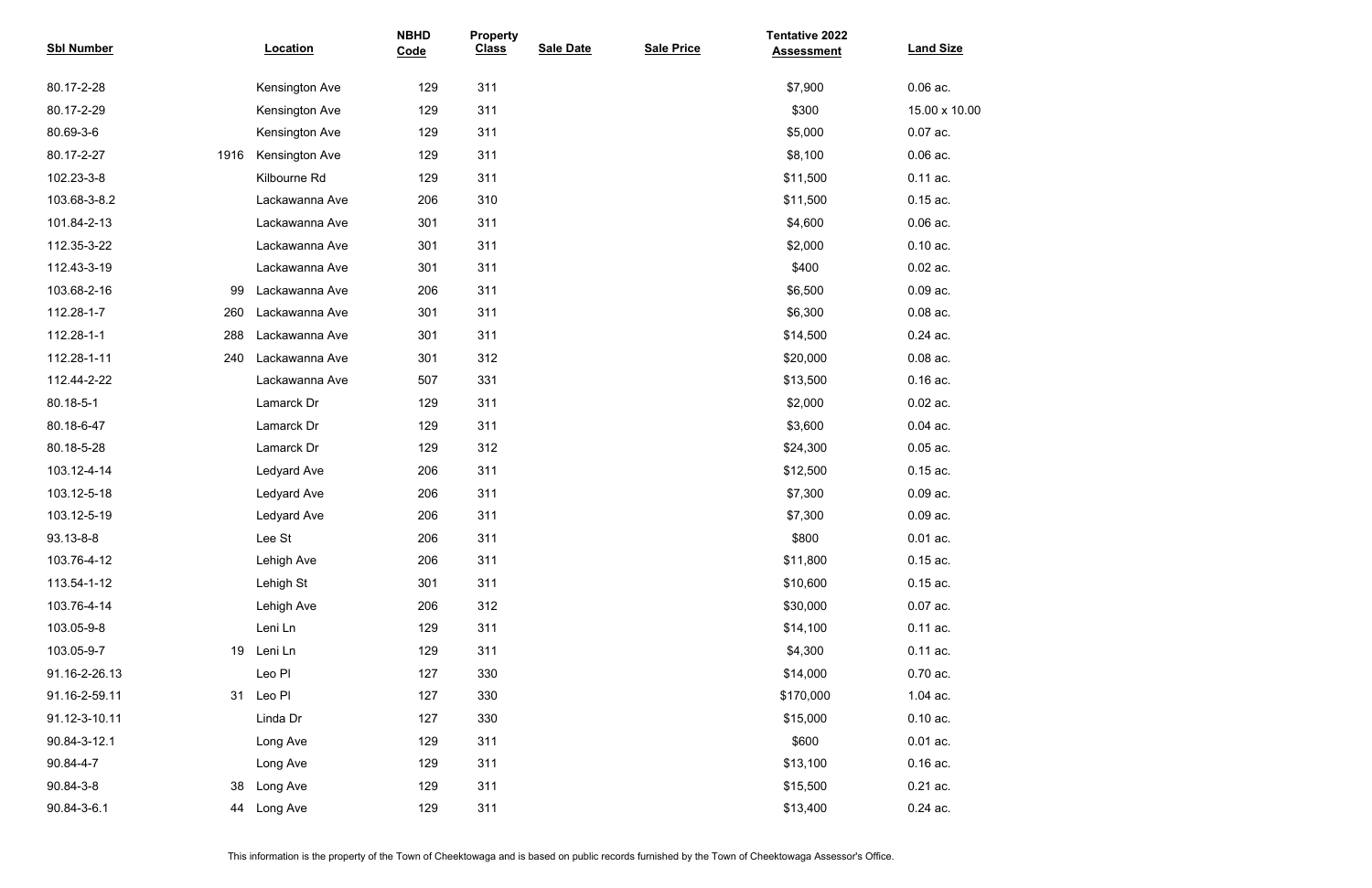| <b>Sbl Number</b> |      | Location    | <b>NBHD</b><br>Code | <b>Property</b><br><b>Class</b> | <b>Sale Date</b> | <b>Sale Price</b> | <b>Tentative 2022</b><br><b>Assessment</b> | <b>Land Size</b> |
|-------------------|------|-------------|---------------------|---------------------------------|------------------|-------------------|--------------------------------------------|------------------|
| 113.16-3-5.12     |      | Losson Rd   | 129                 | 311                             |                  |                   | \$12,900                                   | $0.23$ ac.       |
| 114.13-2-20       |      | Losson Rd   | 129                 | 311                             |                  |                   | \$28,300                                   | 2.52 ac.         |
| 114.13-2-21       |      | Losson Rd   | 129                 | 311                             |                  |                   | \$3,600                                    | $0.05$ ac.       |
| 114.17-1-2        |      | Losson Rd   | 129                 | 311                             |                  |                   | \$190,100                                  | 36.80 ac.        |
| 114.17-1-3.1      |      | Losson Rd   | 129                 | 311                             |                  |                   | \$250,000                                  | 40.64 ac.        |
| 114.18-1-17       |      | Losson Rd   | 129                 | 311                             |                  |                   | \$366,800                                  | 17.00 ac.        |
| 114.18-2-2        |      | Losson Rd   | 129                 | 311                             |                  |                   | \$50,400                                   | 1.00 ac.         |
| 114.18-2-25       |      | Losson Rd   | 129                 | 311                             |                  |                   | \$3,400                                    | $0.03$ ac.       |
| 114.18-5-9.121    |      | Losson Rd   | 129                 | 311                             |                  |                   | \$29,000                                   | 1.67 ac.         |
| 114.19-1-90       |      | Losson Rd   | 129                 | 311                             |                  |                   | \$44,400                                   | 0.44 ac.         |
| 114.19-4-8        |      | Losson Rd   | 129                 | 311                             |                  |                   | \$36,100                                   | $0.50$ ac.       |
| 114.18-1-6        | 621  | Losson Rd   | 129                 | 311                             |                  |                   | \$110,100                                  | 3.00 ac.         |
| 114.16-5-22.311   | 1358 | Losson Rd   | 129                 | 311                             |                  |                   | \$24,600                                   | 0.47 ac.         |
| 114.04-5-29.5     |      | Losson Rd   | 127                 | 330                             |                  |                   | \$25,300                                   | 4.73 ac.         |
| 114.13-2-1.111    |      | Losson Rd   | 127                 | 330                             |                  |                   | \$380,000                                  | 13.70 ac.        |
| 91.16-2-2         |      | Louis St    | 129                 | 311                             |                  |                   | \$9,300                                    | $0.08$ ac.       |
| 91.16-2-26.112    |      | Louis St    | 129                 | 311                             |                  |                   | \$8,600                                    | $0.18$ ac.       |
| 91.16-2-27.1      |      | Louis St    | 129                 | 311                             |                  |                   | \$16,900                                   | 0.23 ac.         |
| 91.16-2-30        | 14   | Louis St    | 129                 | 311                             |                  |                   | \$20,000                                   | $0.20$ ac.       |
| 91.16-2-28        | 20   | Louis St    | 129                 | 311                             |                  |                   | \$15,800                                   | $0.20$ ac.       |
| $91.16 - 2 - 1$   |      | Louis St    | 507                 | 331                             |                  |                   | \$330,000                                  | 3.62 ac.         |
| 112.43-1-13       |      | Lovejoy St  | 301                 | 311                             |                  |                   | \$8,500                                    | $0.08$ ac.       |
| 112.43-1-18       |      | Lovejoy St  | 301                 | 311                             |                  |                   | \$17,800                                   | 0.34 ac.         |
| 112.43-3-8        |      | Lovejoy St  | 301                 | 311                             |                  |                   | \$6,900                                    | $0.10$ ac.       |
| 112.51-1-3        |      | Lovejoy St  | 301                 | 311                             |                  |                   | \$6,600                                    | $0.09$ ac.       |
| 113.37-2-6        |      | Lovejoy St  | 301                 | 311                             |                  |                   | \$15,800                                   | $0.33$ ac.       |
| 112.12-1-1.2      |      | Lovejoy St  | 507                 | 330                             |                  |                   | \$200,000                                  | 5.92 ac.         |
| 102.21-3-10       |      | Loxley Rd   | 129                 | 311                             |                  |                   | \$600                                      | $0.01$ ac.       |
| 102.04-3-46.2     |      | Ludwig Ave  | 127                 | 330                             |                  |                   | \$56,000                                   | 1.23 ac.         |
| 113.02-1-3.2      |      | Ludwig Ave  | 507                 | 331                             |                  |                   | \$60,000                                   | 5.41 ac.         |
| 125.16-3-23.1     |      | Lynnette Ct | 129                 | 311                             |                  |                   | \$18,100                                   | $0.15$ ac.       |
| 124.00-5-21.1     |      | Maishoss St | 129                 | 311                             |                  |                   | \$14,800                                   | $0.74$ ac.       |
| 124.00-5-32       |      | Maishoss St | 129                 | 311                             |                  |                   | \$5,800                                    | 0.35 ac.         |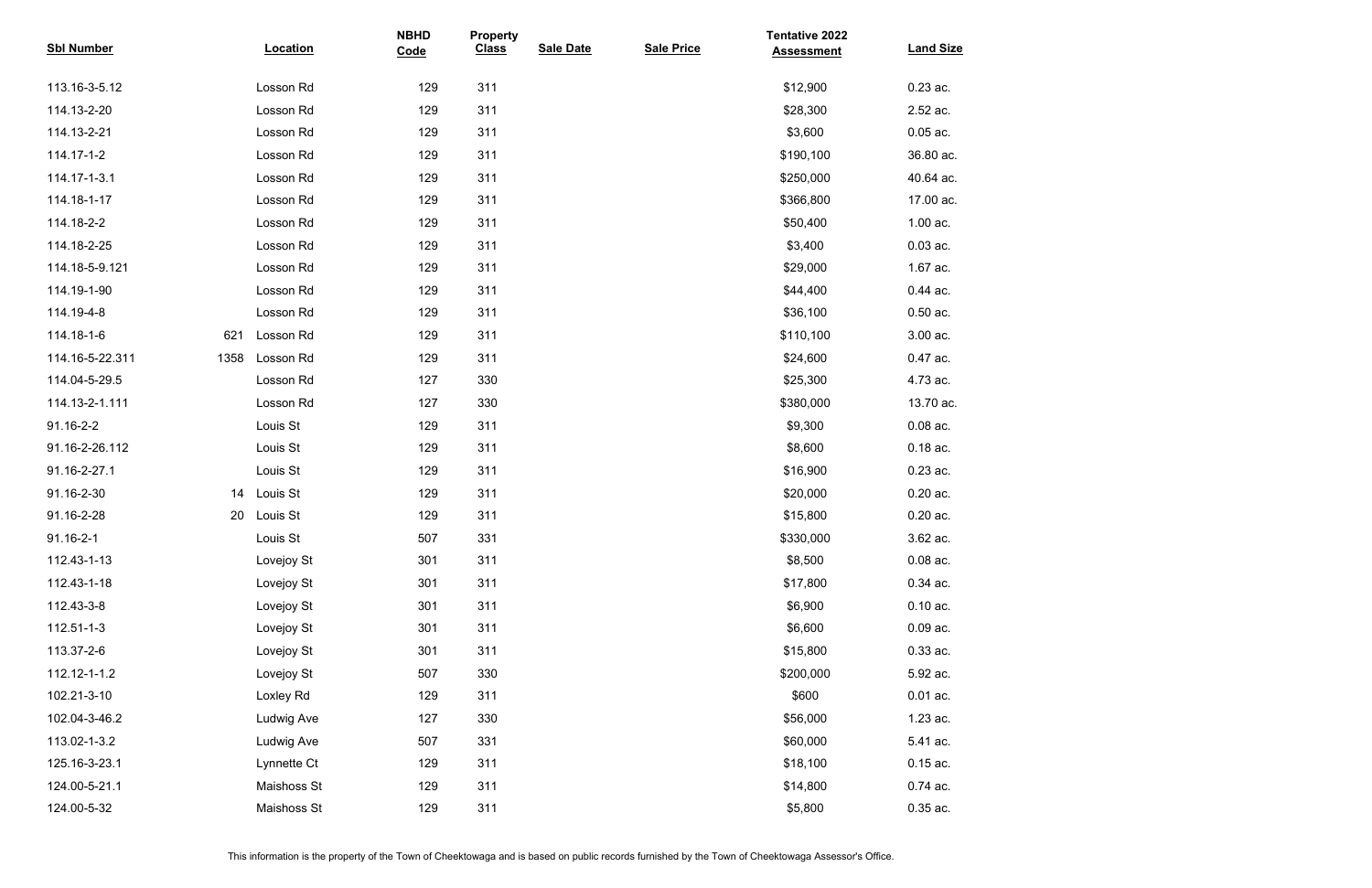| <b>Sbl Number</b> |     | <b>Location</b>    | <b>NBHD</b><br>Code | <b>Property</b><br><b>Class</b> | <b>Sale Date</b> | <b>Sale Price</b> | <b>Tentative 2022</b><br><b>Assessment</b> | <b>Land Size</b> |
|-------------------|-----|--------------------|---------------------|---------------------------------|------------------|-------------------|--------------------------------------------|------------------|
| 113.53-2-17       |     | Mann St            | 301                 | 311                             |                  |                   | \$6,000                                    | $0.08$ ac.       |
| 113.47-1-1        |     | <b>Mansion Ave</b> | 127                 | 330                             |                  |                   | \$6,000                                    | $0.60$ ac.       |
| 113.47-1-3        | 139 | <b>Mansion Ave</b> | 127                 | 330                             |                  |                   | \$14,300                                   | $0.15$ ac.       |
| 91.12-3-3         |     | Maryvale Dr        | 129                 | 311                             |                  |                   | \$17,500                                   | $0.21$ ac.       |
| 92.09-3-3         |     | Maryvale Dr        | 129                 | 311                             |                  |                   | \$17,800                                   | 0.31 ac.         |
| 92.09-4-14        |     | Maryvale Dr        | 129                 | 311                             |                  |                   | \$13,300                                   | $0.15$ ac.       |
| 92.09-4-8         |     | Maryvale Dr        | 129                 | 311                             |                  |                   | \$14,500                                   | 0.17 ac.         |
| 91.00-1-3.1       |     | Maryvale Dr        | 127                 | 330                             |                  |                   | \$450,000                                  | 3.41 ac.         |
| 91.12-2-39        |     | Maryvale Dr        | 507                 | 331                             |                  |                   | \$305,000                                  | 1.62 ac.         |
| 113.61-2-11       |     | Mc Laughlin        | 129                 | 311                             |                  |                   | \$3,300                                    | 0.41 ac.         |
| 113.69-2-16       |     | Mc Laughlin        | 129                 | 311                             |                  |                   | \$7,300                                    | $0.09$ ac.       |
| 113.69-2-17       |     | Mc Laughlin        | 129                 | 311                             |                  |                   | \$6,300                                    | $0.08$ ac.       |
| 113.69-2-18.1     |     | Mc Laughlin        | 129                 | 311                             |                  |                   | \$14,500                                   | 0.24 ac.         |
| 113.69-2-21       |     | Mc Laughlin        | 129                 | 311                             |                  |                   | \$4,000                                    | 0.27 ac.         |
| 113.69-2-22       |     | Mc Laughlin        | 129                 | 311                             |                  |                   | \$3,600                                    | $0.21$ ac.       |
| 113.69-2-23       |     | Mc Laughlin        | 129                 | 311                             |                  |                   | \$14,500                                   | 0.24 ac.         |
| 113.69-2-24       |     | Mc Laughlin        | 129                 | 311                             |                  |                   | \$6,300                                    | $0.08$ ac.       |
| 113.69-2-25       |     | Mc Laughlin        | 129                 | 311                             |                  |                   | \$6,300                                    | $0.08$ ac.       |
| 113.69-2-26       |     | Mc Laughlin        | 129                 | 311                             |                  |                   | \$1,400                                    | $0.08$ ac.       |
| 113.69-2-27       |     | Mc Laughlin        | 129                 | 311                             |                  |                   | \$1,400                                    | $0.08$ ac.       |
| 113.69-2-28       |     | Mc Laughlin        | 129                 | 311                             |                  |                   | \$6,300                                    | $0.08$ ac.       |
| 113.69-2-29       |     | Mc Laughlin        | 129                 | 311                             |                  |                   | \$1,400                                    | $0.08$ ac.       |
| 113.69-2-30       |     | Mc Laughlin        | 129                 | 311                             |                  |                   | \$11,900                                   | 0.17 ac.         |
| 113.77-2-21       |     | Mc Laughlin        | 129                 | 311                             |                  |                   | \$10,900                                   | $0.16$ ac.       |
| 113.77-2-22       |     | Mc Laughlin        | 129                 | 311                             |                  |                   | \$15,100                                   | 0.26 ac.         |
| 113.77-2-23       |     | Mc Laughlin        | 129                 | 311                             |                  |                   | \$11,500                                   | $0.16$ ac.       |
| 113.77-2-24       |     | Mc Laughlin        | 129                 | 311                             |                  |                   | \$10,500                                   | $0.16$ ac.       |
| 113.77-2-25       |     | Mc Laughlin        | 129                 | 311                             |                  |                   | \$11,500                                   | $0.16$ ac.       |
| 113.77-2-26       |     | Mc Laughlin        | 129                 | 311                             |                  |                   | \$11,500                                   | $0.16$ ac.       |
| 113.77-2-27       |     | Mc Laughlin        | 129                 | 311                             |                  |                   | \$14,500                                   | 0.24 ac.         |
| 113.77-2-28       |     | Mc Laughlin        | 129                 | 311                             |                  |                   | \$11,500                                   | $0.16$ ac.       |
| 102.02-1-12.1     | 100 | McKesson Pkwy      | 127                 | 330                             |                  |                   | \$700,000                                  | 4.36 ac.         |
| 123.28-3-7        |     | Meadowbrook Pkwy   | 129                 | 311                             |                  |                   | \$5,600                                    | $0.07$ ac.       |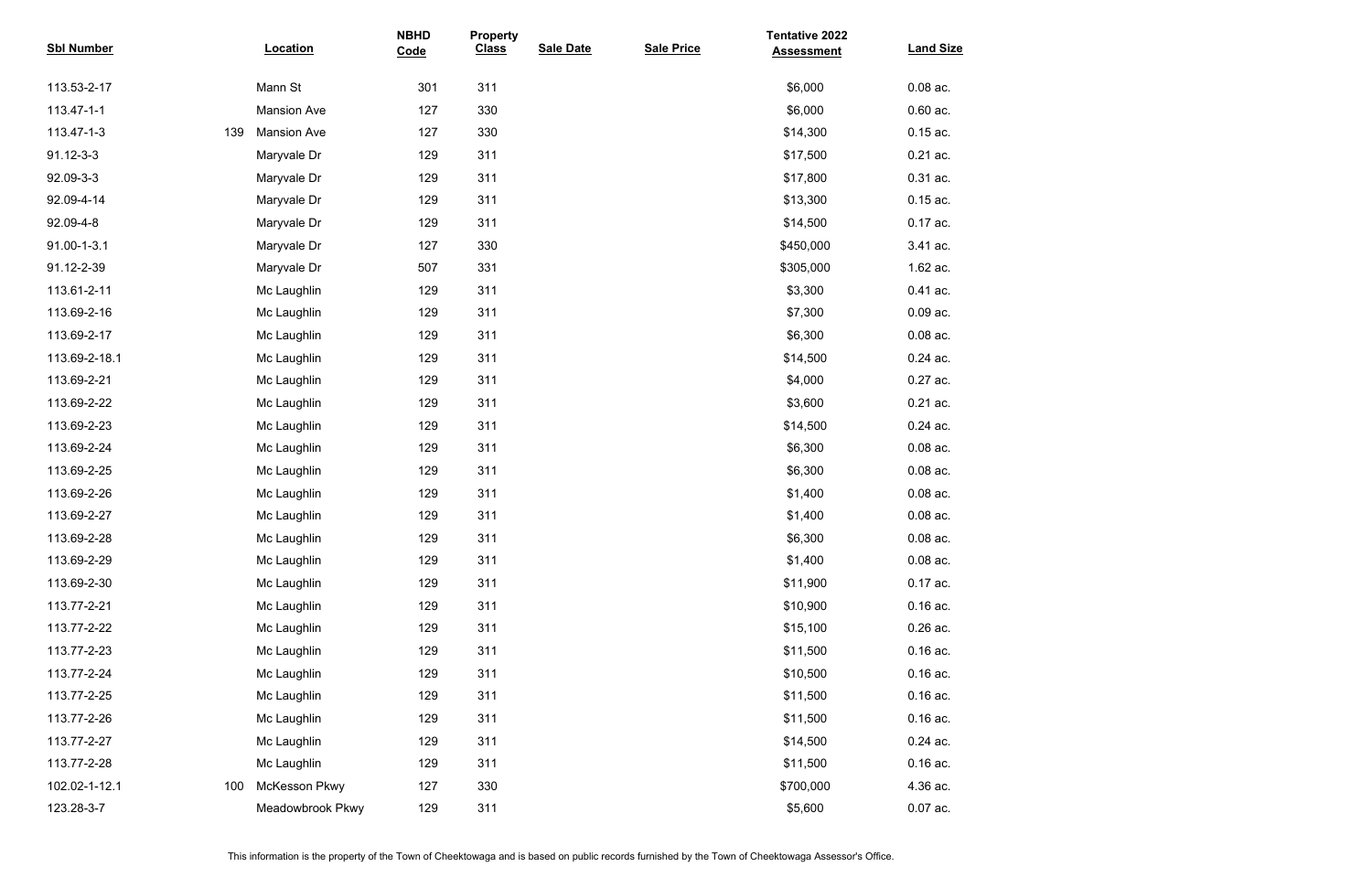| <b>Sbl Number</b> |      | Location              | <b>NBHD</b><br>Code | <b>Property</b><br><b>Class</b> | <b>Sale Date</b> | <b>Sale Price</b> | <b>Tentative 2022</b><br><b>Assessment</b> | <b>Land Size</b> |
|-------------------|------|-----------------------|---------------------|---------------------------------|------------------|-------------------|--------------------------------------------|------------------|
| 123.28-4-1        |      | Meadowbrook Pkwy      | 129                 | 311                             |                  |                   | \$8,500                                    | $0.10$ ac.       |
| 123.36-6-19       |      | Meadowbrook Pkwy      | 129                 | 311                             |                  |                   | \$5,900                                    | 0.07 ac.         |
| 123.36-5-6        | 44   | Meadowbrook Pkwy      | 129                 | 311                             |                  |                   | \$5,600                                    | 0.07 ac.         |
| 92.18-7-55        | 260  | Meadowlawn Rd         | 129                 | 311                             |                  |                   | \$9,600                                    | 0.09 ac.         |
| 80.17-7-15.1      |      | Merrymont Rd          | 129                 | 311                             |                  |                   | \$1,500                                    | $0.02$ ac.       |
| 112.28-3-33       |      | <b>Michael Ave</b>    | 301                 | 311                             |                  |                   | \$800                                      | 1.00 x 180.00    |
| 112.36-1-9        |      | <b>Michael Ave</b>    | 301                 | 312                             |                  |                   | \$19,500                                   | $0.13$ ac.       |
| 92.20-6-6         | 74   | Michele Dr            | 206                 | 312                             |                  |                   | \$19,000                                   | 0.22 ac.         |
| 102.22-5-8        |      | Midland Dr            | 129                 | 311                             |                  |                   | \$11,500                                   | 0.11 ac.         |
| 91.18-13-21       |      | Mildred Dr            | 129                 | 311                             |                  |                   | \$2,300                                    | $0.05$ ac.       |
| 113.56-8-11       | 23   | Milsom Ave            | 129                 | 311                             |                  |                   | \$12,800                                   | $0.14$ ac.       |
| 93.17-10-27.1     |      | Mona Ct               | 206                 | 311                             |                  |                   | \$900                                      | $0.03$ ac.       |
| 92.14-1-1.112     |      | Moorman Dr            | 127                 | 330                             |                  |                   | \$115,000                                  | 2.56 ac.         |
| 102.12-8-1        |      | Nagel Dr              | 129                 | 311                             |                  |                   | \$65,900                                   | 4.81 ac.         |
| 103.05-13-7       |      | Nagel Dr              | 129                 | 311                             |                  |                   | \$28,300                                   | $0.54$ ac.       |
| 103.09-14-1       |      | Nagel Dr              | 129                 | 311                             |                  |                   | \$134,300                                  | 12.20 ac.        |
| 102.02-3-10.2     |      | Nagel Dr              | 127                 | 330                             |                  |                   | \$300                                      | $0.11$ ac.       |
| 102.02-3-12       |      | Nagel Dr              | 127                 | 330                             |                  |                   | \$2,200                                    | 0.11 ac.         |
| 91.11-7-3.1       |      | Norine Dr             | 129                 | 311                             |                  |                   | \$300                                      | $0.01$ ac.       |
| 91.20-2-58        | 14   | <b>Northcrest Ave</b> | 129                 | 311                             |                  |                   | \$13,000                                   | $0.10$ ac.       |
| 92.17-3-4         | 195  | Northcrest Ave        | 129                 | 311                             |                  |                   | \$12,900                                   | $0.14$ ac.       |
| 91.20-2-51        | 54   | <b>Northcrest Ave</b> | 129                 | 312                             |                  |                   | \$41,000                                   | $0.10$ ac.       |
| 91.06-15-21       |      | Oehman Blvd           | 129                 | 311                             |                  |                   | \$9,100                                    | $0.10$ ac.       |
| 91.06-3-12        |      | Oehman Blvd           | 129                 | 311                             |                  |                   | \$11,900                                   | $0.13$ ac.       |
| 91.06-3-4         | 240  | Oehman Blvd           | 129                 | 311                             |                  |                   | \$11,400                                   | $0.14$ ac.       |
| 114.07-1-17       |      | Old Farm Ct           | 129                 | 311                             |                  |                   | \$25,000                                   | $0.26$ ac.       |
| 124.02-1-24       |      | Old Union Rd          | 129                 | 311                             |                  |                   | \$14,500                                   | 0.17 ac.         |
| 124.02-1-20.1     |      | Old Union Rd          | 127                 | 330                             |                  |                   | \$60,000                                   | 1.39 ac.         |
| 124.02-1-29       |      | Old Union Rd          | 127                 | 330                             |                  |                   | \$81,000                                   | 2.20 ac.         |
| 124.02-1-22       | 2163 | Old Union Rd          | 127                 | 330                             |                  |                   | \$16,800                                   | $0.18$ ac.       |
| 124.02-1-17.113   |      | Old Union Rd          | 507                 | 331                             |                  |                   | \$41,300                                   | $0.44$ ac.       |
| 124.02-1-10       |      | Old Union Rd          | 507                 | 340                             |                  |                   | \$38,000                                   | 9.50 ac.         |
| 91.20-4-34        |      | Orchard PI            | 129                 | 311                             |                  |                   | \$10,100                                   | $0.16$ ac.       |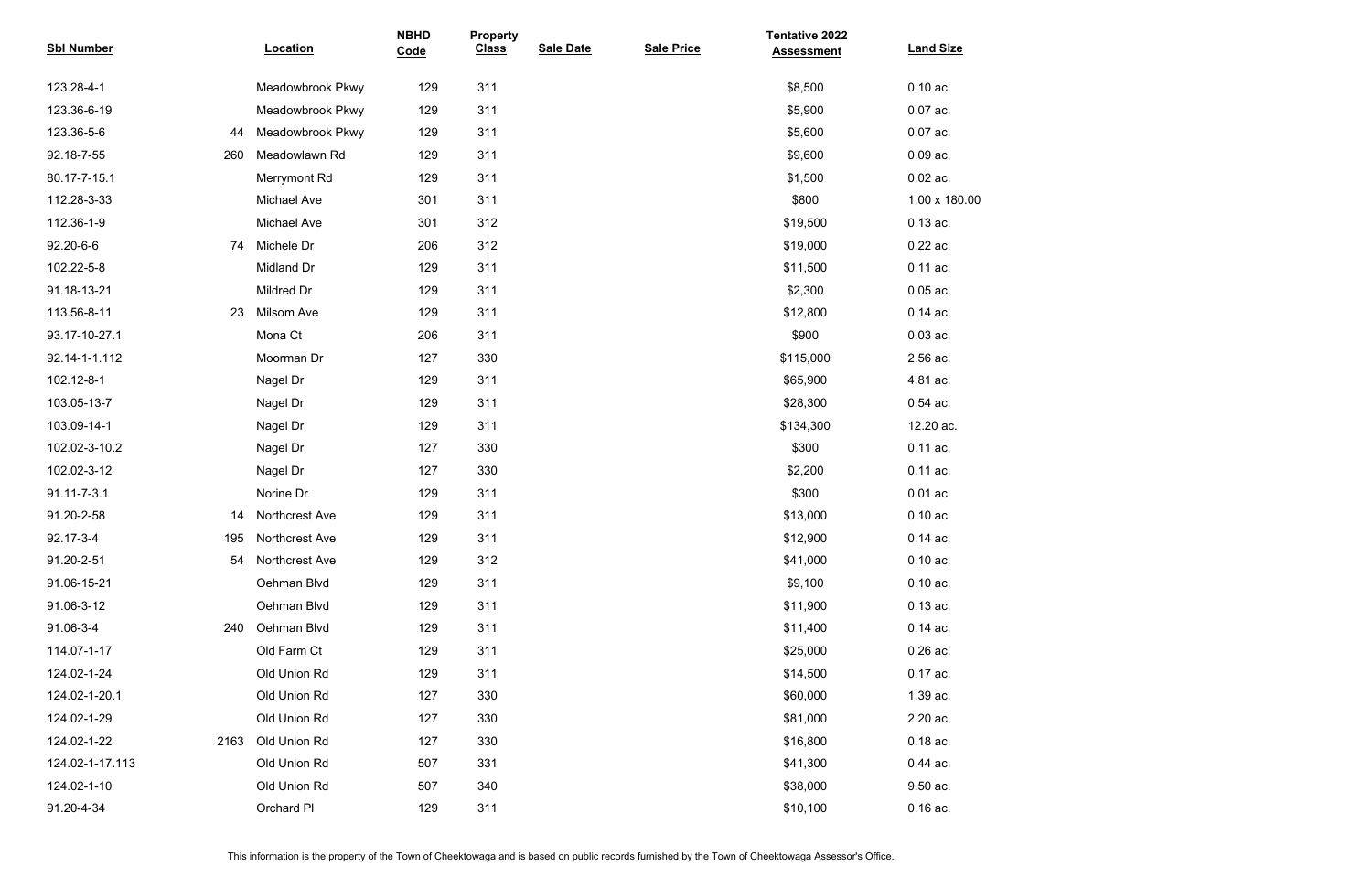| <b>Sbl Number</b> |                | <b>Location</b>    | <b>NBHD</b><br>Code | <b>Property</b><br><b>Class</b> | <b>Sale Date</b> | <b>Sale Price</b> | <b>Tentative 2022</b><br><b>Assessment</b> | <b>Land Size</b> |
|-------------------|----------------|--------------------|---------------------|---------------------------------|------------------|-------------------|--------------------------------------------|------------------|
| 91.20-4-38        |                | Orchard PI         | 129                 | 311                             |                  |                   | \$15,900                                   | 0.21 ac.         |
| 91.20-4-43        |                | Orchard PI         | 129                 | 311                             |                  |                   | \$12,900                                   | 0.24 ac.         |
| 91.20-5-1         |                | Orchard PI         | 129                 | 311                             |                  |                   | \$72,600                                   | 5.30 ac.         |
| 92.17-4-11        |                | Orchard PI         | 129                 | 311                             |                  |                   | \$10,900                                   | $0.10$ ac.       |
| 91.20-4-49        |                | Orchard PI         | 129                 | 312                             |                  |                   | \$27,200                                   | $0.21$ ac.       |
| 91.18-10-20.1     |                | Oriole PI          | 129                 | 311                             |                  |                   | \$27,300                                   | $0.40$ ac.       |
| 91.18-12-1.1      |                | Oriole Pl          | 129                 | 311                             |                  |                   | \$37,000                                   | 1.63 ac.         |
| 115.05-5-4        |                | Park Ave           | 129                 | 311                             |                  |                   | \$13,100                                   | $0.16$ ac.       |
| 115.05-5-9        |                | Park Ave           | 129                 | 311                             |                  |                   | \$5,600                                    | $0.04$ ac.       |
| 114.18-7-21       | 7 <sup>7</sup> | Park PI            | 129                 | 311                             |                  |                   | \$40,400                                   | $0.53$ ac.       |
| 114.09-5-13       |                | Park St            | 129                 | 311                             |                  |                   | \$5,300                                    | 0.22 ac.         |
| 115.05-5-3        |                | Park Ave           | 129                 | 312                             |                  |                   | \$34,000                                   | 0.32 ac.         |
| 113.69-1-3        |                | Parker St          | 129                 | 311                             |                  |                   | \$6,600                                    | $0.09$ ac.       |
| 113.69-2-15       |                | Parker St          | 129                 | 311                             |                  |                   | \$17,400                                   | 0.32 ac.         |
| 113.70-4-15       |                | Parker St          | 129                 | 311                             |                  |                   | \$6,600                                    | 0.07 ac.         |
| 113.70-8-4        |                | Parker St          | 129                 | 311                             |                  |                   | \$13,900                                   | $0.15$ ac.       |
| 113.77-2-1.1      |                | Parker St          | 129                 | 311                             |                  |                   | \$20,400                                   | 0.48 ac.         |
| 113.69-1-1        |                | Parker St          | 127                 | 330                             |                  |                   | \$20,400                                   | 4.00 ac.         |
| 92.75-1-42        |                | Parwood Trl        | 129                 | 311                             |                  |                   | \$2,000                                    | 1.83 ac.         |
| 92.67-1-38        |                | Parwood/fairway Ln | 129                 | 311                             |                  |                   | \$32,000                                   | 1.28 ac.         |
| 113.56-8-5        | 33             | Patricia Ln        | 129                 | 311                             |                  |                   | \$14,000                                   | $0.18$ ac.       |
| 113.56-8-8        | 34             | Patricia Ln        | 129                 | 311                             |                  |                   | \$12,800                                   | $0.14$ ac.       |
| 113.56-8-7        | 38             | Patricia Ln        | 129                 | 311                             |                  |                   | \$12,800                                   | $0.14$ ac.       |
| 92.18-17-26       |                | Patrick Ln         | 507                 | 330                             |                  |                   | \$165,000                                  | 1.02 ac.         |
| 93.13-4-7         |                | Patsy Ln           | 206                 | 311                             |                  |                   | \$10,900                                   | $0.13$ ac.       |
| 93.13-4-9         |                | Patsy Ln           | 206                 | 311                             |                  |                   | \$10,600                                   | $0.16$ ac.       |
| 93.13-4-5         | 22             | Patsy Ln           | 206                 | 311                             |                  |                   | \$11,800                                   | $0.12$ ac.       |
| 91.06-11-32       | 36             | Peachrow Ln        | 129                 | 311                             |                  |                   | \$15,500                                   | $0.13$ ac.       |
| 113.55-2-20       | 93             | Peoria Ave         | 129                 | 311                             |                  |                   | \$12,100                                   | $0.12$ ac.       |
| 113.47-9-2        |                | Peoria Ave         | 129                 | 312                             |                  |                   | \$13,000                                   | $0.09$ ac.       |
| 114.18-8-79       | 20             | Peridot Pl         | 129                 | 311                             |                  |                   | \$33,800                                   | 0.27 ac.         |
| 114.18-8-80       | 23             | Peridot Pl         | 129                 | 311                             |                  |                   | \$33,800                                   | 0.27 ac.         |
| 102.07-2-10       | 56             | Petan Dr           | 129                 | 311                             |                  |                   | \$17,500                                   | $0.24$ ac.       |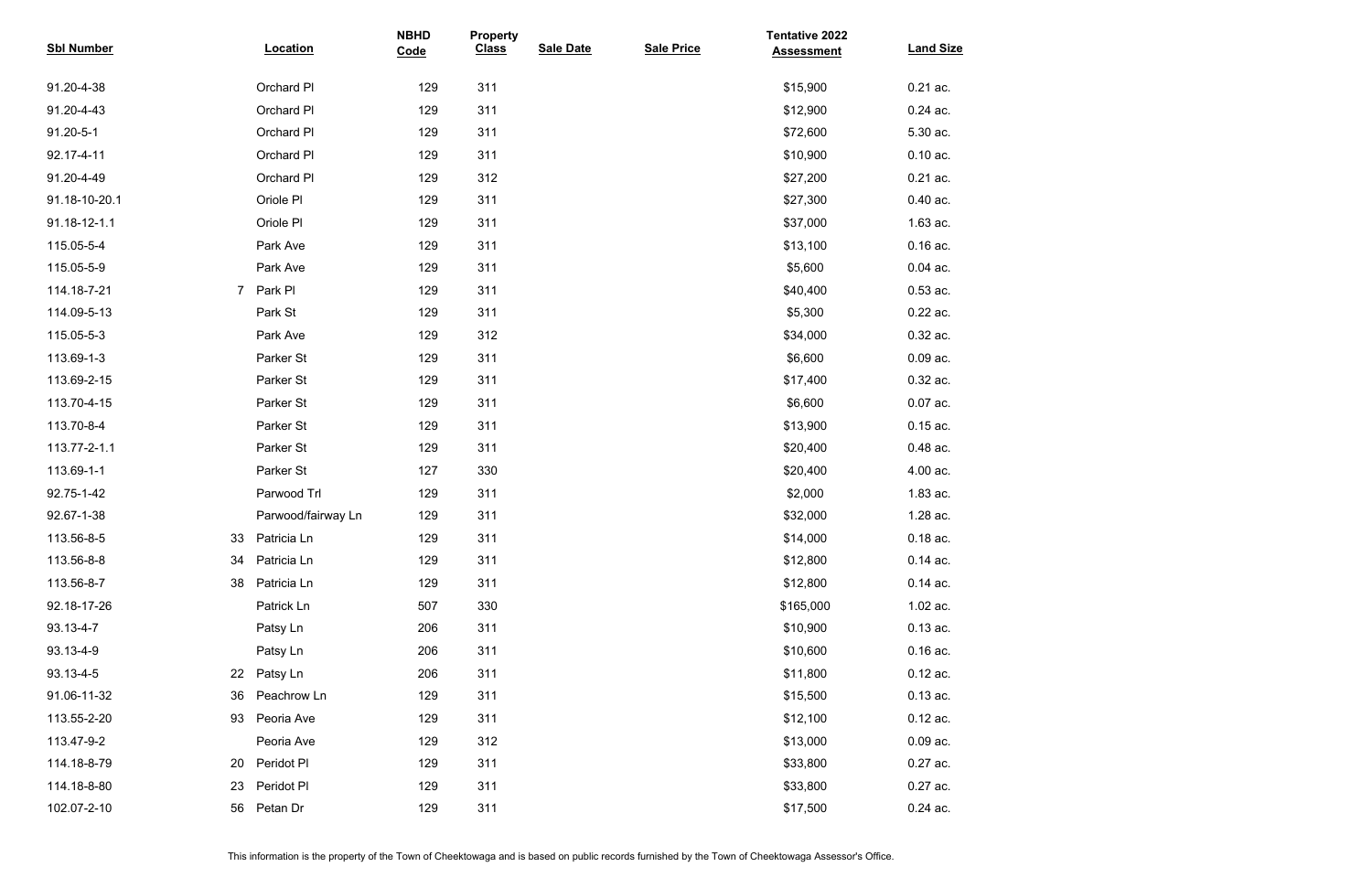| <b>Sbl Number</b> | <b>Location</b>      | <b>NBHD</b><br>Code | <b>Property</b><br><b>Class</b> | <b>Sale Date</b> | <b>Sale Price</b> | <b>Tentative 2022</b><br><b>Assessment</b> | <b>Land Size</b> |
|-------------------|----------------------|---------------------|---------------------------------|------------------|-------------------|--------------------------------------------|------------------|
| 81.04-2-9.211     | Pfohl Rd             | 129                 | 311                             |                  |                   | \$20,400                                   | 1.80 ac.         |
| 92.02-3-12.1      | Pfohl Rd             | 129                 | 311                             |                  |                   | \$500                                      | $0.02$ ac.       |
| 92.02-3-9<br>77   | Pfohl Rd             | 129                 | 311                             |                  |                   | \$16,000                                   | 2.41 ac.         |
| 82.03-4-11<br>232 | Pfohl Rd             | 129                 | 311                             |                  |                   | \$8,300                                    | 2.00 ac.         |
| 81.04-2-7.1<br>76 | Pfohl Rd             | 129                 | 312                             |                  |                   | \$30,600                                   | 1.00 ac.         |
| 81.04-2-10.1      | Pfohl Rd             | 127                 | 330                             |                  |                   | \$17,600                                   | 15.20 ac.        |
| 81.04-2-11        | Pfohl Rd             | 127                 | 330                             |                  |                   | \$4,100                                    | 2.72 ac.         |
| 82.03-4-10        | Pfohl Rd             | 127                 | 330                             |                  |                   | \$15,100                                   | 10.11 ac.        |
| 92.02-3-13        | Pfohl Rd             | 127                 | 330                             |                  |                   | \$31,600                                   | 6.72 ac.         |
| 92.02-3-14        | Pfohl Rd             | 127                 | 330                             |                  |                   | \$8,100                                    | 5.38 ac.         |
| 92.02-3-7         | Pfohl Rd             | 127                 | 330                             |                  |                   | \$3,100                                    | 0.39 ac.         |
| $93.01 - 1 - 1$   | Pfohl Rd             | 127                 | 330                             |                  |                   | \$21,400                                   | 1.23 ac.         |
| 93.01-1-2         | Pfohl Rd             | 127                 | 330                             |                  |                   | \$16,100                                   | 2.79 ac.         |
| $93.01 - 1 - 3$   | Pfohl Rd             | 127                 | 330                             |                  |                   | \$97,000                                   | 7.27 ac.         |
| 92.02-3-6<br>75   | Pfohl Rd             | 127                 | 330                             |                  |                   | \$83,000                                   | 1.18 ac.         |
| 101.36-12-4<br>15 | Pine Cir             | 129                 | 311                             |                  |                   | \$14,900                                   | $0.18$ ac.       |
| 101.44-4-16       | Pine Ridge Rd        | 129                 | 311                             |                  |                   | \$16,500                                   | 0.75 ac.         |
| 101.28-4-15       | Pine Ridge Rd        | 507                 | 331                             |                  |                   | \$12,300                                   | $0.10$ ac.       |
| 101.44-7-3.1      | Pine Ridge Rd        | 507                 | 331                             |                  |                   | \$230,000                                  | 3.65 ac.         |
| 91.19-7-16        | <b>Pinehurst Ave</b> | 129                 | 311                             |                  |                   | \$13,100                                   | $0.13$ ac.       |
| 91.19-7-7         | <b>Pinehurst Ave</b> | 129                 | 311                             |                  |                   | \$4,000                                    | $0.10$ ac.       |
| 91.19-3-40<br>83  | <b>Pinehurst Ave</b> | 129                 | 311                             |                  |                   | \$18,000                                   | $0.25$ ac.       |
| 91.19-3-43<br>95  | <b>Pinehurst Ave</b> | 129                 | 311                             |                  |                   | \$14,400                                   | 0.17 ac.         |
| 91.19-7-4<br>104  | <b>Pinehurst Ave</b> | 129                 | 311                             |                  |                   | \$9,000                                    | $0.05$ ac.       |
| 123.28-6-15       | Pleasant Pkwy        | 129                 | 311                             |                  |                   | \$2,400                                    | $0.03$ ac.       |
| 123.35-9-6        | <b>Pleasant Pkwy</b> | 129                 | 311                             |                  |                   | \$10,500                                   | $0.14$ ac.       |
| 92.18-1-39        | Poinciana Pkwy       | 129                 | 311                             |                  |                   | \$3,300                                    | $0.05$ ac.       |
| 90.76-5-32        | Preston Rd           | 129                 | 311                             |                  |                   | \$4,000                                    | $0.04$ ac.       |
| 104.09-6-14       | <b>Princeton Ave</b> | 206                 | 311                             |                  |                   | \$3,000                                    | $0.30$ ac.       |
| 92.05-1-13<br>24  | <b>Princeton Ct</b>  | 129                 | 312                             |                  |                   | \$54,000                                   | $0.53$ ac.       |
| 113.57-2-19       | Raymond Ave          | 129                 | 311                             |                  |                   | \$24,000                                   | $0.30$ ac.       |
| 113.20-5-57.1     | Redoak Dr            | 129                 | 311                             |                  |                   | \$3,400                                    | $0.14$ ac.       |
| 91.14-10-3.1      | Redwood Dr           | 129                 | 311                             |                  |                   | \$8,700                                    | $0.08$ ac.       |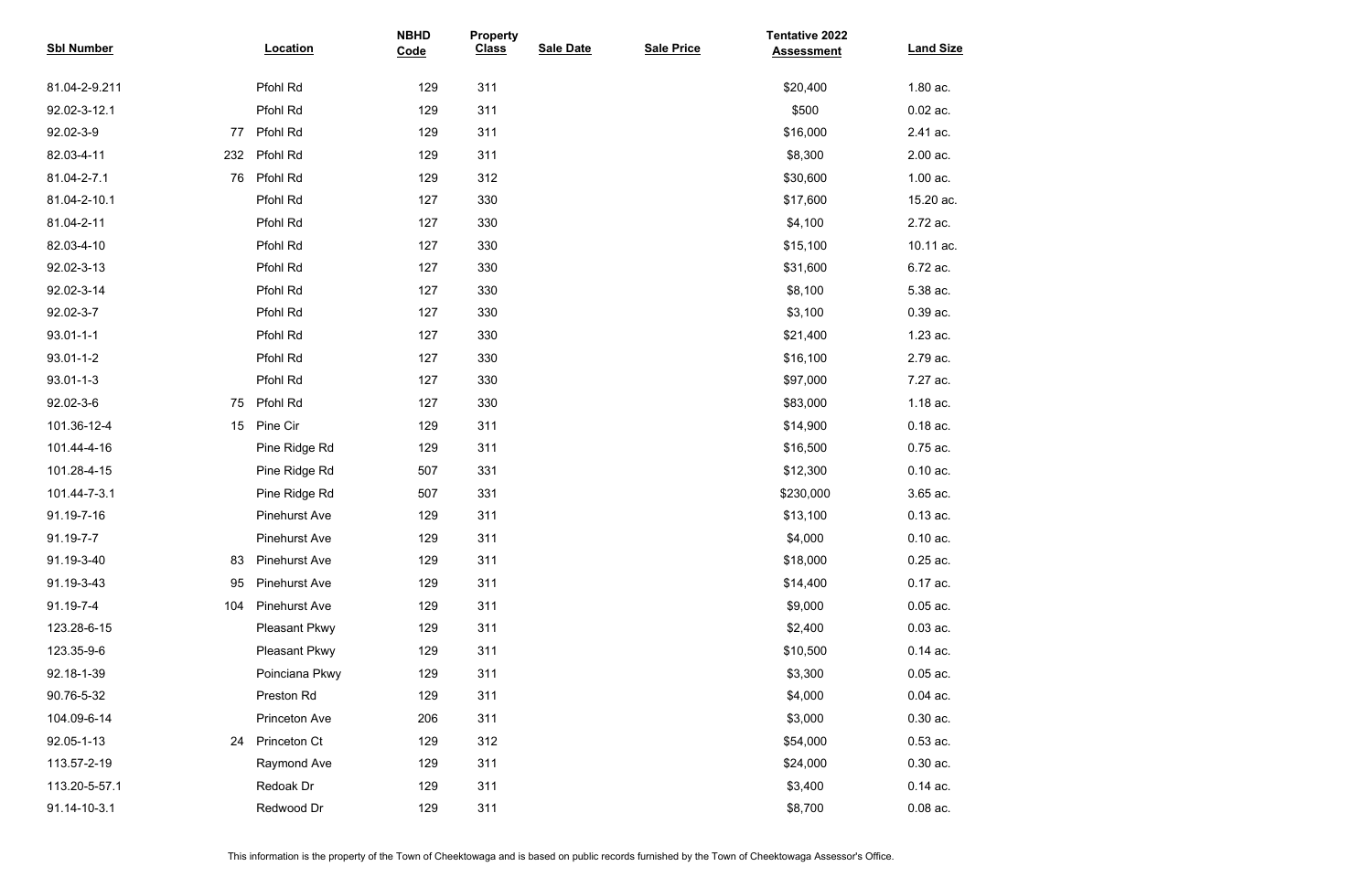| <b>Sbl Number</b> |      | <b>Location</b>       | <b>NBHD</b><br>Code | <b>Property</b><br><b>Class</b> | <b>Sale Date</b> | <b>Sale Price</b> | <b>Tentative 2022</b><br><b>Assessment</b> | <b>Land Size</b> |
|-------------------|------|-----------------------|---------------------|---------------------------------|------------------|-------------------|--------------------------------------------|------------------|
| 92.04-1-25        |      | Rehm Rd               | 129                 | 311                             |                  |                   | \$7,600                                    | 1.50 ac.         |
| 92.04-1-26        |      | Rehm Rd               | 129                 | 311                             |                  |                   | \$4,000                                    | 0.78 ac.         |
| 92.04-1-27        |      | Rehm Rd               | 129                 | 311                             |                  |                   | \$10,100                                   | 2.03 ac.         |
| 92.04-1-28.1      |      | Rehm Rd               | 129                 | 311                             |                  |                   | \$30,400                                   | 1.10 ac.         |
| 92.04-1-28.2      |      | Rehm Rd               | 129                 | 311                             |                  |                   | \$30,700                                   | 1.10 ac.         |
| 92.04-1-29.11     |      | Rehm Rd               | 129                 | 311                             |                  |                   | \$4,000                                    | 0.46 ac.         |
| 92.04-1-30        |      | Rehm Rd               | 129                 | 311                             |                  |                   | \$27,900                                   | 2.00 ac.         |
| 93.13-5-18.3      |      | Rehm Rd               | 206                 | 311                             |                  |                   | \$1,600                                    | $0.06$ ac.       |
| 92.04-1-31.1      | 184  | Rehm Rd               | 129                 | 312                             |                  |                   | \$34,000                                   | 2.90 ac.         |
| 112.28-2-22       |      | Reiman St             | 301                 | 311                             |                  |                   | \$7,300                                    | $0.12$ ac.       |
| 112.27-1-23       | 278  | Reiman St             | 301                 | 311                             |                  |                   | \$4,100                                    | $0.08$ ac.       |
| 112.27-1-26       | 292  | Reiman St             | 301                 | 311                             |                  |                   | \$6,300                                    | $0.08$ ac.       |
| 113.29-1-4        | 479  | Reiman St             | 301                 | 312                             |                  |                   | \$19,500                                   | $0.07$ ac.       |
| 92.02-2-10        |      | Rein Rd               | 127                 | 330                             |                  |                   | \$84,000                                   | 1.42 ac.         |
| 92.02-2-11.2      |      | Rein Rd               | 127                 | 330                             |                  |                   | \$200                                      | $0.02$ ac.       |
| 92.02-2-9         |      | Rein Rd               | 127                 | 330                             |                  |                   | \$83,000                                   | 1.60 ac.         |
| 92.02-2-8         | 1010 | Rein Rd               | 127                 | 330                             |                  |                   | \$56,000                                   | 0.94 ac.         |
| 102.45-5-39       |      | Reo Ave               | 129                 | 311                             |                  |                   | \$9,100                                    | $0.09$ ac.       |
| 102.53-4-7        | 40   | Reo Ave               | 129                 | 311                             |                  |                   | \$8,900                                    | $0.09$ ac.       |
| 102.45-4-3        |      | Reo Ave               | 129                 | 312                             |                  |                   | \$29,000                                   | $0.18$ ac.       |
| 102.45-5-37       |      | Reo Ave               | 129                 | 312                             |                  |                   | \$22,000                                   | $0.09$ ac.       |
| 102.45-4-32       | 111  | <b>Ridge Park Ave</b> | 129                 | 311                             |                  |                   | \$9,000                                    | 0.11 ac.         |
| 104.61-5-23       |      | <b>River St</b>       | 206                 | 311                             |                  |                   | \$6,300                                    | $0.09$ ac.       |
| 104.61-5-24       |      | <b>River St</b>       | 206                 | 311                             |                  |                   | \$6,300                                    | $0.09$ ac.       |
| 104.69-6-10       |      | <b>River St</b>       | 206                 | 311                             |                  |                   | \$19,000                                   | $0.34$ ac.       |
| 104.69-6-11       |      | <b>River St</b>       | 206                 | 311                             |                  |                   | \$5,000                                    | 0.17 ac.         |
| 114.08-8-17       |      | <b>River St</b>       | 206                 | 311                             |                  |                   | \$2,000                                    | $0.67$ ac.       |
| 114.08-8-18       |      | <b>River St</b>       | 206                 | 311                             |                  |                   | \$2,000                                    | 0.39 ac.         |
| 114.08-8-19       |      | <b>River St</b>       | 206                 | 311                             |                  |                   | \$3,400                                    | $0.31$ ac.       |
| 114.08-8-20.1     |      | <b>River St</b>       | 206                 | 311                             |                  |                   | \$5,300                                    | $0.39$ ac.       |
| 114.08-8-21.1     |      | <b>River St</b>       | 206                 | 311                             |                  |                   | \$4,300                                    | 0.31 ac.         |
| 114.08-8-23.1     |      | <b>River St</b>       | 206                 | 311                             |                  |                   | \$12,100                                   | $0.16$ ac.       |
| 115.05-10-1.1     |      | <b>River St</b>       | 206                 | 311                             |                  |                   | \$14,100                                   | 0.42 ac.         |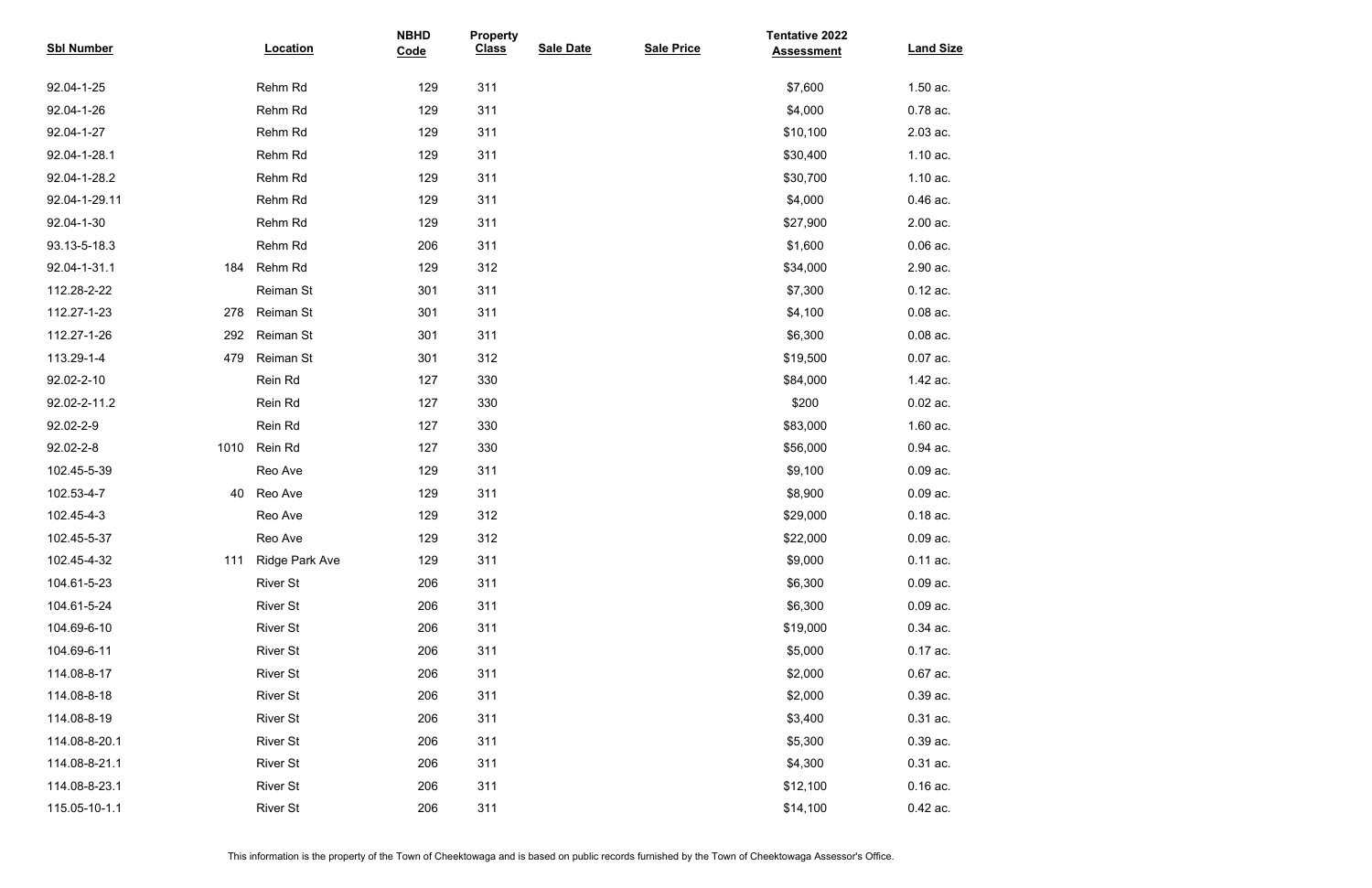| <b>Sbl Number</b> |    | <b>Location</b>     | <b>NBHD</b><br>Code | <b>Property</b><br><b>Class</b> | <b>Sale Date</b> | <b>Sale Price</b> | <b>Tentative 2022</b><br><b>Assessment</b> | <b>Land Size</b> |
|-------------------|----|---------------------|---------------------|---------------------------------|------------------|-------------------|--------------------------------------------|------------------|
| 115.05-10-43      |    | <b>River St</b>     | 206                 | 311                             |                  |                   | \$4,900                                    | $0.04$ ac.       |
| 115.05-10-47.1    |    | <b>River St</b>     | 206                 | 311                             |                  |                   | \$18,100                                   | 1.22 ac.         |
| 115.05-10-46      | 17 | <b>River St</b>     | 206                 | 311                             |                  |                   | \$11,900                                   | $0.15$ ac.       |
| 113.21-5-28.12    |    | Roland St           | 301                 | 311                             |                  |                   | \$5,900                                    | $0.07$ ac.       |
| 113.21-5-42       |    | Roland St           | 301                 | 311                             |                  |                   | \$5,900                                    | $0.07$ ac.       |
| 113.29-4-17       |    | Roland St           | 301                 | 311                             |                  |                   | \$9,100                                    | $0.16$ ac.       |
| 113.29-4-19       |    | Roland St           | 301                 | 311                             |                  |                   | \$5,900                                    | $0.07$ ac.       |
| 113.29-4-20       |    | Roland St           | 301                 | 311                             |                  |                   | \$5,900                                    | $0.07$ ac.       |
| 113.37-4-10       |    | Roland St           | 301                 | 311                             |                  |                   | \$5,900                                    | $0.07$ ac.       |
| 113.37-4-12       |    | Roland St           | 301                 | 311                             |                  |                   | \$5,900                                    | $0.07$ ac.       |
| 113.37-3-7        | 16 | <b>Roland St</b>    | 301                 | 311                             |                  |                   | \$5,900                                    | $0.07$ ac.       |
| 113.29-4-24       | 83 | <b>Roland St</b>    | 301                 | 311                             |                  |                   | \$10,800                                   | $0.14$ ac.       |
| 113.21-5-26       |    | Roland St           | 301                 | 312                             |                  |                   | \$17,400                                   | $0.07$ ac.       |
| 103.08-11-1.11    |    | <b>Rossiter Ave</b> | 206                 | 311                             |                  |                   | \$16,300                                   | 0.31 ac.         |
| 103.08-11-1.12    |    | <b>Rossiter Ave</b> | 206                 | 311                             |                  |                   | \$6,300                                    | $0.08$ ac.       |
| 103.12-3-6.111    |    | <b>Rossiter Ave</b> | 206                 | 311                             |                  |                   | \$24,300                                   | 0.43 ac.         |
| 103.12-4-21       |    | <b>Rossiter Ave</b> | 206                 | 311                             |                  |                   | \$6,900                                    | $0.09$ ac.       |
| 103.12-4-22       |    | <b>Rossiter Ave</b> | 206                 | 311                             |                  |                   | \$6,900                                    | $0.09$ ac.       |
| 103.12-4-23       |    | <b>Rossiter Ave</b> | 206                 | 311                             |                  |                   | \$6,900                                    | $0.09$ ac.       |
| 103.12-4-24       |    | <b>Rossiter Ave</b> | 206                 | 311                             |                  |                   | \$6,900                                    | $0.09$ ac.       |
| 103.12-4-6.1      |    | <b>Rossiter Ave</b> | 206                 | 311                             |                  |                   | \$29,900                                   | 0.86 ac.         |
| 112.68-3-23       |    | <b>Rossler Ave</b>  | 129                 | 311                             |                  |                   | \$6,300                                    | $0.09$ ac.       |
| 123.28-3-2        |    | <b>Rossler Ave</b>  | 129                 | 311                             |                  |                   | \$16,800                                   | $0.31$ ac.       |
| 114.06-2-84       |    | Rowley Holw         | 129                 | 311                             |                  |                   | \$9,300                                    | $0.06$ ac.       |
| 103.19-1-14       |    | Rowley Rd           | 206                 | 311                             |                  |                   | \$10,100                                   | 6.70 ac.         |
| 103.19-1-15       |    | Rowley Rd           | 206                 | 311                             |                  |                   | \$1,300                                    | 4.10 ac.         |
| 103.19-2-7.11     |    | Rowley Rd           | 129                 | 311                             |                  |                   | \$13,100                                   | 8.68 ac.         |
| 103.19-2-7.2      |    | Rowley Rd           | 129                 | 311                             |                  |                   | \$100                                      | 1.68 ac.         |
| 103.19-2-9        |    | Rowley Rd           | 129                 | 311                             |                  |                   | \$42,800                                   | 2.54 ac.         |
| 114.06-2-43       |    | Rowley Rd           | 129                 | 311                             |                  |                   | \$64,500                                   | 22.70 ac.        |
| 114.07-11-11.1    |    | Rowley Rd           | 206                 | 311                             |                  |                   | \$60,800                                   | 5.00 ac.         |
| 114.07-11-12      |    | Rowley Rd           | 206                 | 311                             |                  |                   | \$41,400                                   | 10.20 ac.        |
| 114.07-11-2       |    | Rowley Rd           | 206                 | 311                             |                  |                   | \$15,900                                   | 1.60 ac.         |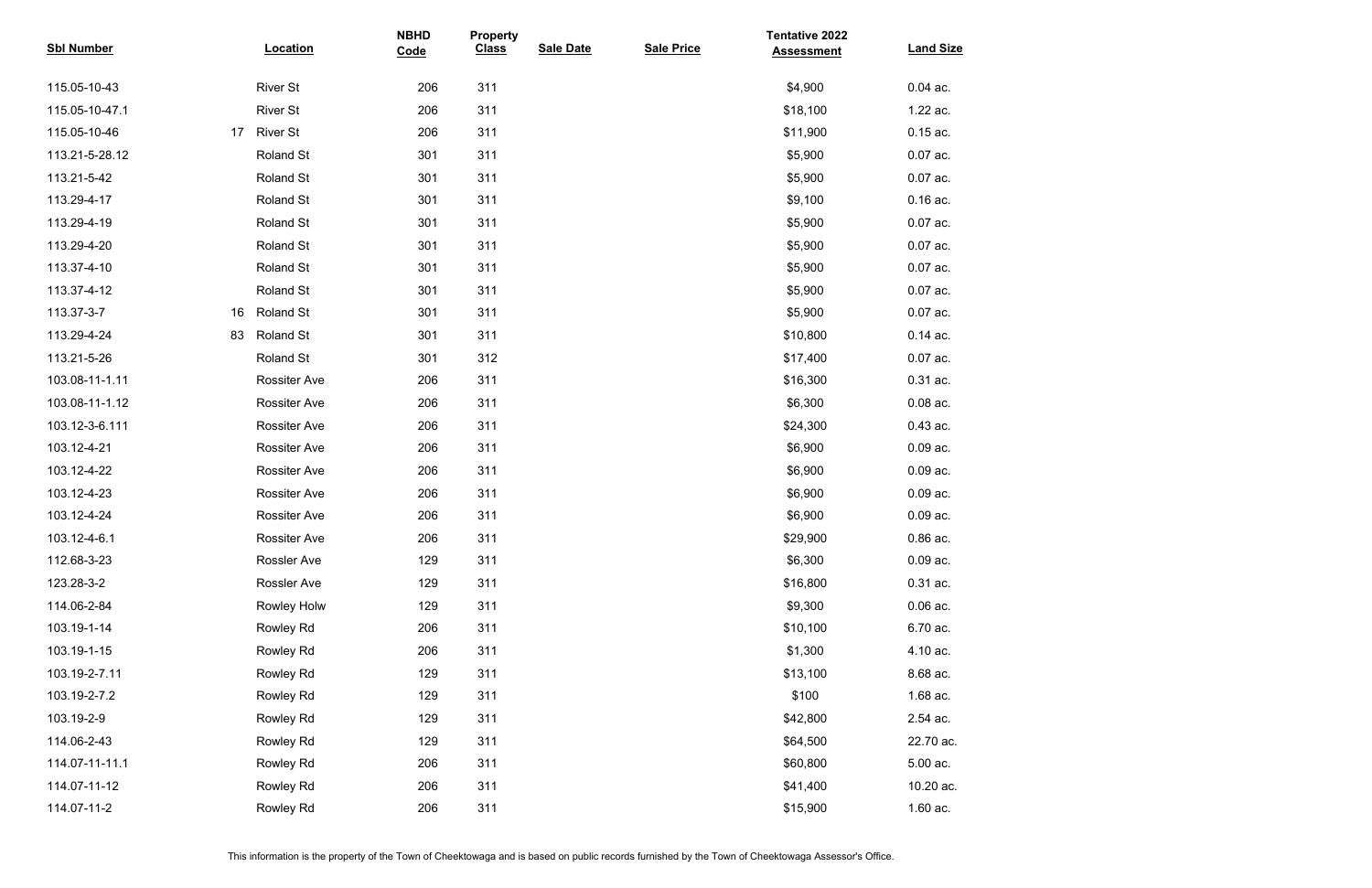| <b>Sbl Number</b> |     | <b>Location</b>      | <b>NBHD</b><br>Code | <b>Property</b><br><b>Class</b> | <b>Sale Date</b> | <b>Sale Price</b> | <b>Tentative 2022</b><br><b>Assessment</b> | <b>Land Size</b> |
|-------------------|-----|----------------------|---------------------|---------------------------------|------------------|-------------------|--------------------------------------------|------------------|
| 114.07-11-6.11    |     | Rowley Rd            | 206                 | 311                             |                  |                   | \$6,300                                    | 0.31 ac.         |
| 114.07-11-6.12    |     | Rowley Rd            | 206                 | 311                             |                  |                   | \$6,000                                    | $0.25$ ac.       |
| 114.07-2-14.112   |     | Rowley Rd            | 129                 | 311                             |                  |                   | \$10,600                                   | 0.23 ac.         |
| 114.07-2-17.1     |     | Rowley Rd            | 129                 | 311                             |                  |                   | \$39,400                                   | 3.79 ac.         |
| 114.07-2-20       |     | Rowley Rd            | 129                 | 311                             |                  |                   | \$31,300                                   | 0.67 ac.         |
| 114.07-2-20.1     |     | Rowley Rd            | 129                 | 311                             |                  |                   | \$500                                      | $0.52$ ac.       |
| 114.07-2-20.2     |     | Rowley Rd            | 129                 | 311                             |                  |                   | \$300                                      | $0.15$ ac.       |
| 114.07-2-21       |     | Rowley Rd            | 129                 | 311                             |                  |                   | \$3,900                                    | $0.15$ ac.       |
| 92.14-7-26        |     | Royal Palm Dr        | 129                 | 311                             |                  |                   | \$7,300                                    | $0.06$ ac.       |
| 80.17-5-9         |     | Roycroft Blvd        | 129                 | 311                             |                  |                   | \$11,900                                   | $0.13$ ac.       |
| 91.06-19-14.2     |     | Roycroft Blvd        | 129                 | 311                             |                  |                   | \$1,300                                    | $0.01$ ac.       |
| 103.84-2-45       |     | Rutherford PI        | 206                 | 311                             |                  |                   | \$15,100                                   | 0.24 ac.         |
| 103.84-1-3        |     | Rutherford PI        | 507                 | 330                             |                  |                   | \$99,000                                   | $0.60$ ac.       |
| 114.08-8-10.1     |     | Rutherford PI        | 507                 | 330                             |                  |                   | \$300,000                                  | 12.80 ac.        |
| 113.22-3-31       | 117 | <b>Rutland Ave</b>   | 301                 | 311                             |                  |                   | \$6,900                                    | $0.09$ ac.       |
| 103.07-1-1        |     | Sable Palm Dr        | 206                 | 311                             |                  |                   | \$3,300                                    | $0.03$ ac.       |
| 91.10-4-4.2       |     | Sandstone Dr         | 127                 | 330                             |                  |                   | \$1,000                                    | 0.69 ac.         |
| 92.14-7-14        |     | Satinwood Dr         | 129                 | 311                             |                  |                   | \$15,100                                   | $0.13$ ac.       |
| 102.16-4-2        |     | Schlenker Ave        | 129                 | 311                             |                  |                   | \$7,000                                    | $0.08$ ac.       |
| 102.16-4-4        |     | <b>Schlenker Ave</b> | 129                 | 311                             |                  |                   | \$17,100                                   | $0.12$ ac.       |
| 102.16-4-7        | 51  | Schlenker Ave        | 129                 | 312                             |                  |                   | \$17,000                                   | $0.08$ ac.       |
| 102.16-3-7        |     | Schlenker Ave        | 127                 | 330                             |                  |                   | \$38,800                                   | $0.24$ ac.       |
| 90.84-4-18.2      |     | Schoedel Ave         | 129                 | 311                             |                  |                   | \$8,900                                    | $0.08$ ac.       |
| 102.16-4-15       |     | <b>Schuster Ave</b>  | 129                 | 311                             |                  |                   | \$7,000                                    | $0.08$ ac.       |
| 102.16-4-16       |     | <b>Schuster Ave</b>  | 129                 | 311                             |                  |                   | \$7,000                                    | $0.08$ ac.       |
| 102.16-4-10.1     | 52  | <b>Schuster Ave</b>  | 129                 | 311                             |                  |                   | \$17,800                                   | $0.24$ ac.       |
| 81.04-1-20.1      |     | Scott PI             | 127                 | 330                             |                  |                   | \$125,000                                  | 1.98 ac.         |
| 81.04-1-20.2      |     | Scott PI             | 506                 | 341                             |                  |                   | \$295,000                                  | 15.97 ac.        |
| 124.02-3-1./A     |     | Scrivner Dr          | 127                 | 330                             |                  |                   | \$34,700                                   | $0.39$ ac.       |
| 124.02-2-21       |     | Scrivner Dr          | 507                 | 331                             |                  |                   | \$71,000                                   | 3.16 ac.         |
| 103.12-1-8        |     | Seabert Ave          | 206                 | 311                             |                  |                   | \$6,600                                    | $0.04$ ac.       |
| 103.12-2-6        |     | Seabert Ave          | 206                 | 311                             |                  |                   | \$8,600                                    | $0.18$ ac.       |
| 114.06-1-1        | 4   | Second St            | 129                 | 311                             |                  |                   | \$23,100                                   | $0.22$ ac.       |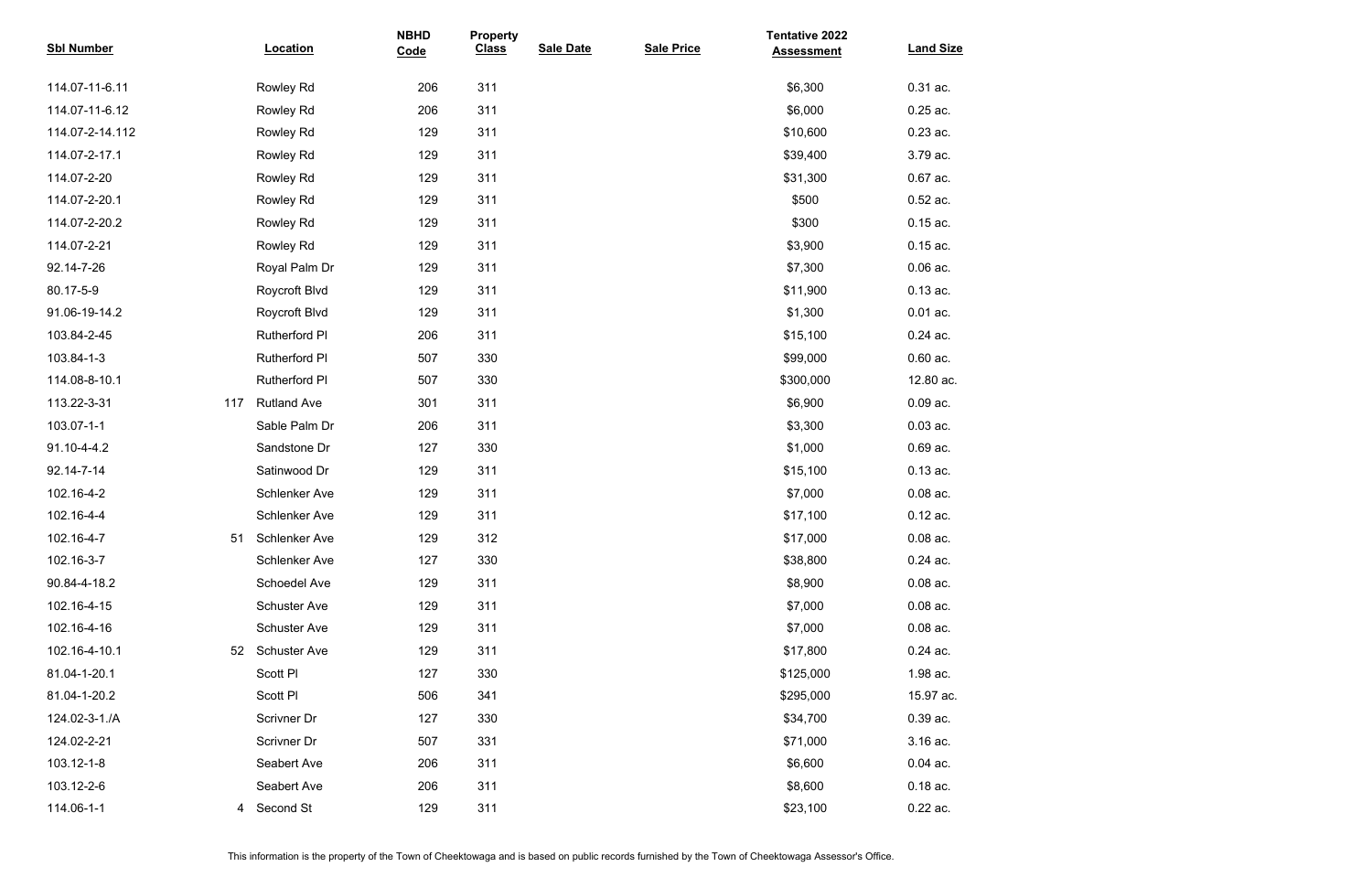| <b>Sbl Number</b> |                 | Location           | <b>NBHD</b><br>Code | <b>Property</b><br><b>Class</b> | <b>Sale Date</b> | <b>Sale Price</b> | <b>Tentative 2022</b><br><b>Assessment</b> | <b>Land Size</b> |
|-------------------|-----------------|--------------------|---------------------|---------------------------------|------------------|-------------------|--------------------------------------------|------------------|
| 125.10-4-25.112   |                 | Seine              | 129                 | 311                             |                  |                   | \$600                                      | 0.17 ac.         |
| 125.06-12-43      |                 | Seine Dr           | 129                 | 311                             |                  |                   | \$6,600                                    | $0.05$ ac.       |
| 125.06-11-14      | 225             | Seine Dr           | 129                 | 311                             |                  |                   | \$11,100                                   | $0.08$ ac.       |
| 125.06-11-15      | 229             | Seine Dr           | 129                 | 311                             |                  |                   | \$15,800                                   | $0.12$ ac.       |
| 102.07-4-25       |                 | Seminole Pkwy      | 129                 | 311                             |                  |                   | \$14,800                                   | 0.17 ac.         |
| 102.07-4-26       |                 | Seminole Pkwy      | 129                 | 311                             |                  |                   | \$18,800                                   | $0.26$ ac.       |
| $91.10 - 1 - 2$   |                 | Seton Rd           | 129                 | 311                             |                  |                   | \$16,800                                   | $0.20$ ac.       |
| 112.67-5-14       |                 | <b>Shanley St</b>  | 129                 | 311                             |                  |                   | \$6,000                                    | $0.08$ ac.       |
| 112.67-5-15       |                 | <b>Shanley St</b>  | 129                 | 311                             |                  |                   | \$5,600                                    | $0.07$ ac.       |
| 112.67-6-1        |                 | <b>Shanley St</b>  | 129                 | 311                             |                  |                   | \$600                                      | $0.02$ ac.       |
| 112.67-6-2        |                 | <b>Shanley St</b>  | 129                 | 311                             |                  |                   | \$3,600                                    | $0.05$ ac.       |
| 112.67-7-1        |                 | <b>Shanley St</b>  | 129                 | 311                             |                  |                   | \$1,400                                    | $0.03$ ac.       |
| 112.83-5-8        |                 | <b>Shanley St</b>  | 129                 | 311                             |                  |                   | \$300                                      | 49.00 x 2.00     |
| 123.35-8-12       |                 | <b>Shanley St</b>  | 129                 | 311                             |                  |                   | \$6,000                                    | $0.08$ ac.       |
| 123.35-8-4        |                 | <b>Shanley St</b>  | 129                 | 311                             |                  |                   | \$2,000                                    | $0.03$ ac.       |
| 123.35-8-7        | 34              | <b>Shanley St</b>  | 129                 | 311                             |                  |                   | \$6,000                                    | $0.08$ ac.       |
| 123.35-8-2        | 52 <sub>2</sub> | <b>Shanley St</b>  | 129                 | 311                             |                  |                   | \$7,470                                    | $0.16$ ac.       |
| 112.67-5-16       |                 | <b>Shanley St</b>  | 129                 | 312                             |                  |                   | \$17,000                                   | $0.08$ ac.       |
| 112.67-6-6        |                 | <b>Shanley St</b>  | 129                 | 312                             |                  |                   | \$11,000                                   | $0.08$ ac.       |
| 123.35-8-3        | 46              | <b>Shanley St</b>  | 129                 | 312                             |                  |                   | \$28,000                                   | $0.13$ ac.       |
| 112.67-8-9.12     | 408             | <b>Shanley St</b>  | 129                 | 312                             |                  |                   | \$6,000                                    | $0.08$ ac.       |
| 112.67-8-9.11     | 440             | <b>Shanley St</b>  | 127                 | 330                             |                  |                   | \$68,000                                   | 0.90 ac.         |
| 103.08-11-13      |                 | Sherwood Ct        | 206                 | 311                             |                  |                   | \$6,800                                    | $0.09$ ac.       |
| 103.12-1-10       |                 | Sherwood Ct        | 206                 | 311                             |                  |                   | \$11,900                                   | $0.14$ ac.       |
| 103.07-7-33       | 859             | Sherwood Ct        | 206                 | 312                             |                  |                   | \$14,000                                   | $0.08$ ac.       |
| 103.12-2-14       | 963             | Sherwood Ct        | 206                 | 312                             |                  |                   | \$26,000                                   | $0.24$ ac.       |
| 91.14-4-8.1       |                 | <b>Shirley Ave</b> | 127                 | 330                             |                  |                   | \$38,300                                   | $0.55$ ac.       |
| 91.14-5-18.1      |                 | <b>Shirley Ave</b> | 127                 | 330                             |                  |                   | \$74,000                                   | 1.43 ac.         |
| 91.14-11-17       | 9               | Siberling Dr       | 129                 | 311                             |                  |                   | \$10,900                                   | $0.12$ ac.       |
| 91.14-4-25.1      |                 | Simsbury Dr        | 127                 | 330                             |                  |                   | \$42,800                                   | 0.65 ac.         |
| 125.12-10-5.2     |                 | Slate Dr           | 507                 | 331                             |                  |                   | \$175,000                                  | 1.10 ac.         |
| 92.13-2-22        |                 | Smallwood Ter      | 129                 | 311                             |                  |                   | \$10,300                                   | $0.11$ ac.       |
| 92.13-2-18        | 21              | Smallwood Ter      | 129                 | 311                             |                  |                   | \$13,500                                   | $0.17$ ac.       |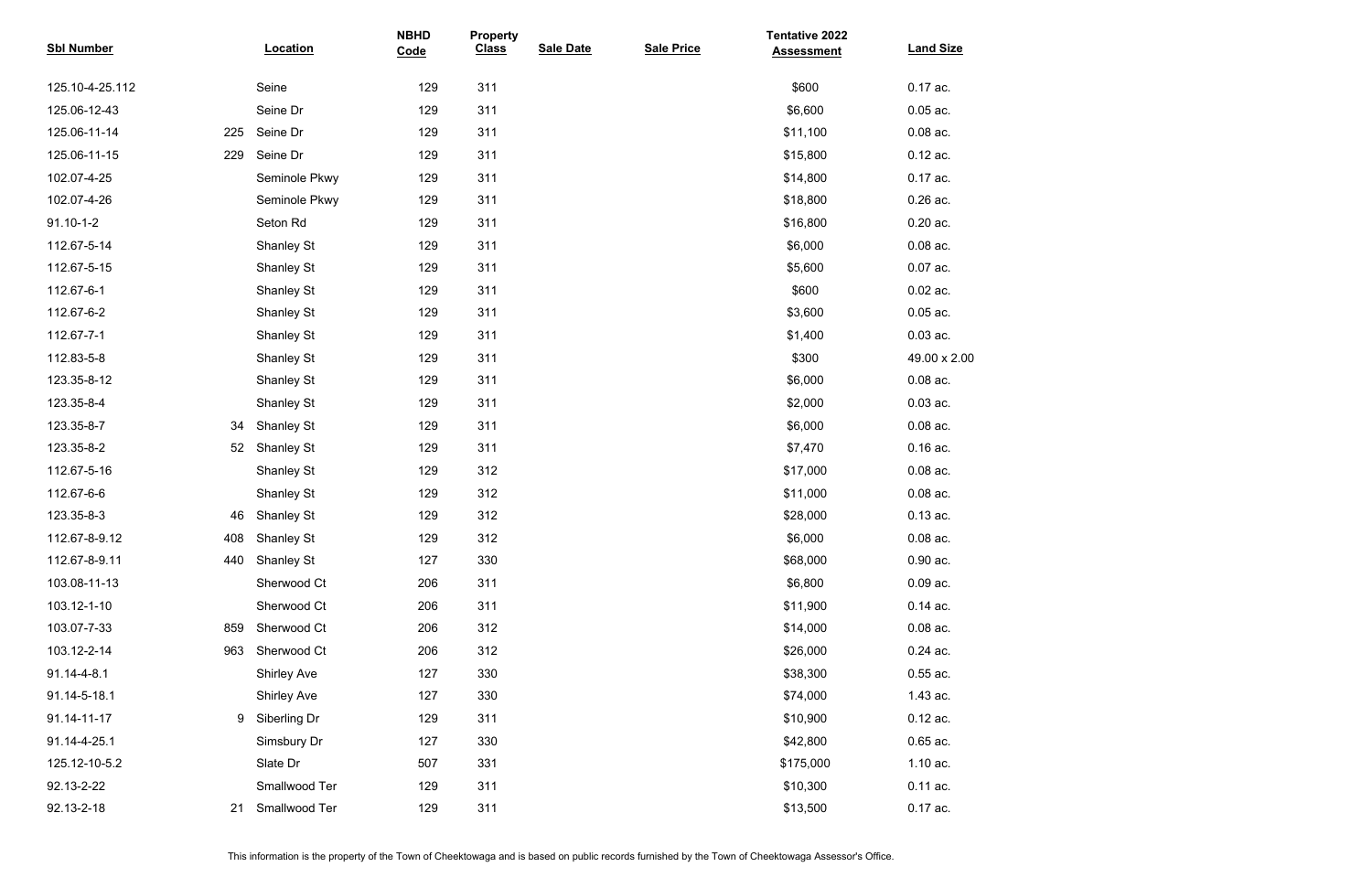| <b>Sbl Number</b> | Location              | <b>NBHD</b><br>Code | <b>Property</b><br><b>Class</b> | <b>Sale Date</b> | <b>Sale Price</b> | <b>Tentative 2022</b><br><b>Assessment</b> | <b>Land Size</b> |
|-------------------|-----------------------|---------------------|---------------------------------|------------------|-------------------|--------------------------------------------|------------------|
| 92.13-2-21<br>33  | Smallwood Ter         | 129                 | 311                             |                  |                   | \$14,400                                   | 0.17 ac.         |
| 91.16-6-17        | Smith St              | 129                 | 311                             |                  |                   | \$8,500                                    | $0.10$ ac.       |
| 92.13-4-20        | Sobieski Ave          | 129                 | 312                             |                  |                   | \$32,000                                   | $0.20$ ac.       |
| 92.04-1-42        | Sonwil Dr             | 127                 | 330                             |                  |                   | \$200                                      | $0.02$ ac.       |
| 91.20-3-67        | Southcrest Ave        | 129                 | 311                             |                  |                   | \$9,100                                    | $0.10$ ac.       |
| 90.08-7-36        | Southgate Rd          | 129                 | 311                             |                  |                   | \$1,000                                    | $0.03$ ac.       |
| 125.11-4-1<br>3   | Sprucewood Dr         | 129                 | 311                             |                  |                   | \$15,100                                   | $0.10$ ac.       |
| 125.11-3-1<br>4   | Sprucewood Dr         | 129                 | 311                             |                  |                   | \$14,800                                   | $0.10$ ac.       |
| 113.56-9-7<br>46  | St Felix Ave          | 129                 | 311                             |                  |                   | \$16,900                                   | 0.28 ac.         |
| 113.56-9-6<br>50  | St Felix Ave          | 129                 | 311                             |                  |                   | \$16,900                                   | 0.28 ac.         |
| 113.56-9-5<br>54  | St Felix Ave          | 129                 | 311                             |                  |                   | \$16,900                                   | 0.28 ac.         |
| 113.56-9-4<br>58  | St Felix Ave          | 129                 | 311                             |                  |                   | \$16,900                                   | 0.28 ac.         |
| 113.56-9-3<br>62  | St Felix Ave          | 129                 | 311                             |                  |                   | \$15,400                                   | $0.20$ ac.       |
| 113.56-9-2<br>66  | St Felix Ave          | 129                 | 311                             |                  |                   | \$17,100                                   | 0.24 ac.         |
| 113.40-3-9        | <b>Standard Pkwy</b>  | 129                 | 311                             |                  |                   | \$12,800                                   | $0.14$ ac.       |
| 92.14-2-2         | <b>Stanislaus Ave</b> | 129                 | 311                             |                  |                   | \$16,400                                   | 0.17 ac.         |
| 92.14-1-40.1      | <b>Stanislaus Ave</b> | 127                 | 330                             |                  |                   | \$17,100                                   | 7.61 ac.         |
| 92.14-1-40.2      | <b>Stanislaus Ave</b> | 127                 | 330                             |                  |                   | \$2,600                                    | 1.14 ac.         |
| 113.01-1-26.21    | Stradtman St          | 507                 | 331                             |                  |                   | \$46,000                                   | 10.89 ac.        |
| 114.04-5-18       | Strasmer Rd           | 123                 | 310                             |                  |                   | \$49,300                                   | 2.70 ac.         |
| 114.02-10-32.1    | Strasmer Rd           | 129                 | 311                             |                  |                   | \$4,000                                    | 0.63 ac.         |
| 113.53-1-13.1     | Strawn St             | 301                 | 311                             |                  |                   | \$19,000                                   | $0.14$ ac.       |
| 113.53-1-13.2     | Strawn St             | 301                 | 311                             |                  |                   | \$11,800                                   | $0.21$ ac.       |
| 113.53-1-14.2     | Strawn St             | 301                 | 311                             |                  |                   | \$9,300                                    | 0.11 ac.         |
| 113.53-1-14.3     | Strawn St             | 301                 | 311                             |                  |                   | \$9,600                                    | 0.11 ac.         |
| 113.53-1-16       | Strawn St             | 301                 | 311                             |                  |                   | \$4,600                                    | $0.05$ ac.       |
| 91.11-10-16<br>6  | Susan Ln              | 129                 | 311                             |                  |                   | \$19,800                                   | $0.26$ ac.       |
| 91.11-10-15       | Susan Ln              | 127                 | 330                             |                  |                   | \$300                                      | $0.13$ ac.       |
| 92.02-3-26.1      | <b>Tadio Pkwy</b>     | 129                 | 311                             |                  |                   | \$35,300                                   | 3.00 ac.         |
| 113.56-4-20.121   | Tamark Ct             | 129                 | 311                             |                  |                   | \$4,600                                    | $0.08$ ac.       |
| 103.11-1-4.11     | Taylor Dr             | 507                 | 331                             |                  |                   | \$215,000                                  | 3.81 ac.         |
| 103.76-6-3.1      | <b>Terrace Blvd</b>   | 206                 | 311                             |                  |                   | \$6,600                                    | 32.10 x 120.00   |
| 102.47-3-6        | The Ave               | 129                 | 311                             |                  |                   | \$4,000                                    | $0.01$ ac.       |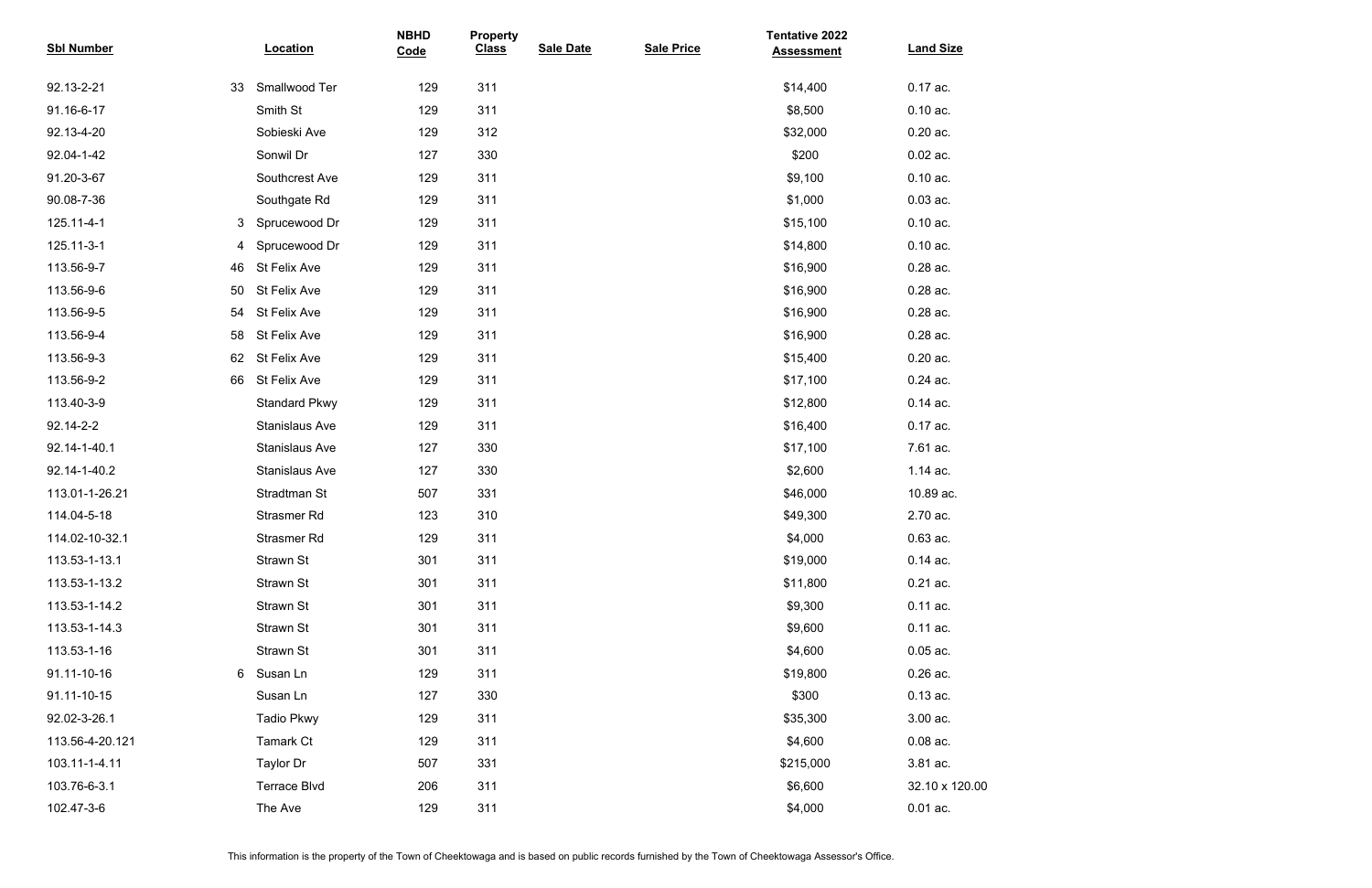| <b>Sbl Number</b> | Location                | <b>NBHD</b><br>Code | <b>Property</b><br><b>Class</b> | <b>Sale Date</b> | <b>Sale Price</b> | <b>Tentative 2022</b><br><b>Assessment</b> | <b>Land Size</b> |
|-------------------|-------------------------|---------------------|---------------------------------|------------------|-------------------|--------------------------------------------|------------------|
| 102.47-4-12       | The Ave                 | 129                 | 311                             |                  |                   | \$12,300                                   | $0.12$ ac.       |
| 102.14-2-1        | The Ave                 | 127                 | 330                             |                  |                   | \$11,500                                   | 0.92 ac.         |
| 102.14-2-2        | The Ave                 | 127                 | 330                             |                  |                   | \$7,500                                    | $0.60$ ac.       |
| 91.15-3-1         | Thruway Ct              | 129                 | 311                             |                  |                   | \$11,100                                   | $0.16$ ac.       |
| 102.03-3-29       | Thruway Plaza Dr        | 127                 | 330                             |                  |                   | \$517,700                                  | 10.99 ac.        |
| 102.03-3-30.1     | Thruway Plaza Dr        | 507                 | 331                             |                  |                   | \$305,000                                  | 4.32 ac.         |
| 102.03-3-28.15    | Thruway Plaza Dr<br>500 | 507                 | 331                             |                  |                   | \$525,000                                  | 1.32 ac.         |
| 91.18-6-43.1      | <b>Toelsin Rd</b>       | 129                 | 311                             |                  |                   | \$23,100                                   | 0.32 ac.         |
| 91.18-7-17        | <b>Toelsin Rd</b>       | 129                 | 311                             |                  |                   | \$12,300                                   | $0.13$ ac.       |
| 91.18-7-7.1       | <b>Toelsin Rd</b>       | 129                 | 311                             |                  |                   | \$15,500                                   | $0.16$ ac.       |
| 114.18-8-76       | Topaz Dr<br>35          | 129                 | 311                             |                  |                   | \$33,800                                   | 0.27 ac.         |
| 114.18-8-77       | Topaz Dr<br>39          | 129                 | 311                             |                  |                   | \$33,800                                   | 0.27 ac.         |
| 114.18-8-78       | Topaz Dr<br>43          | 129                 | 311                             |                  |                   | \$33,800                                   | 0.27 ac.         |
| 114.18-2-3        | <b>Towers Blvd</b>      | 129                 | 311                             |                  |                   | \$27,000                                   | 0.34 ac.         |
| 104.05-3-11       | <b>Transit Rd</b>       | 206                 | 311                             |                  |                   | \$600                                      | $0.01$ ac.       |
| 104.05-3-16       | <b>Transit Rd</b>       | 206                 | 311                             |                  |                   | \$33,900                                   | 0.85 ac.         |
| 104.05-3-18       | <b>Transit Rd</b>       | 206                 | 311                             |                  |                   | \$31,500                                   | 1.30 ac.         |
| 104.17-1-19       | <b>Transit Rd</b>       | 206                 | 311                             |                  |                   | \$6,800                                    | $0.14$ ac.       |
| 115.17-1-27       | <b>Transit Rd</b>       | 129                 | 311                             |                  |                   | \$2,900                                    | $0.03$ ac.       |
| 126.05-1-7        | <b>Transit Rd</b>       | 129                 | 311                             |                  |                   | \$23,800                                   | 3.10 ac.         |
| 93.13-10-1.21     | <b>Transit Rd</b>       | 129                 | 311                             |                  |                   | \$112,900                                  | 11.95 ac.        |
| 93.13-10-23       | <b>Transit Rd</b>       | 129                 | 311                             |                  |                   | \$5,000                                    | 4.10 ac.         |
| 104.13-2-4.1      | <b>Transit Rd</b>       | 507                 | 330                             |                  |                   | \$78,000                                   | 16.77 ac.        |
| 114.02-10-12      | <b>Transit Rd</b>       | 127                 | 330                             |                  |                   | \$185,000                                  | 0.95 ac.         |
| 114.02-10-16      | <b>Transit Rd</b>       | 127                 | 330                             |                  |                   | \$542,000                                  | 8.61 ac.         |
| 114.02-10-17      | <b>Transit Rd</b>       | 127                 | 330                             |                  |                   | \$510,000                                  | 7.40 ac.         |
| 114.04-5-28       | <b>Transit Rd</b>       | 127                 | 330                             |                  |                   | \$90,000                                   | $0.14$ ac.       |
| 126.05-1-3.12     | <b>Transit Rd</b>       | 127                 | 330                             |                  |                   | \$28,000                                   | 2.24 ac.         |
| 82.03-4-14        | <b>Transit Rd</b>       | 127                 | 330                             |                  |                   | \$30,700                                   | 3.07 ac.         |
| 82.03-4-4         | <b>Transit Rd</b>       | 127                 | 330                             |                  |                   | \$200                                      | $0.10$ ac.       |
| 82.03-4-5         | <b>Transit Rd</b>       | 127                 | 330                             |                  |                   | \$13,800                                   | 8.84 ac.         |
| 82.03-4-7         | <b>Transit Rd</b>       | 127                 | 330                             |                  |                   | \$5,600                                    | 3.70 ac.         |
| 82.03-4-8         | <b>Transit Rd</b>       | 127                 | 330                             |                  |                   | \$16,300                                   | 12.68 ac.        |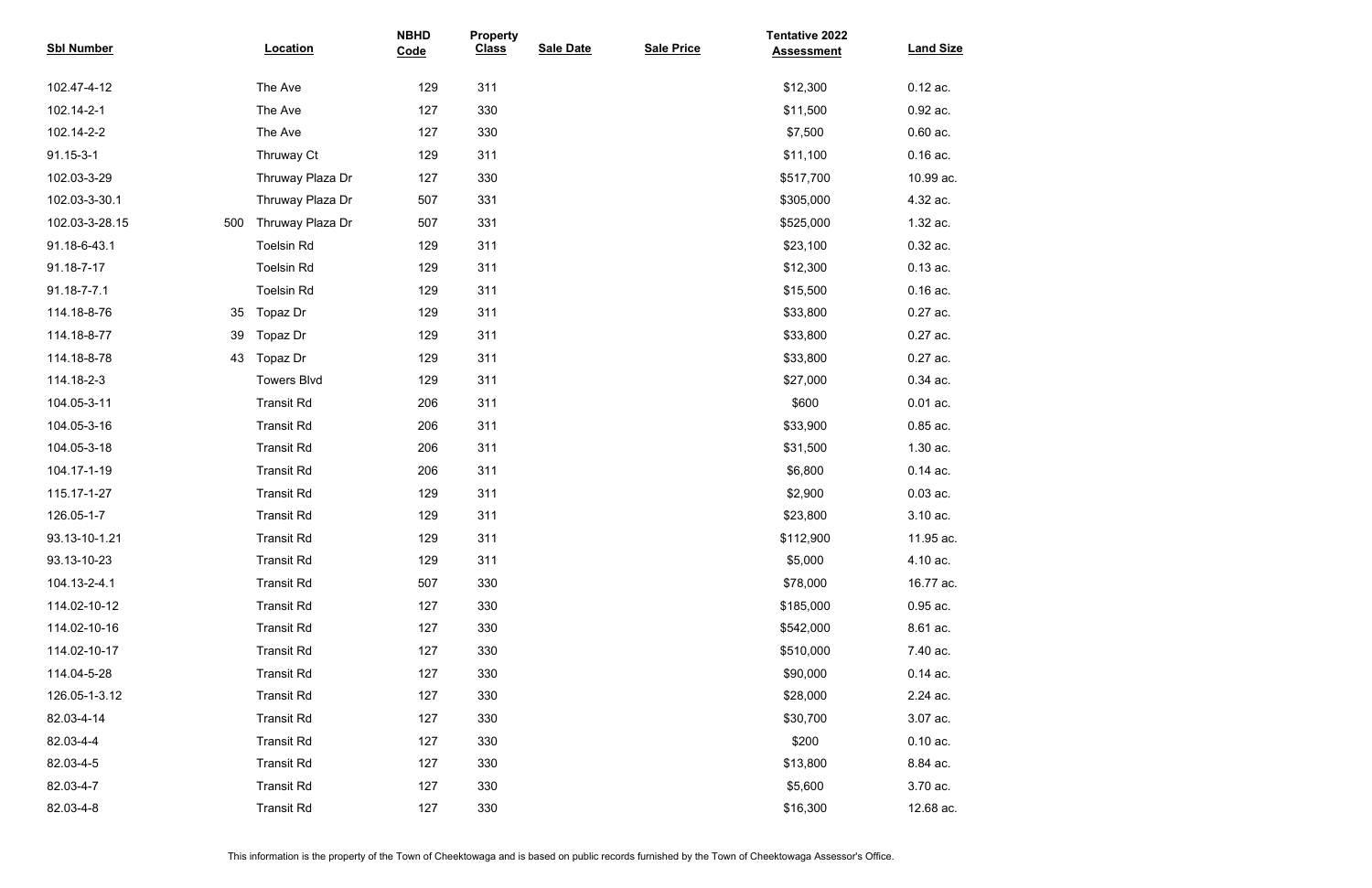| <b>Sbl Number</b> |        | Location                 | <b>NBHD</b><br>Code | <b>Property</b><br><b>Class</b> | <b>Sale Date</b> | <b>Sale Price</b> | <b>Tentative 2022</b><br><b>Assessment</b> | <b>Land Size</b> |
|-------------------|--------|--------------------------|---------------------|---------------------------------|------------------|-------------------|--------------------------------------------|------------------|
| 126.05-2-23.1     | 4814   | <b>Transit Rd</b>        | 127                 | 330                             |                  |                   | \$260,000                                  | 1.40 ac.         |
| 126.05-1-10.1     | 4848   | <b>Transit Rd</b>        | 127                 | 330                             |                  |                   | \$200,000                                  | 4.50 ac.         |
| 126.05-1-9        | 4854   | <b>Transit Rd</b>        | 127                 | 330                             |                  |                   | \$110,000                                  | 2.88 ac.         |
| 126.05-1-5        | 4868   | <b>Transit Rd</b>        | 127                 | 330                             |                  |                   | \$310,000                                  | 3.49 ac.         |
| 114.02-10-15.11   | 5050   | <b>Transit Rd</b>        | 127                 | 330                             | 11/5/20          | \$540,000         | \$540,000                                  | 2.29 ac.         |
| 114.02-10-13      | 5082   | <b>Transit Rd</b>        | 127                 | 330                             |                  |                   | \$87,000                                   | $0.51$ ac.       |
| 93.17-10-12       | 6142   | <b>Transit Rd</b>        | 507                 | 330                             |                  |                   | \$42,200                                   | $0.26$ ac.       |
| 93.13-7-6         | 6292   | <b>Transit Rd</b>        | 507                 | 330                             |                  |                   | \$155,000                                  | 0.96 ac.         |
| 93.01-1-32        | 6386   | <b>Transit Rd</b>        | 127                 | 330                             |                  |                   | \$760,000                                  | 25.05 ac.        |
| $93.01 - 1 - 5$   | 6500   | <b>Transit Rd</b>        | 127                 | 330                             |                  |                   | \$300,000                                  | 7.20 ac.         |
| 82.03-4-1.1       | 6700   | <b>Transit Rd</b>        | 127                 | 330                             |                  |                   | \$2,390,000                                | 9.00 ac.         |
| 114.04-5-29.2     |        | <b>Transit Rd</b>        | 507                 | 331                             |                  |                   | \$275,000                                  | $0.50$ ac.       |
| 115.05-6-13       |        | <b>Transit Rd</b>        | 507                 | 331                             |                  |                   | \$50,000                                   | $0.30$ ac.       |
| 115.05-6-24       | 5124   | <b>Transit Rd</b>        | 507                 | 331                             |                  |                   | \$190,000                                  | 0.77 ac.         |
| 115.05-12-8       | 5226   | <b>Transit Rd</b>        | 507                 | 331                             |                  |                   | \$10,500                                   | $0.07$ ac.       |
| 104.13-2-1        |        | <b>Transit Rd</b>        | 507                 | 380                             |                  |                   | \$12,000                                   | 3.00 ac.         |
| 103.16-1-3        | 712206 | <b>Transmission Land</b> | 507                 | 330                             |                  |                   | \$4,800                                    | 1.20 ac.         |
| 92.19-1-23        | 712229 | <b>Transmission Land</b> | 127                 | 330                             |                  |                   | \$5,500                                    | 1.00 ac.         |
| 103.15-1-22       | 712266 | <b>Transmission Land</b> | 507                 | 330                             |                  |                   | \$22,000                                   | 2.20 ac.         |
| 103.17-1-29       | 712266 | <b>Transmission Land</b> | 127                 | 330                             |                  |                   | \$500                                      | $0.05$ ac.       |
| 103.17-1-31       | 712266 | <b>Transmission Land</b> | 127                 | 330                             |                  |                   | \$7,600                                    | $0.38$ ac.       |
| 103.17-1-32       | 712266 | <b>Transmission Land</b> | 127                 | 330                             |                  |                   | \$7,900                                    | 0.79 ac.         |
| 102.04-3-46.1     | 712427 | <b>Transmission Land</b> | 127                 | 330                             |                  |                   | \$63,000                                   | 3.17 ac.         |
| 92.13-3-2         | 712502 | <b>Transmission Land</b> | 127                 | 330                             |                  |                   | \$300                                      | $0.10$ ac.       |
| 103.15-1-2        | 712229 | <b>Transmission Land</b> | 507                 | 331                             |                  |                   | \$14,300                                   | 1.00 ac.         |
| 103.20-1-9        | 712820 | <b>Transmission Land</b> | 507                 | 331                             |                  |                   | \$20,400                                   | $0.52$ ac.       |
| 102.06-2-6        | 712005 | <b>Transmission Line</b> | 127                 | 330                             |                  |                   | \$2,100                                    | $0.13$ ac.       |
| 92.19-1-22        | 712230 | <b>Transmission Line</b> | 127                 | 330                             |                  |                   | \$6,900                                    | 1.25 ac.         |
| 79.20-5-3         |        | Treehaven Rd             | 129                 | 311                             |                  |                   | \$2,400                                    | $0.09$ ac.       |
| 79.20-5-4         |        | Treehaven Rd             | 129                 | 311                             |                  |                   | \$2,100                                    | $0.09$ ac.       |
| 91.14-12-15       |        | <b>Trent Sq</b>          | 127                 | 330                             |                  |                   | \$30,400                                   | 0.42 ac.         |
| 90.12-4-8         |        | <b>Tudor Rd</b>          | 129                 | 311                             |                  |                   | \$12,300                                   | $0.13$ ac.       |
| 90.12-5-41        |        | <b>Tudor Rd</b>          | 129                 | 311                             |                  |                   | \$2,400                                    | $0.02$ ac.       |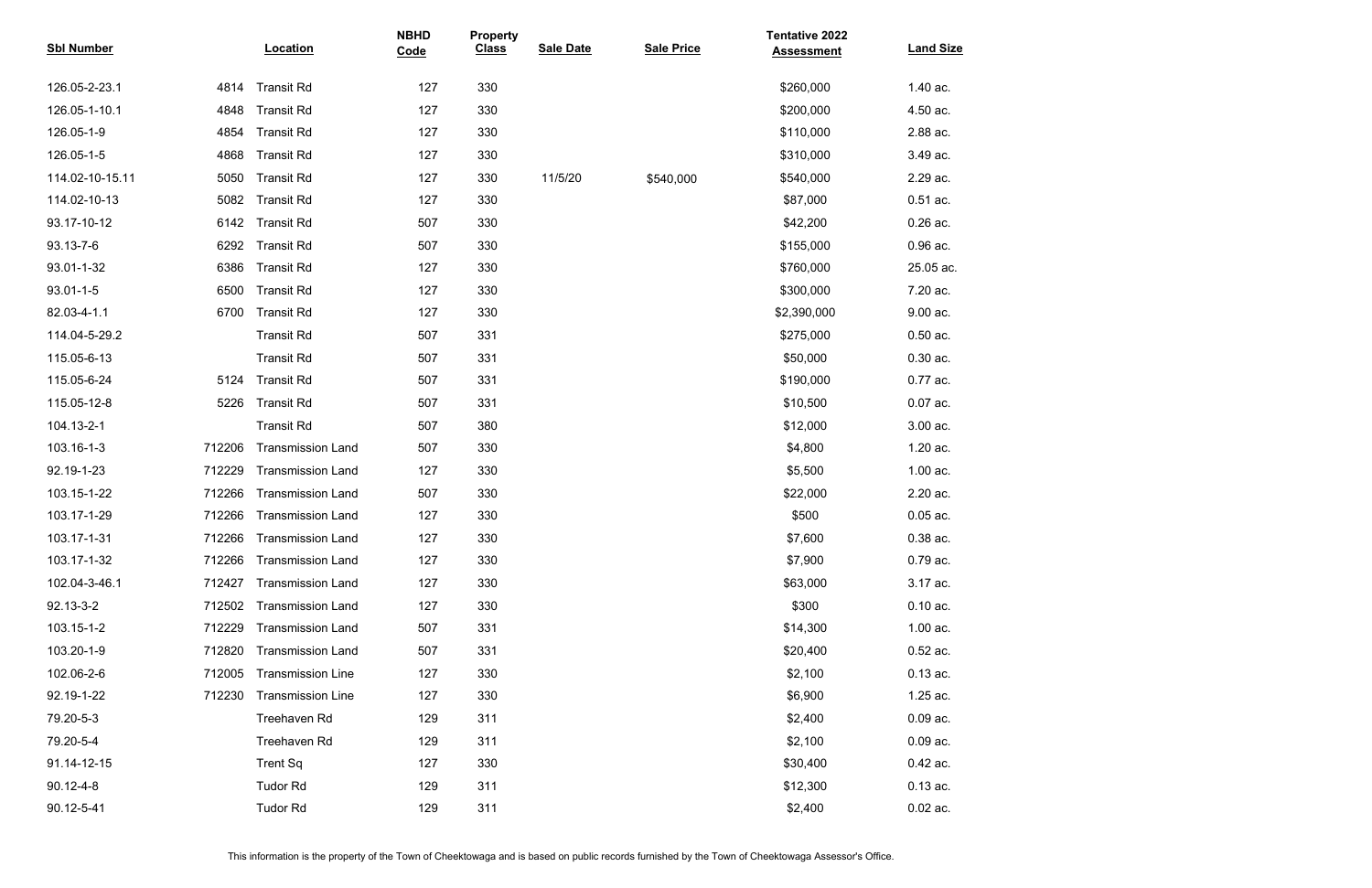| <b>Sbl Number</b> |      | Location        | <b>NBHD</b><br>Code | <b>Property</b><br><b>Class</b> | <b>Sale Date</b> | <b>Sale Price</b> | <b>Tentative 2022</b><br><b>Assessment</b> | <b>Land Size</b>   |
|-------------------|------|-----------------|---------------------|---------------------------------|------------------|-------------------|--------------------------------------------|--------------------|
| 124.00-6-2.1      |      | Tyrol Dr        | 127                 | 330                             |                  |                   | \$190,000                                  | 5.16 ac.           |
| 102.02-2-5        |      | Union Rd        | 129                 | 311                             |                  |                   | \$29,300                                   | 4.30 ac.           |
| 113.08-2-2        |      | Union Rd        | 129                 | 311                             |                  |                   | \$46,600                                   | 4.00 ac.           |
| 113.08-2-2./A     |      | Union Rd        | 129                 | 311                             |                  |                   | \$46,600                                   | $0.00 \times 0.00$ |
| 113.08-2-3        |      | Union Rd        | 129                 | 311                             |                  |                   | \$38,300                                   | 0.32 ac.           |
| 113.08-2-4        |      | Union Rd        | 129                 | 311                             |                  |                   | \$10,100                                   | $0.06$ ac.         |
| 113.08-2-5        |      | Union Rd        | 129                 | 311                             |                  |                   | \$11,100                                   | $0.07$ ac.         |
| 113.12-1-38.211   |      | Union Rd        | 129                 | 311                             |                  |                   | \$4,400                                    | $0.09$ ac.         |
| 113.12-1-38.22    |      | Union Rd        | 129                 | 311                             |                  |                   | \$20,000                                   | 0.22 ac.           |
| 113.20-1-16.12    |      | Union Rd        | 129                 | 311                             |                  |                   | \$25,300                                   | 0.47 ac.           |
| 91.08-2-41        |      | Union Rd        | 129                 | 311                             |                  |                   | \$14,500                                   | 0.34 ac.           |
| 91.12-2-21        |      | Union Rd        | 129                 | 311                             |                  |                   | \$14,100                                   | 0.17 ac.           |
| 91.12-2-6         |      | Union Rd        | 129                 | 311                             |                  |                   | \$2,900                                    | $0.03$ ac.         |
| 91.20-11-32       |      | Union Rd        | 129                 | 311                             |                  |                   | \$8,900                                    | $0.11$ ac.         |
| 91.20-3-68        |      | Union Rd        | 129                 | 311                             |                  |                   | \$10,500                                   | $0.11$ ac.         |
| 113.20-1-21.1     | 2390 | <b>Union Rd</b> | 129                 | 311                             |                  |                   | \$38,500                                   | 1.47 ac.           |
| 113.20-1-2        | 2580 | Union Rd        | 129                 | 311                             |                  |                   | \$34,600                                   | 1.90 ac.           |
| 91.20-7-19        | 3988 | Union Rd        | 129                 | 311                             |                  |                   | \$9,100                                    | $0.09$ ac.         |
| 102.16-4-19       |      | Union Rd        | 129                 | 312                             |                  |                   | \$29,000                                   | $0.09$ ac.         |
| 102.02-3-5.13     |      | Union Rd        | 127                 | 330                             |                  |                   | \$17,500                                   | 0.35 ac.           |
| 102.08-10-5.2     |      | Union Rd        | 127                 | 330                             |                  |                   | \$60,000                                   | 1.77 ac.           |
| 102.08-2-41.1     |      | Union Rd        | 127                 | 330                             |                  |                   | \$55,000                                   | 1.09 ac.           |
| 113.02-1-3.1      |      | Union Rd        | 127                 | 330                             |                  |                   | \$285,000                                  | 2.00 ac.           |
| 113.08-2-1.12     |      | Union Rd        | 127                 | 330                             |                  |                   | \$100                                      | $0.02$ ac.         |
| 113.08-2-1.2      |      | Union Rd        | 127                 | 330                             |                  |                   | \$17,200                                   | 4.30 ac.           |
| 124.02-1-17.112   |      | Union Rd        | 127                 | 330                             |                  |                   | \$4,400                                    | 1.10 ac.           |
| 124.02-1-3.3      |      | Union Rd        | 127                 | 330                             |                  |                   | \$10,400                                   | 1.04 ac.           |
| 91.16-1-23.12     |      | Union Rd        | 127                 | 330                             |                  |                   | \$13,500                                   | $0.09$ ac.         |
| 91.20-5-6.1       |      | Union Rd        | 127                 | 330                             |                  |                   | \$105,000                                  | 2.08 ac.           |
| 91.20-5-7.2       |      | Union Rd        | 127                 | 330                             |                  |                   | \$58,000                                   | 1.15 ac.           |
| 91.20-5-8.1       |      | Union Rd        | 127                 | 330                             |                  |                   | \$5,300                                    | 0.42 ac.           |
| 113.12-3-10       | 2860 | Union Rd        | 127                 | 330                             |                  |                   | \$110,000                                  | $0.66$ ac.         |
| 102.04-3-45       | 3150 | Union Rd        | 127                 | 330                             |                  |                   | \$320,000                                  | 10.30 ac.          |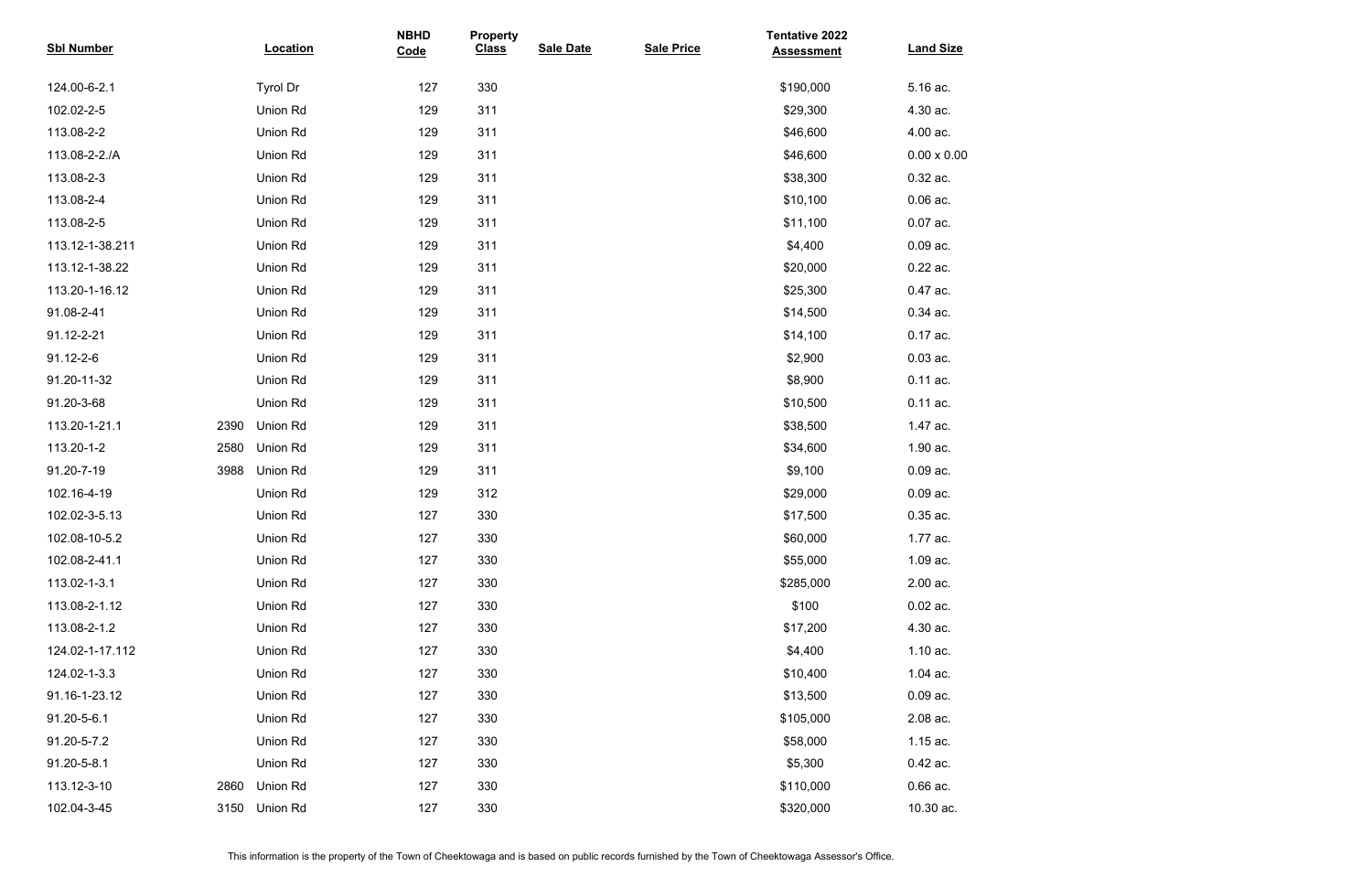| <b>Sbl Number</b> |      | Location              | <b>NBHD</b><br>Code | <b>Property</b><br><b>Class</b> | <b>Sale Date</b> | <b>Sale Price</b> | <b>Tentative 2022</b><br><b>Assessment</b> | <b>Land Size</b> |
|-------------------|------|-----------------------|---------------------|---------------------------------|------------------|-------------------|--------------------------------------------|------------------|
| 102.04-3-42.21    | 3184 | Union Rd              | 127                 | 330                             |                  |                   | \$110,000                                  | 0.68 ac.         |
| 102.02-1-19       | 3490 | Union Rd              | 127                 | 330                             |                  |                   | \$68,000                                   | $0.59$ ac.       |
| 102.02-1-16.121   |      | Union Rd              | 507                 | 331                             |                  |                   | \$340,000                                  | 1.74 ac.         |
| 102.04-3-60       |      | Union Rd              | 507                 | 331                             |                  |                   | \$9,600                                    | $0.05$ ac.       |
| 113.12-3-9.11     |      | Union Rd              | 507                 | 331                             |                  |                   | \$195,000                                  | 1.22 ac.         |
| 124.02-2-14.2     |      | Union Rd              | 507                 | 331                             |                  |                   | \$83,976                                   | $0.57$ ac.       |
| 91.12-2-22        |      | Union Rd              | 507                 | 331                             |                  |                   | \$35,000                                   | $0.20$ ac.       |
| 91.20-1-27        |      | Union Rd              | 507                 | 331                             |                  |                   | \$16,000                                   | $0.09$ ac.       |
| 91.20-5-6.2       |      | Union Rd              | 507                 | 331                             |                  |                   | \$160,000                                  | 1.90 ac.         |
| 113.02-1-3.12     | 3030 | Union Rd              | 507                 | 331                             |                  |                   | \$15,000                                   | 0.24 ac.         |
| 102.04-3-41.1     | 3194 | Union Rd              | 507                 | 331                             |                  |                   | \$170,000                                  | 0.97 ac.         |
| 103.12-6-8        |      | <b>University Ave</b> | 507                 | 330                             |                  |                   | \$43,900                                   | 0.27 ac.         |
| 103.12-12-1       |      | Vanderbilt Ave        | 206                 | 311                             |                  |                   | \$4,600                                    | $0.03$ ac.       |
| 112.36-1-12       |      | Vanderbilt St         | 301                 | 311                             |                  |                   | \$6,300                                    | $0.08$ ac.       |
| 103.12-6-23       |      | Vanderbilt Ave        | 507                 | 330                             |                  |                   | \$24,000                                   | 1.20 ac.         |
| 91.15-12-38       |      | Vegola Ave            | 129                 | 311                             |                  |                   | \$13,300                                   | $0.14$ ac.       |
| 101.28-10-18      |      | Vera Ave              | 129                 | 311                             |                  |                   | \$6,600                                    | $0.65$ ac.       |
| 91.18-10-33       |      | Verdun PI             | 129                 | 311                             |                  |                   | \$11,500                                   | $0.11$ ac.       |
| 113.12-1-13       |      | Vern Ln               | 129                 | 311                             |                  |                   | \$9,900                                    | $0.09$ ac.       |
| 113.57-3-12       |      | Vern Ln               | 129                 | 311                             |                  |                   | \$3,300                                    | $0.03$ ac.       |
| 103.19-1-19       |      | Victoria Blvd         | 206                 | 311                             |                  |                   | \$1,300                                    | $0.07$ ac.       |
| 126.13-2-9.1      |      | View Ct               | 129                 | 311                             |                  |                   | \$27,500                                   | 1.40 ac.         |
| 124.30-2-17       |      | Viola Dr              | 129                 | 311                             |                  |                   | \$11,800                                   | $0.12$ ac.       |
| 124.30-3-7.11     |      | Viola Dr              | 129                 | 311                             |                  |                   | \$21,000                                   | $0.23$ ac.       |
| 124.30-3-8        |      | Viola Dr              | 129                 | 311                             |                  |                   | \$28,600                                   | $0.24$ ac.       |
| 112.27-1-42       |      | <b>Wagner Ave</b>     | 301                 | 311                             |                  |                   | \$6,300                                    | $0.08$ ac.       |
| 112.35-2-34       |      | <b>Wagner Ave</b>     | 301                 | 311                             |                  |                   | \$6,300                                    | $0.08$ ac.       |
| 112.51-1-7        |      | <b>Wagner Ave</b>     | 301                 | 311                             |                  |                   | \$6,300                                    | $0.08$ ac.       |
| 112.51-2-20.11    |      | <b>Wagner Ave</b>     | 301                 | 311                             |                  |                   | \$9,300                                    | $0.14$ ac.       |
| 112.51-2-26       |      | <b>Wagner Ave</b>     | 301                 | 311                             |                  |                   | \$6,300                                    | $0.08$ ac.       |
| 113.61-1-20       |      | Wagner St             | 129                 | 311                             |                  |                   | \$6,300                                    | $0.08$ ac.       |
| 112.27-1-28       |      | <b>Wagner Ave</b>     | 301                 | 312                             |                  |                   | \$16,100                                   | $0.08$ ac.       |
| 80.17-1-2         |      | Wainwright Rd         | 129                 | 312                             |                  |                   | \$40,000                                   | $0.20$ ac.       |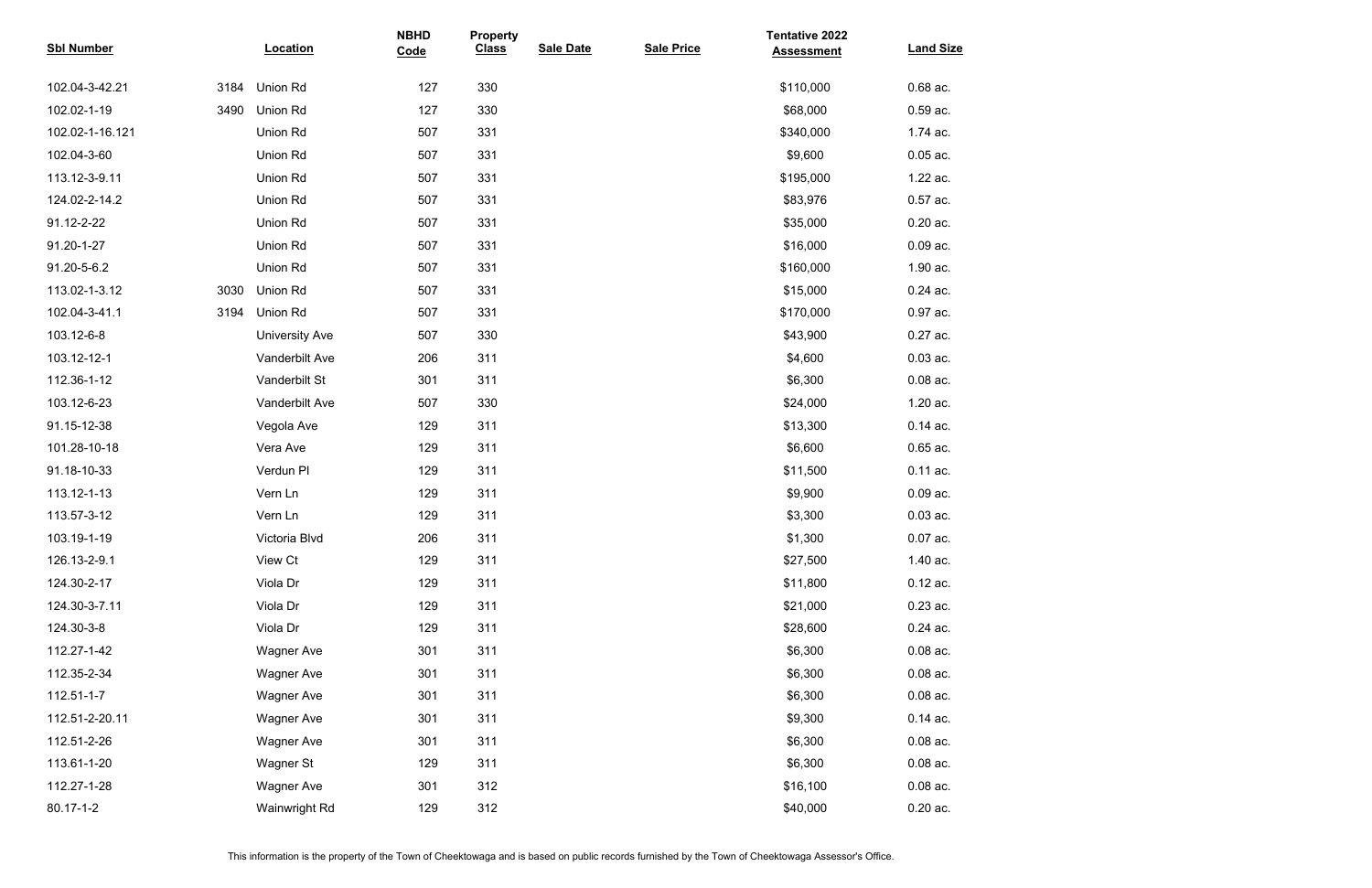| <b>Sbl Number</b> |      | <b>Location</b>   | <b>NBHD</b><br>Code | <b>Property</b><br><b>Class</b> | <b>Sale Date</b> | <b>Sale Price</b> | <b>Tentative 2022</b><br><b>Assessment</b> | <b>Land Size</b> |
|-------------------|------|-------------------|---------------------|---------------------------------|------------------|-------------------|--------------------------------------------|------------------|
|                   |      |                   |                     |                                 |                  |                   |                                            |                  |
| 101.60-8-1        |      | <b>Walden Ave</b> | 129                 | 311                             |                  |                   | \$2,600                                    | $0.04$ ac.       |
| 101.60-8-10.2     |      | <b>Walden Ave</b> | 129                 | 311                             |                  |                   | \$9,300                                    | $0.10$ ac.       |
| 102.03-2-1.111    |      | <b>Walden Ave</b> | 129                 | 311                             |                  |                   | \$4,500                                    | $0.60$ ac.       |
| 103.12-12-13      |      | <b>Walden Ave</b> | 206                 | 311                             |                  |                   | \$24,600                                   | $0.50$ ac.       |
| 103.12-13-17      |      | <b>Walden Ave</b> | 206                 | 311                             |                  |                   | \$8,900                                    | $0.10$ ac.       |
| 101.60-8-10.1     | 1019 | <b>Walden Ave</b> | 129                 | 311                             |                  |                   | \$9,300                                    | $0.10$ ac.       |
| 101.60-8-41       | 1155 | <b>Walden Ave</b> | 129                 | 311                             |                  |                   | \$22,800                                   | 0.38 ac.         |
| 101.04-1-1.111    |      | <b>Walden Ave</b> | 127                 | 330                             |                  |                   | \$320,000                                  | 32.46 ac.        |
| 101.04-1-1.2      |      | <b>Walden Ave</b> | 127                 | 330                             |                  |                   | \$22,000                                   | 5.51 ac.         |
| 102.03-2-1.22     |      | <b>Walden Ave</b> | 127                 | 330                             |                  |                   | \$30,800                                   | 2.46 ac.         |
| 102.03-2-11.212   |      | <b>Walden Ave</b> | 127                 | 330                             |                  |                   | \$4,800                                    | 0.38 ac.         |
| 102.10-1-56       |      | <b>Walden Ave</b> | 127                 | 330                             |                  |                   | \$11,800                                   | 0.94 ac.         |
| 102.53-4-15.2     |      | Walden Ave        | 127                 | 330                             |                  |                   | \$8,100                                    | $0.09$ ac.       |
| 102.53-6-18.3     |      | <b>Walden Ave</b> | 127                 | 330                             |                  |                   | \$13,500                                   | $0.16$ ac.       |
| 102.53-6-26       |      | <b>Walden Ave</b> | 127                 | 330                             |                  |                   | \$9,000                                    | $0.10$ ac.       |
| 103.12-18-23.1    |      | <b>Walden Ave</b> | 507                 | 330                             |                  |                   | \$240,000                                  | 2.32 ac.         |
| 103.15-1-10.11    |      | <b>Walden Ave</b> | 507                 | 330                             |                  |                   | \$15,800                                   | 1.58 ac.         |
| 103.15-1-10.12    |      | <b>Walden Ave</b> | 507                 | 330                             |                  |                   | \$40,400                                   | 4.04 ac.         |
| 101.60-8-24       | 1097 | <b>Walden Ave</b> | 127                 | 330                             |                  |                   | \$9,000                                    | $0.10$ ac.       |
| 101.60-8-25       | 1105 | <b>Walden Ave</b> | 127                 | 330                             |                  |                   | \$9,000                                    | $0.10$ ac.       |
| 101.60-5-25       | 1112 | <b>Walden Ave</b> | 127                 | 330                             |                  |                   | \$8,100                                    | $0.09$ ac.       |
| 101.60-7-19       | 1182 | <b>Walden Ave</b> | 127                 | 330                             |                  |                   | \$8,100                                    | $0.09$ ac.       |
| 102.53-4-15.1     | 1272 | <b>Walden Ave</b> | 127                 | 330                             |                  |                   | \$8,100                                    | $0.09$ ac.       |
| 102.53-4-14       | 1280 | <b>Walden Ave</b> | 127                 | 330                             |                  |                   | \$7,200                                    | $0.08$ ac.       |
| 102.54-1-26       | 1345 | <b>Walden Ave</b> | 127                 | 330                             | 1/9/20           | \$108,000         | \$110,000                                  | 1.09 ac.         |
| 102.02-1-29.21    |      | <b>Walden Ave</b> | 507                 | 331                             |                  |                   | \$75,000                                   | $0.15$ ac.       |
| 102.03-2-22.11    |      | <b>Walden Ave</b> | 507                 | 331                             |                  |                   | \$67,000                                   | $0.09$ ac.       |
| 102.04-1-20.11    |      | <b>Walden Ave</b> | 507                 | 331                             |                  |                   | \$823,271                                  | 5.51 ac.         |
| 102.04-1-20.2     |      | <b>Walden Ave</b> | 507                 | 331                             |                  |                   | \$105,000                                  | 0.78 ac.         |
| 102.14-2-4        |      | <b>Walden Ave</b> | 507                 | 331                             |                  |                   | \$68,000                                   | 0.84 ac.         |
| 103.13-2-10.11    |      | <b>Walden Ave</b> | 507                 | 331                             |                  |                   | \$50,000                                   | $0.70$ ac.       |
| 103.13-2-20.12    |      | <b>Walden Ave</b> | 507                 | 331                             |                  |                   | \$11,600                                   | $0.06$ ac.       |
| 103.15-1-1        |      | <b>Walden Ave</b> | 507                 | 331                             |                  |                   | \$106,000                                  | 1.90 ac.         |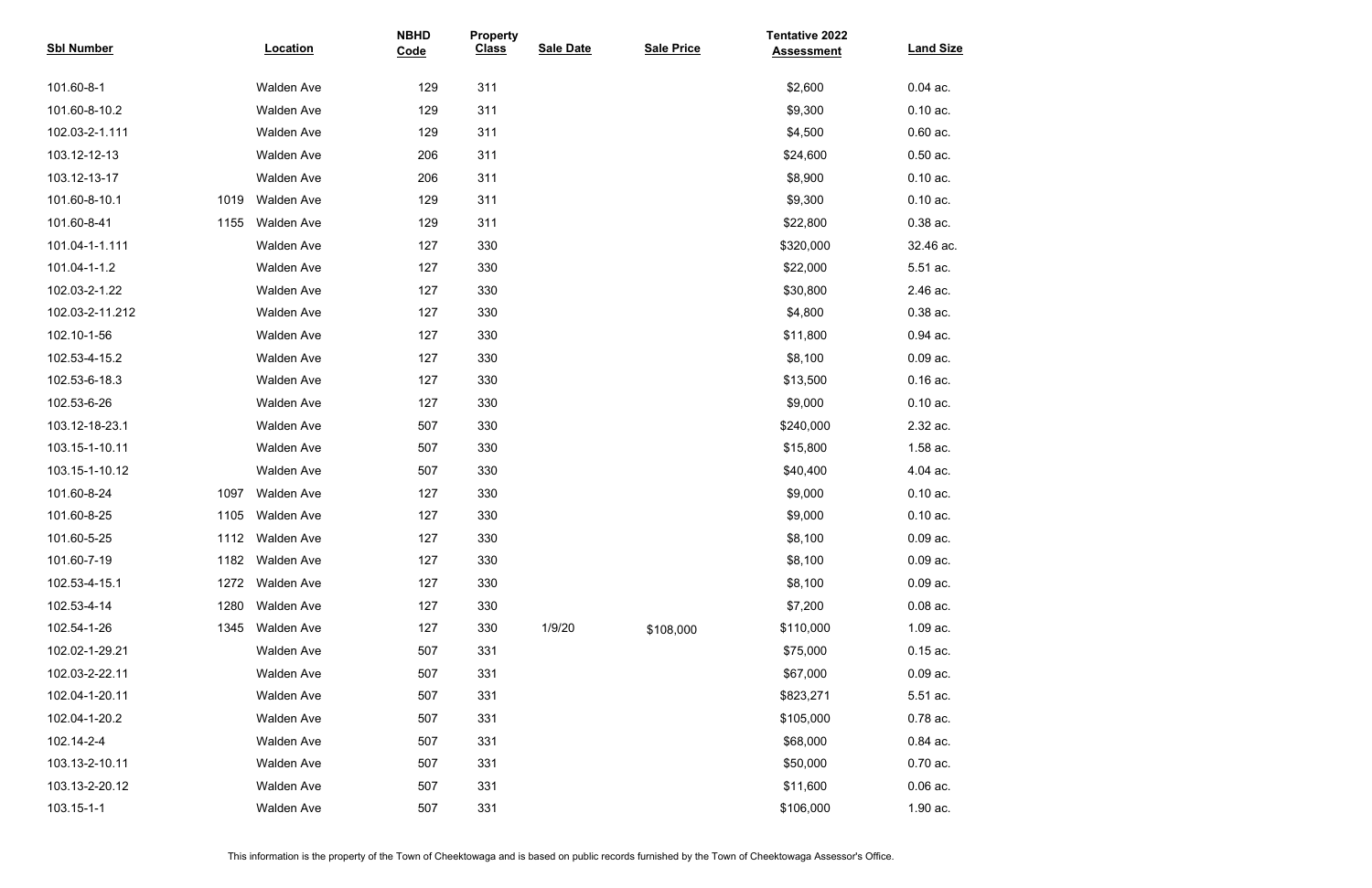| <b>Sbl Number</b> |                 | <b>Location</b>    | <b>NBHD</b><br>Code | <b>Property</b><br><b>Class</b> | <b>Sale Date</b> | <b>Sale Price</b> | <b>Tentative 2022</b><br><b>Assessment</b> | <b>Land Size</b> |
|-------------------|-----------------|--------------------|---------------------|---------------------------------|------------------|-------------------|--------------------------------------------|------------------|
| 101.60-8-19       | 1071            | <b>Walden Ave</b>  | 507                 | 331                             |                  |                   | \$43,300                                   | 0.46 ac.         |
| 102.04-1-20.12    | 2055            | <b>Walden Ave</b>  | 507                 | 331                             |                  |                   | \$2,720,000                                | 5.89 ac.         |
| 102.53-6-28       |                 | Walden Ave         | 507                 | 340                             |                  |                   | \$6,200                                    | 1.54 ac.         |
| 103.11-1-3.1      |                 | Walden Ave         | 507                 | 380                             |                  |                   | \$42,500                                   | 9.00 ac.         |
| 102.18-1-20       |                 | <b>Wallace Ave</b> | 129                 | 311                             |                  |                   | \$14,100                                   | 0.17 ac.         |
| 102.18-2-41       |                 | <b>Wallace Ave</b> | 129                 | 311                             |                  |                   | \$10,500                                   | 0.11 ac.         |
| 113.54-7-3        |                 | Warsaw St          | 129                 | 311                             |                  |                   | \$14,100                                   | 0.17 ac.         |
| 80.17-4-1.1/G1    | 10              | Wayne Ter          | 129                 | 312                             |                  |                   | \$3,000                                    | $0.01$ ac.       |
| 80.17-4-1.1/G2    | 10 <sup>°</sup> | Wayne Ter          | 129                 | 312                             |                  |                   | \$3,000                                    | $0.01$ ac.       |
| 80.17-4-1.1/G3    | 10 <sup>°</sup> | Wayne Ter          | 129                 | 312                             |                  |                   | \$3,000                                    | $0.01$ ac.       |
| 80.17-4-1.1/G4    | 10 <sup>°</sup> | Wayne Ter          | 129                 | 312                             |                  |                   | \$3,000                                    | $0.01$ ac.       |
| 80.17-4-1.1/G5    | 10 <sup>°</sup> | Wayne Ter          | 129                 | 312                             |                  |                   | \$3,000                                    | $0.01$ ac.       |
| 80.17-4-1.1/G6    | 10 <sup>°</sup> | Wayne Ter          | 129                 | 312                             |                  |                   | \$3,000                                    | $0.01$ ac.       |
| 80.17-4-1.1/G7    | 10 <sup>°</sup> | Wayne Ter          | 129                 | 312                             |                  |                   | \$3,000                                    | $0.01$ ac.       |
| 80.17-4-1.1/G8    | 10 <sup>°</sup> | Wayne Ter          | 129                 | 312                             |                  |                   | \$3,000                                    | $0.01$ ac.       |
| 114.19-4-1.211    |                 | Wedgewood Dr       | 129                 | 311                             |                  |                   | \$18,100                                   | 0.36 ac.         |
| 113.08-2-6        |                 | <b>Wells Ave</b>   | 129                 | 311                             |                  |                   | \$11,100                                   | 0.07 ac.         |
| 91.20-1-51        |                 | Wellworth PI       | 129                 | 311                             |                  |                   | \$14,900                                   | $0.18$ ac.       |
| 91.20-1-45        | 84              | Wellworth PI       | 129                 | 311                             |                  |                   | \$2,000                                    | $0.06$ ac.       |
| 91.20-11-26       | 143             | Wellworth PI       | 129                 | 311                             |                  |                   | \$18,500                                   | 0.26 ac.         |
| 91.20-11-27       | 155             | Wellworth PI       | 129                 | 311                             |                  |                   | \$14,500                                   | 0.17 ac.         |
| 91.20-1-30        |                 | Wellworth PI       | 507                 | 331                             |                  |                   | \$22,300                                   | $0.13$ ac.       |
| 91.18-6-25.2      |                 | Wheaton Dr         | 129                 | 311                             |                  |                   | \$6,000                                    | $0.05$ ac.       |
| 101.44-6-2        |                 | <b>Wildy Ave</b>   | 129                 | 312                             |                  |                   | \$18,000                                   | $0.12$ ac.       |
| 113.15-1-3.2      |                 | <b>William St</b>  | 129                 | 311                             |                  |                   | \$1,500                                    | 103.82 x 45.00   |
| 113.55-7-4        |                 | William St         | 129                 | 311                             |                  |                   | \$13,800                                   | $0.15$ ac.       |
| 113.56-5-19.11    |                 | William St         | 129                 | 311                             |                  |                   | \$8,100                                    | $0.23$ ac.       |
| 113.57-2-15       |                 | William St         | 129                 | 311                             |                  |                   | \$26,300                                   | 0.28 ac.         |
| 113.15-3-2        | 2849            | <b>William St</b>  | 129                 | 311                             |                  |                   | \$32,900                                   | 2.40 ac.         |
| 112.68-3-2.2      |                 | William St         | 129                 | 312                             |                  |                   | \$7,200                                    | $0.08$ ac.       |
| 112.67-8-21       |                 | William St         | 127                 | 330                             |                  |                   | \$200                                      | $0.02$ ac.       |
| 113.56-5-19.131   |                 | William St         | 127                 | 330                             |                  |                   | \$38,800                                   | 0.24 ac.         |
| 113.72-3-13       |                 | William St         | 127                 | 330                             |                  |                   | \$1,400                                    | $0.14$ ac.       |